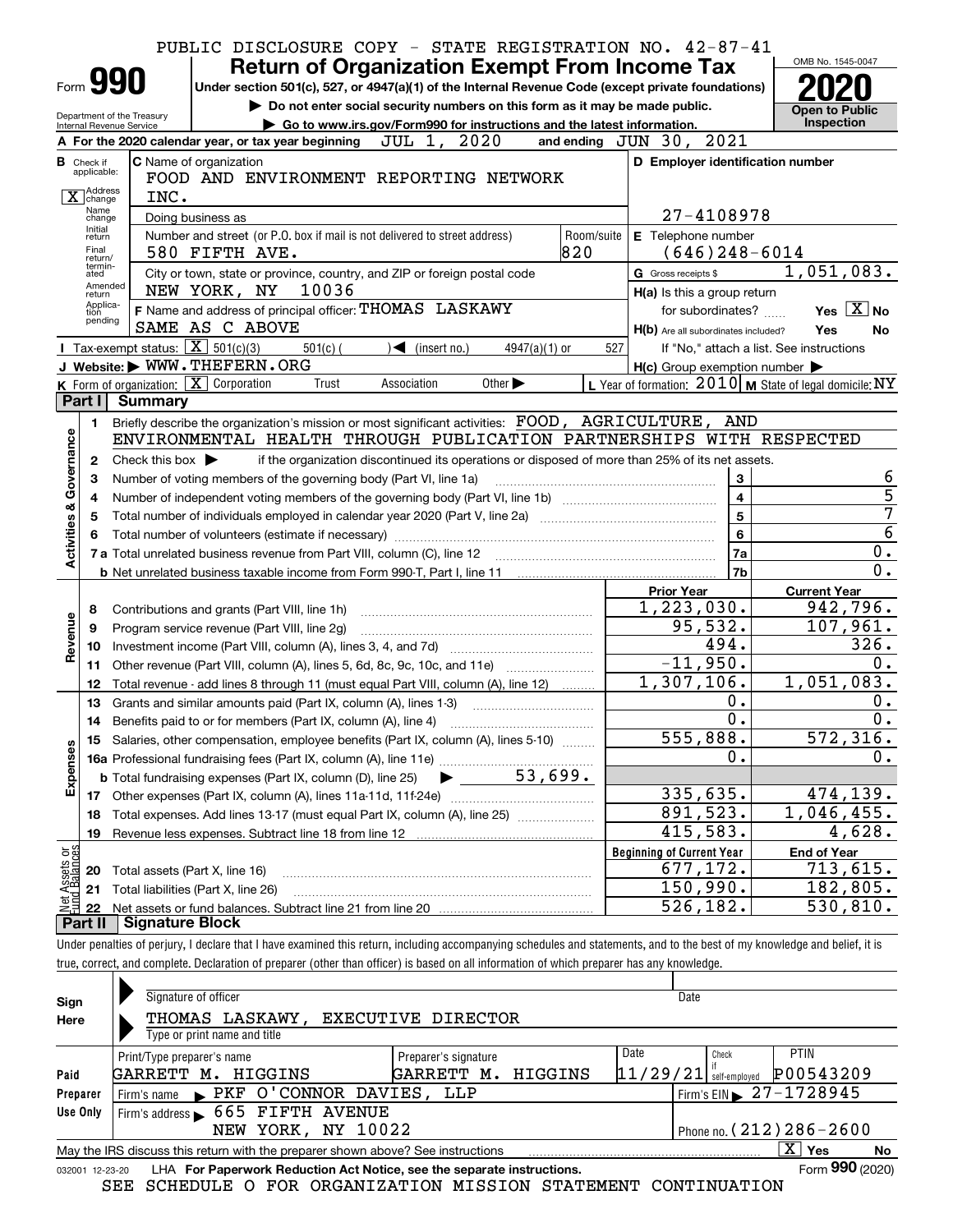|              | INC.<br>27-4108978<br>Page 2<br>Form 990 (2020)<br>Part III   Statement of Program Service Accomplishments                                   |  |  |  |  |  |  |
|--------------|----------------------------------------------------------------------------------------------------------------------------------------------|--|--|--|--|--|--|
|              | $\overline{\mathbf{x}}$                                                                                                                      |  |  |  |  |  |  |
| 1.           | Briefly describe the organization's mission:                                                                                                 |  |  |  |  |  |  |
|              | THE FOOD & ENVIRONMENT REPORTING NETWORK (FERN) IS THE FIRST AND ONLY                                                                        |  |  |  |  |  |  |
|              | INDEPENDENT, NON-PROFIT, NON-PARTISAN NEWS ORGANIZATION THAT PRODUCES                                                                        |  |  |  |  |  |  |
|              | EXPLANATORY AND INVESTIGATIVE REPORTING ON FOOD, AGRICULTURE, AND                                                                            |  |  |  |  |  |  |
|              | ENVIRONMENTAL HEALTH THROUGH PUBLICATION PARTNERSHIPS WITH RESPECTED                                                                         |  |  |  |  |  |  |
| $\mathbf{2}$ | Did the organization undertake any significant program services during the year which were not listed on the                                 |  |  |  |  |  |  |
|              | $\sqrt{}$ Yes $\sqrt{X}$ No<br>prior Form 990 or 990-EZ?                                                                                     |  |  |  |  |  |  |
|              | If "Yes," describe these new services on Schedule O.                                                                                         |  |  |  |  |  |  |
| 3            | $\boxed{\phantom{1}}$ Yes $\boxed{\mathrm{X}}$ No                                                                                            |  |  |  |  |  |  |
|              | If "Yes," describe these changes on Schedule O.                                                                                              |  |  |  |  |  |  |
| 4            | Describe the organization's program service accomplishments for each of its three largest program services, as measured by expenses.         |  |  |  |  |  |  |
|              | Section 501(c)(3) and 501(c)(4) organizations are required to report the amount of grants and allocations to others, the total expenses, and |  |  |  |  |  |  |
|              | revenue, if any, for each program service reported.                                                                                          |  |  |  |  |  |  |
| 4a           | 657, 295. including grants of \$<br>80,405.<br>) (Expenses \$<br>) (Revenue \$<br>(Code:                                                     |  |  |  |  |  |  |
|              | THE FOOD & ENVIRONMENT REPORTING NETWORK CONTINUES TO DEMONSTRATE AN                                                                         |  |  |  |  |  |  |
|              | ABILITY TO DELIVER IMPACTFUL CONTENT IN ITS AREA OF FOCUS AND EXECUTE                                                                        |  |  |  |  |  |  |
|              | ON ITS STRATEGIC GOALS. DURING FISCAL YEAR 2021, FERN PRODUCED 30                                                                            |  |  |  |  |  |  |
|              | EXPLANATORY OR INVESTIGATIVE REPORTS ON A RANGE OF TOPICS PUBLISHED                                                                          |  |  |  |  |  |  |
|              | WITH 15 OUTLETS, INCLUDING THE NATION, POPULAR SCIENCE, THE GUARDIAN,                                                                        |  |  |  |  |  |  |
|              | NATIONAL GEOGRAPHIC, LATINO USA, UNIVISION, TEXAS OBSERVER AND MANY                                                                          |  |  |  |  |  |  |
|              | OTHERS. TOPICS THAT WERE PRIORITIZED IN THEIR PUBLISHED WORK DURING                                                                          |  |  |  |  |  |  |
|              | THIS PERIOD WERE OCEANS AND WATER ISSUES, COVID-19 AND FOOD WORKERS,                                                                         |  |  |  |  |  |  |
|              | CLIMATE IMPACTS ON AGRICULTURE AND THE FOOD SYSTEM, AND BIODIVERSITY                                                                         |  |  |  |  |  |  |
|              | AND AGRICULTURE.                                                                                                                             |  |  |  |  |  |  |
|              |                                                                                                                                              |  |  |  |  |  |  |
|              |                                                                                                                                              |  |  |  |  |  |  |
| 4b           | 27,556.<br>$138,841$ . including grants of \$<br>(Expenses \$<br>(Code:<br>) (Revenue \$                                                     |  |  |  |  |  |  |
|              | FERN'S AG INSIDER IS A DAILY FOOD AND AGRICULTURE POLICY PAID                                                                                |  |  |  |  |  |  |
|              | SUBSCRIPTION NEWS SERVICE ON A PAYWALLED SECTION OF THE FERN WEBSITE.                                                                        |  |  |  |  |  |  |
|              | IT INCLUDES ORIGINAL REPORTING, ANALYSIS, AND A DAILY SURVEY OF                                                                              |  |  |  |  |  |  |
|              | BREAKING NEWS IN THE AREAS OF FEDERAL AND STATE FOOD AND AGRICULTURE                                                                         |  |  |  |  |  |  |
|              | POLICY AS WELL AS RELATED CORPORATE DEVELOPMENTS. THE PRODUCT IS AIMED                                                                       |  |  |  |  |  |  |
|              | AT AN AUDIENCE OF POLICYMAKERS, ADVOCATES, JOURNALISTS, AND FOOD                                                                             |  |  |  |  |  |  |
|              | INDUSTRY REPRESENTATIVES. FERN PRODUCED DOZENS OF ARTICLES FOR OUR                                                                           |  |  |  |  |  |  |
|              | FERN'S AG INSIDER POLICY NEWS SERVICE. WE NOW HAVE MORE THAN 370                                                                             |  |  |  |  |  |  |
|              | INDIVIDUAL AND CORPORATE SUBSCRIBERS AND A GROWING NUMBER OF ACADEMIC                                                                        |  |  |  |  |  |  |
|              | INSTITUTIONAL SUBSCRIBERS, INCLUDING NYU, HARVARD LAW SCHOOL,                                                                                |  |  |  |  |  |  |
|              | UNIVERSITY OF CALIFORNIA, BERKELEY, TUFTS, YALE, AND THE UNIVERSITY OF                                                                       |  |  |  |  |  |  |
|              | PENNSYLVANIA, TO OUR SUBSCRIPTION-ONLY SERVICE. IN ADDITION,                                                                                 |  |  |  |  |  |  |
| 4c           | (Expenses \$<br>including grants of \$<br>) (Revenue \$<br>(Code:                                                                            |  |  |  |  |  |  |
|              |                                                                                                                                              |  |  |  |  |  |  |
|              |                                                                                                                                              |  |  |  |  |  |  |
|              |                                                                                                                                              |  |  |  |  |  |  |
|              |                                                                                                                                              |  |  |  |  |  |  |
|              |                                                                                                                                              |  |  |  |  |  |  |
|              |                                                                                                                                              |  |  |  |  |  |  |
|              |                                                                                                                                              |  |  |  |  |  |  |
|              |                                                                                                                                              |  |  |  |  |  |  |
|              |                                                                                                                                              |  |  |  |  |  |  |
|              |                                                                                                                                              |  |  |  |  |  |  |
|              |                                                                                                                                              |  |  |  |  |  |  |
|              |                                                                                                                                              |  |  |  |  |  |  |
|              |                                                                                                                                              |  |  |  |  |  |  |
|              | 4d Other program services (Describe on Schedule O.)                                                                                          |  |  |  |  |  |  |
|              | (Expenses \$<br>(Revenue \$<br>including grants of \$                                                                                        |  |  |  |  |  |  |
|              | 796, 136.<br>Total program service expenses                                                                                                  |  |  |  |  |  |  |
|              | Form 990 (2020)<br>SEE SCHEDULE O FOR CONTINUATION(S)                                                                                        |  |  |  |  |  |  |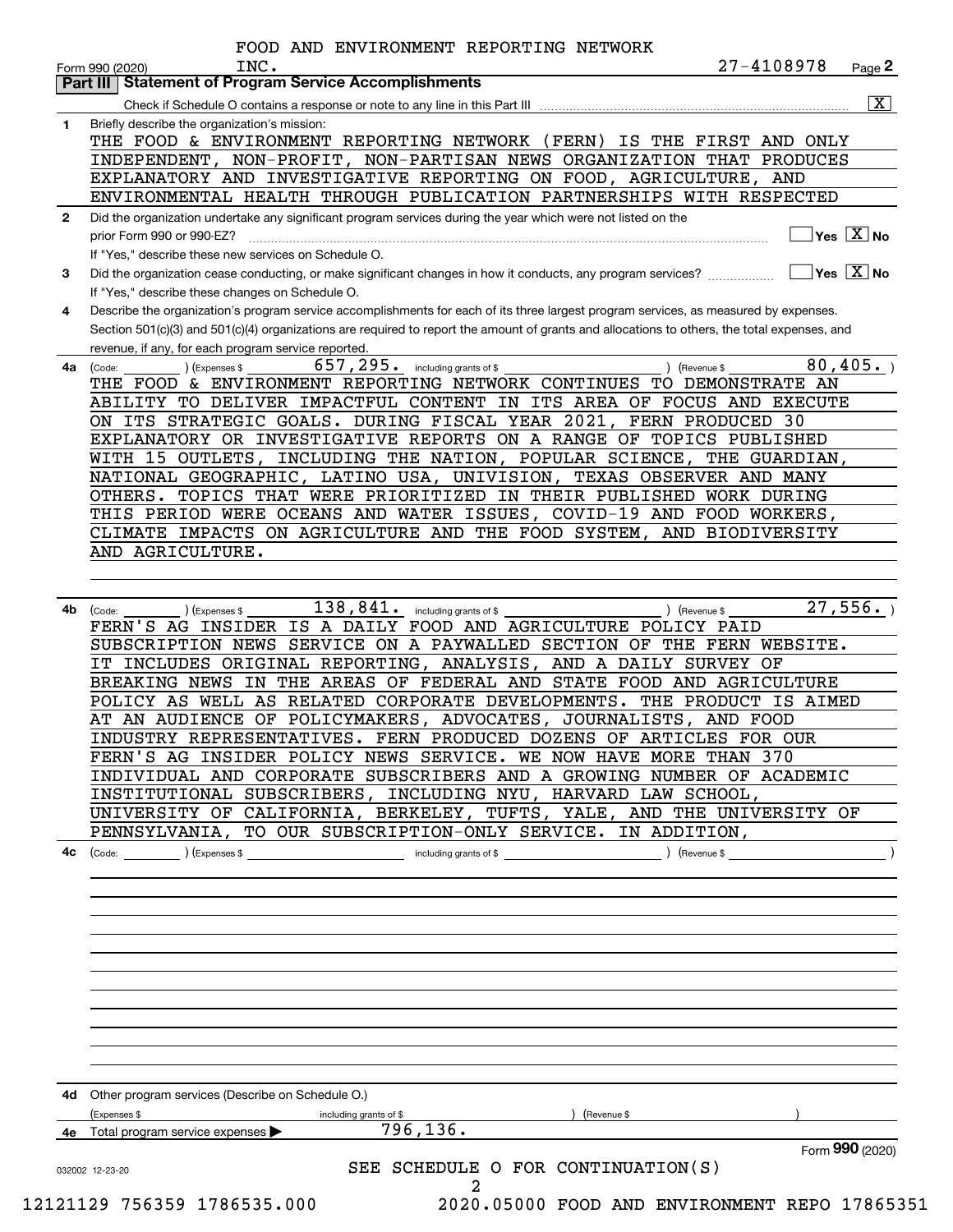|     |                                                                                                                                  |                 | Yes                     | No              |
|-----|----------------------------------------------------------------------------------------------------------------------------------|-----------------|-------------------------|-----------------|
| 1   | Is the organization described in section $501(c)(3)$ or $4947(a)(1)$ (other than a private foundation)?                          |                 |                         |                 |
|     |                                                                                                                                  | 1               | X                       |                 |
| 2   |                                                                                                                                  | $\mathbf{2}$    | $\overline{\mathbf{x}}$ |                 |
| З.  | Did the organization engage in direct or indirect political campaign activities on behalf of or in opposition to candidates for  |                 |                         |                 |
|     |                                                                                                                                  | 3               |                         | x               |
| 4   | Section 501(c)(3) organizations. Did the organization engage in lobbying activities, or have a section 501(h) election in effect |                 |                         |                 |
|     |                                                                                                                                  | 4               |                         | x               |
| 5.  | Is the organization a section 501(c)(4), 501(c)(5), or 501(c)(6) organization that receives membership dues, assessments, or     |                 |                         |                 |
|     |                                                                                                                                  | 5               |                         | x               |
| 6   | Did the organization maintain any donor advised funds or any similar funds or accounts for which donors have the right to        |                 |                         |                 |
|     | provide advice on the distribution or investment of amounts in such funds or accounts? If "Yes," complete Schedule D, Part I     | 6               |                         | x               |
| 7   | Did the organization receive or hold a conservation easement, including easements to preserve open space,                        |                 |                         |                 |
|     |                                                                                                                                  | $\overline{7}$  |                         | x               |
| 8   | Did the organization maintain collections of works of art, historical treasures, or other similar assets? If "Yes," complete     |                 |                         |                 |
|     |                                                                                                                                  | 8               |                         | x               |
| 9   | Did the organization report an amount in Part X, line 21, for escrow or custodial account liability, serve as a custodian for    |                 |                         |                 |
|     | amounts not listed in Part X; or provide credit counseling, debt management, credit repair, or debt negotiation services?        |                 |                         |                 |
|     |                                                                                                                                  | 9               |                         | x               |
| 10  | Did the organization, directly or through a related organization, hold assets in donor-restricted endowments                     |                 |                         | x               |
|     |                                                                                                                                  | 10              |                         |                 |
| 11  | If the organization's answer to any of the following questions is "Yes," then complete Schedule D, Parts VI, VII, VIII, IX, or X |                 |                         |                 |
|     | as applicable.                                                                                                                   |                 |                         |                 |
|     | a Did the organization report an amount for land, buildings, and equipment in Part X, line 10? If "Yes," complete Schedule D,    |                 |                         | x               |
| b   | Did the organization report an amount for investments - other securities in Part X, line 12, that is 5% or more of its total     | 11a             |                         |                 |
|     |                                                                                                                                  | 11 <sub>b</sub> |                         | X.              |
| c   | Did the organization report an amount for investments - program related in Part X, line 13, that is 5% or more of its total      |                 |                         |                 |
|     |                                                                                                                                  | 11c             |                         | X.              |
|     | d Did the organization report an amount for other assets in Part X, line 15, that is 5% or more of its total assets reported in  |                 |                         |                 |
|     |                                                                                                                                  | 11d             |                         | X.              |
|     | Did the organization report an amount for other liabilities in Part X, line 25? If "Yes," complete Schedule D, Part X            | 11e             | X                       |                 |
|     | Did the organization's separate or consolidated financial statements for the tax year include a footnote that addresses          |                 |                         |                 |
|     | the organization's liability for uncertain tax positions under FIN 48 (ASC 740)? If "Yes," complete Schedule D, Part X           | 11f             | х                       |                 |
|     | 12a Did the organization obtain separate, independent audited financial statements for the tax year? If "Yes," complete          |                 |                         |                 |
|     |                                                                                                                                  | 12a             | X                       |                 |
|     | <b>b</b> Was the organization included in consolidated, independent audited financial statements for the tax year?               |                 |                         |                 |
|     | If "Yes," and if the organization answered "No" to line 12a, then completing Schedule D, Parts XI and XII is optional matcoment  | 12b             |                         | A               |
| 13  |                                                                                                                                  | 13              |                         | X               |
| 14a | Did the organization maintain an office, employees, or agents outside of the United States?                                      | 14a             |                         | x               |
| b   | Did the organization have aggregate revenues or expenses of more than \$10,000 from grantmaking, fundraising, business,          |                 |                         |                 |
|     | investment, and program service activities outside the United States, or aggregate foreign investments valued at \$100,000       |                 |                         |                 |
|     |                                                                                                                                  | 14b             |                         | x               |
| 15  | Did the organization report on Part IX, column (A), line 3, more than \$5,000 of grants or other assistance to or for any        |                 |                         |                 |
|     |                                                                                                                                  | 15              |                         | x               |
| 16  | Did the organization report on Part IX, column (A), line 3, more than \$5,000 of aggregate grants or other assistance to         |                 |                         |                 |
|     |                                                                                                                                  | 16              |                         | x               |
| 17  | Did the organization report a total of more than \$15,000 of expenses for professional fundraising services on Part IX,          |                 |                         |                 |
|     |                                                                                                                                  | 17              |                         | x               |
| 18  | Did the organization report more than \$15,000 total of fundraising event gross income and contributions on Part VIII, lines     |                 |                         |                 |
|     |                                                                                                                                  | 18              |                         | x               |
| 19  | Did the organization report more than \$15,000 of gross income from gaming activities on Part VIII, line 9a? If "Yes."           |                 |                         |                 |
|     |                                                                                                                                  | 19              |                         | X               |
| 20a |                                                                                                                                  | <b>20a</b>      |                         | x               |
| b   | If "Yes" to line 20a, did the organization attach a copy of its audited financial statements to this return?                     | 20 <sub>b</sub> |                         |                 |
| 21  | Did the organization report more than \$5,000 of grants or other assistance to any domestic organization or                      |                 |                         |                 |
|     |                                                                                                                                  | 21              |                         | x               |
|     | 032003 12-23-20                                                                                                                  |                 |                         | Form 990 (2020) |

032003 12-23-20

12121129 756359 1786535.000 2020.05000 FOOD AND ENVIRONMENT REPO 17865351

3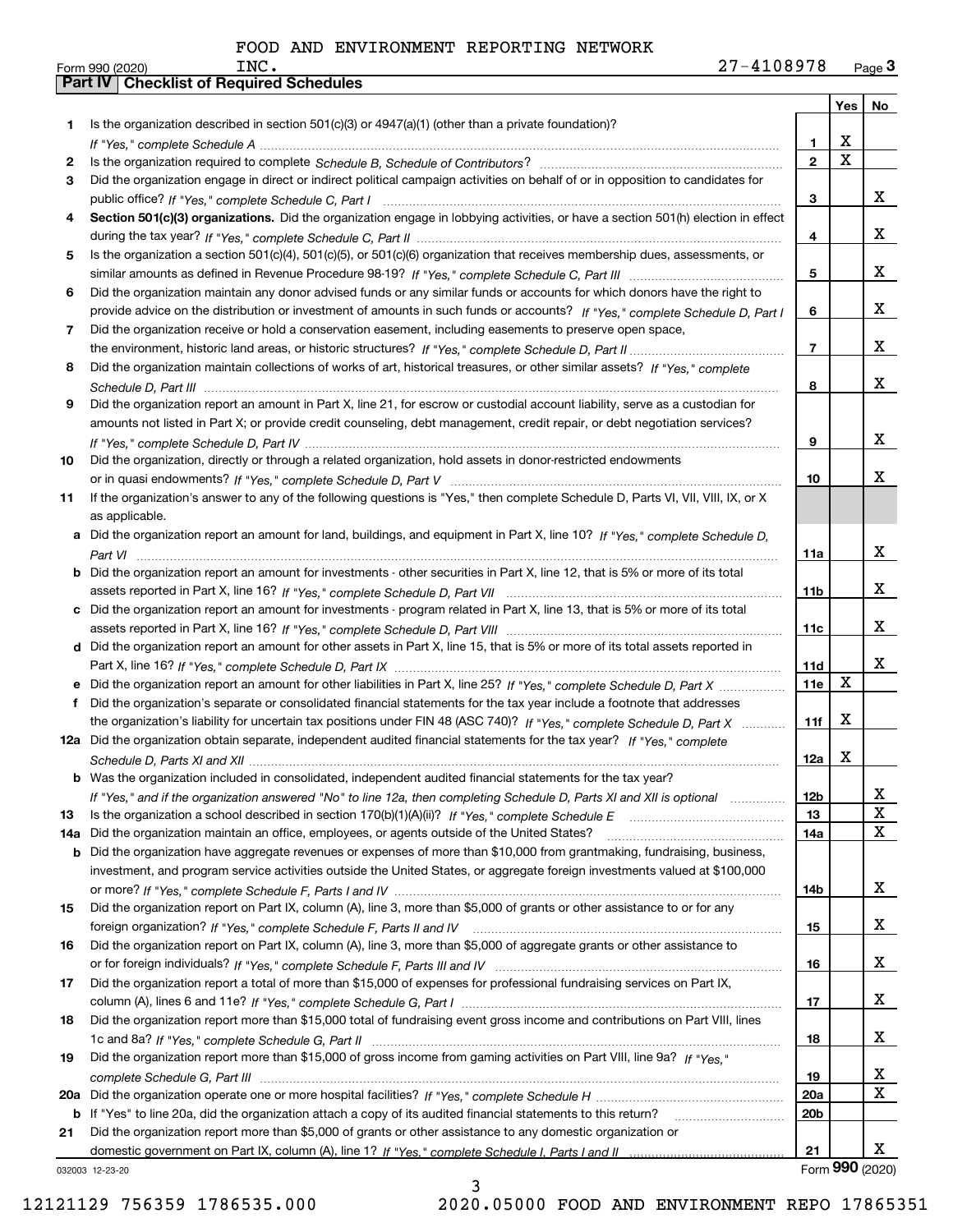| 27-4108978<br>Page $4$ |
|------------------------|
|------------------------|

|               | 27-4108978<br>INC.<br>Form 990 (2020)                                                                                        |             |     | Page 4          |
|---------------|------------------------------------------------------------------------------------------------------------------------------|-------------|-----|-----------------|
|               | Part IV   Checklist of Required Schedules (continued)                                                                        |             |     |                 |
|               |                                                                                                                              |             | Yes | No              |
| 22            | Did the organization report more than \$5,000 of grants or other assistance to or for domestic individuals on                |             |     |                 |
|               |                                                                                                                              | 22          |     | x               |
| 23            | Did the organization answer "Yes" to Part VII, Section A, line 3, 4, or 5 about compensation of the organization's current   |             |     |                 |
|               | and former officers, directors, trustees, key employees, and highest compensated employees? If "Yes," complete               |             |     |                 |
|               |                                                                                                                              | 23          |     | x               |
|               | 24a Did the organization have a tax-exempt bond issue with an outstanding principal amount of more than \$100,000 as of the  |             |     |                 |
|               | last day of the year, that was issued after December 31, 2002? If "Yes," answer lines 24b through 24d and complete           |             |     |                 |
|               |                                                                                                                              | 24a         |     | x               |
|               |                                                                                                                              | 24b         |     |                 |
|               | c Did the organization maintain an escrow account other than a refunding escrow at any time during the year to defease       |             |     |                 |
|               |                                                                                                                              | 24с         |     |                 |
|               |                                                                                                                              | 24d         |     |                 |
|               | 25a Section 501(c)(3), 501(c)(4), and 501(c)(29) organizations. Did the organization engage in an excess benefit             |             |     |                 |
|               |                                                                                                                              | 25a         |     | x               |
|               | b Is the organization aware that it engaged in an excess benefit transaction with a disqualified person in a prior year, and |             |     |                 |
|               | that the transaction has not been reported on any of the organization's prior Forms 990 or 990-EZ? If "Yes," complete        |             |     |                 |
|               | Schedule L, Part I                                                                                                           | 25b         |     | x               |
| 26            | Did the organization report any amount on Part X, line 5 or 22, for receivables from or payables to any current              |             |     |                 |
|               | or former officer, director, trustee, key employee, creator or founder, substantial contributor, or 35%                      |             |     |                 |
|               | controlled entity or family member of any of these persons? If "Yes," complete Schedule L, Part II                           | 26          |     | x               |
| 27            | Did the organization provide a grant or other assistance to any current or former officer, director, trustee, key employee,  |             |     |                 |
|               | creator or founder, substantial contributor or employee thereof, a grant selection committee member, or to a 35% controlled  |             |     |                 |
|               | entity (including an employee thereof) or family member of any of these persons? If "Yes," complete Schedule L, Part III     | 27          |     | x               |
| 28            | Was the organization a party to a business transaction with one of the following parties (see Schedule L, Part IV            |             |     |                 |
|               | instructions, for applicable filing thresholds, conditions, and exceptions):                                                 |             |     |                 |
|               | a A current or former officer, director, trustee, key employee, creator or founder, or substantial contributor? If           |             |     |                 |
|               |                                                                                                                              | 28a         |     | x               |
|               |                                                                                                                              | 28b         |     | $\mathbf X$     |
|               | c A 35% controlled entity of one or more individuals and/or organizations described in lines 28a or 28b? If                  |             |     |                 |
|               |                                                                                                                              | 28c         |     | x               |
| 29            |                                                                                                                              | 29          |     | X               |
| 30            | Did the organization receive contributions of art, historical treasures, or other similar assets, or qualified conservation  |             |     |                 |
|               |                                                                                                                              | 30          |     | x               |
| 31            | Did the organization liquidate, terminate, or dissolve and cease operations? If "Yes," complete Schedule N, Part I           | 31          |     | $\mathbf X$     |
|               | Did the organization sell, exchange, dispose of, or transfer more than 25% of its net assets? If "Yes," complete             |             |     |                 |
|               |                                                                                                                              | 32          |     | x               |
| 33            | Did the organization own 100% of an entity disregarded as separate from the organization under Regulations                   |             |     |                 |
|               |                                                                                                                              | 33          |     | x               |
| 34            | Was the organization related to any tax-exempt or taxable entity? If "Yes," complete Schedule R, Part II, III, or IV, and    |             |     |                 |
|               |                                                                                                                              | 34          |     | х               |
|               | 35a Did the organization have a controlled entity within the meaning of section 512(b)(13)?                                  | 35a         |     | X               |
|               | b If "Yes" to line 35a, did the organization receive any payment from or engage in any transaction with a controlled entity  |             |     |                 |
|               |                                                                                                                              | 35b         |     |                 |
| 36            | Section 501(c)(3) organizations. Did the organization make any transfers to an exempt non-charitable related organization?   |             |     |                 |
|               |                                                                                                                              | 36          |     | x               |
| 37            | Did the organization conduct more than 5% of its activities through an entity that is not a related organization             |             |     |                 |
|               |                                                                                                                              | 37          |     | x               |
| 38            | Did the organization complete Schedule O and provide explanations in Schedule O for Part VI, lines 11b and 19?               |             |     |                 |
|               | Note: All Form 990 filers are required to complete Schedule O                                                                | 38          | X   |                 |
| <b>Part V</b> | <b>Statements Regarding Other IRS Filings and Tax Compliance</b>                                                             |             |     |                 |
|               | Check if Schedule O contains a response or note to any line in this Part V                                                   |             |     |                 |
|               |                                                                                                                              |             | Yes | No              |
|               | 1a Enter the number reported in Box 3 of Form 1096. Enter -0- if not applicable<br>1a                                        | 52          |     |                 |
|               | <b>b</b> Enter the number of Forms W-2G included in line 1a. Enter -0- if not applicable <i>manumumumum</i><br>1b            | $\mathbf 0$ |     |                 |
|               | c Did the organization comply with backup withholding rules for reportable payments to vendors and reportable gaming         |             |     |                 |
|               |                                                                                                                              | 1c          |     |                 |
|               | 032004 12-23-20                                                                                                              |             |     | Form 990 (2020) |
|               | 4                                                                                                                            |             |     |                 |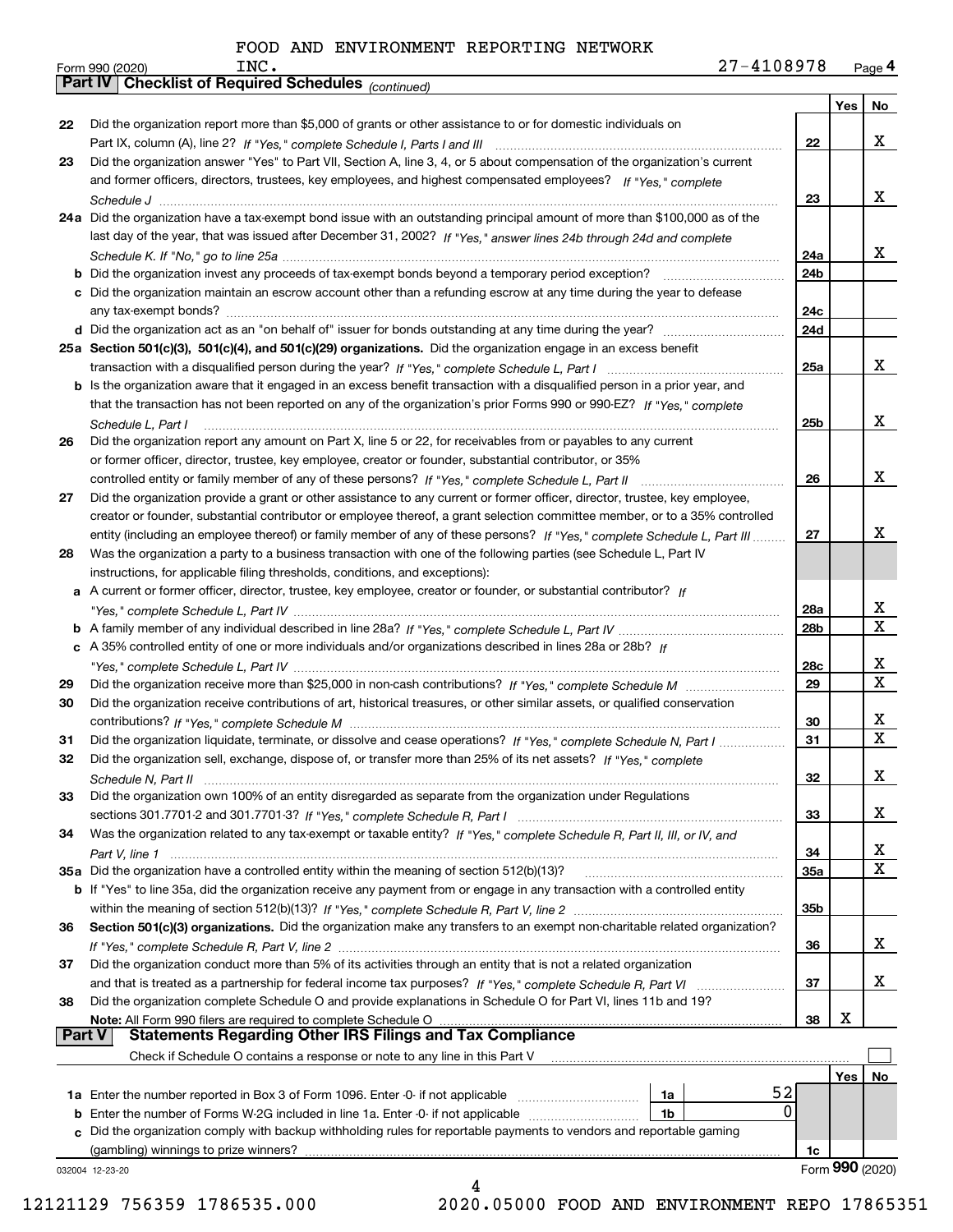| FOOD AND ENVIRONMENT REPORTING NETWORK |
|----------------------------------------|
|----------------------------------------|

|        | INC.<br>Form 990 (2020)                                                                                                                                                                                                    | 27-4108978      |                |     | Page 5 |
|--------|----------------------------------------------------------------------------------------------------------------------------------------------------------------------------------------------------------------------------|-----------------|----------------|-----|--------|
|        | Statements Regarding Other IRS Filings and Tax Compliance (continued)<br><b>Part V</b>                                                                                                                                     |                 |                |     |        |
|        |                                                                                                                                                                                                                            |                 |                | Yes | No     |
|        | 2a Enter the number of employees reported on Form W-3, Transmittal of Wage and Tax Statements,                                                                                                                             |                 |                |     |        |
|        | filed for the calendar year ending with or within the year covered by this return                                                                                                                                          | 7<br>2a         |                |     |        |
|        | If at least one is reported on line 2a, did the organization file all required federal employment tax returns?                                                                                                             |                 | 2 <sub>b</sub> | х   |        |
|        |                                                                                                                                                                                                                            |                 |                |     |        |
| за     | Did the organization have unrelated business gross income of \$1,000 or more during the year?                                                                                                                              |                 | 3a             |     | x      |
| b      |                                                                                                                                                                                                                            |                 | 3b             |     |        |
|        | 4a At any time during the calendar year, did the organization have an interest in, or a signature or other authority over, a                                                                                               |                 |                |     |        |
|        | financial account in a foreign country (such as a bank account, securities account, or other financial account)?                                                                                                           |                 | 4a             |     | x      |
|        | <b>b</b> If "Yes," enter the name of the foreign country                                                                                                                                                                   |                 |                |     |        |
|        | See instructions for filing requirements for FinCEN Form 114, Report of Foreign Bank and Financial Accounts (FBAR).                                                                                                        |                 |                |     |        |
| 5a     | Was the organization a party to a prohibited tax shelter transaction at any time during the tax year?                                                                                                                      |                 | 5a             |     | х      |
| b      |                                                                                                                                                                                                                            | 5 <sub>b</sub>  |                | X   |        |
| с      |                                                                                                                                                                                                                            |                 | 5c             |     |        |
| 6а     | Does the organization have annual gross receipts that are normally greater than \$100,000, and did the organization solicit                                                                                                |                 |                |     |        |
|        | any contributions that were not tax deductible as charitable contributions?                                                                                                                                                |                 | 6a             |     | x      |
|        | If "Yes," did the organization include with every solicitation an express statement that such contributions or gifts                                                                                                       |                 |                |     |        |
|        | were not tax deductible?                                                                                                                                                                                                   |                 | 6b             |     |        |
| 7      | Organizations that may receive deductible contributions under section 170(c).                                                                                                                                              |                 |                |     | x      |
| a      | Did the organization receive a payment in excess of \$75 made partly as a contribution and partly for goods and services provided to the payor?                                                                            |                 | 7a             |     |        |
| b      | If "Yes," did the organization notify the donor of the value of the goods or services provided?                                                                                                                            |                 | 7b             |     |        |
|        | Did the organization sell, exchange, or otherwise dispose of tangible personal property for which it was required<br>to file Form 8282?                                                                                    |                 | 7c             |     | х      |
|        | If "Yes," indicate the number of Forms 8282 filed during the year                                                                                                                                                          | 7d              |                |     |        |
| d<br>е | Did the organization receive any funds, directly or indirectly, to pay premiums on a personal benefit contract?                                                                                                            |                 | 7e             |     | х      |
| f      | Did the organization, during the year, pay premiums, directly or indirectly, on a personal benefit contract?                                                                                                               |                 | 7f             |     | X      |
| g      | If the organization received a contribution of qualified intellectual property, did the organization file Form 8899 as required?                                                                                           |                 | 7g             |     |        |
| h      | If the organization received a contribution of cars, boats, airplanes, or other vehicles, did the organization file a Form 1098-C?                                                                                         |                 | 7h             |     |        |
| 8      | Sponsoring organizations maintaining donor advised funds. Did a donor advised fund maintained by the                                                                                                                       |                 |                |     |        |
|        | sponsoring organization have excess business holdings at any time during the year?                                                                                                                                         |                 | 8              |     |        |
| 9      | Sponsoring organizations maintaining donor advised funds.                                                                                                                                                                  |                 |                |     |        |
| a      | Did the sponsoring organization make any taxable distributions under section 4966?                                                                                                                                         |                 | 9а             |     |        |
| b      | Did the sponsoring organization make a distribution to a donor, donor advisor, or related person?                                                                                                                          |                 | 9b             |     |        |
| 10     | Section 501(c)(7) organizations. Enter:                                                                                                                                                                                    |                 |                |     |        |
| а      |                                                                                                                                                                                                                            | 10a             |                |     |        |
|        | Gross receipts, included on Form 990, Part VIII, line 12, for public use of club facilities                                                                                                                                | 10 <sub>b</sub> |                |     |        |
| 11     | Section 501(c)(12) organizations. Enter:                                                                                                                                                                                   |                 |                |     |        |
|        | Gross income from members or shareholders                                                                                                                                                                                  | 11a             |                |     |        |
| b      | Gross income from other sources (Do not net amounts due or paid to other sources against                                                                                                                                   |                 |                |     |        |
|        |                                                                                                                                                                                                                            | 11b             |                |     |        |
|        | 12a Section 4947(a)(1) non-exempt charitable trusts. Is the organization filing Form 990 in lieu of Form 1041?                                                                                                             |                 | 12a            |     |        |
|        | <b>b</b> If "Yes," enter the amount of tax-exempt interest received or accrued during the year                                                                                                                             | 12 <sub>b</sub> |                |     |        |
| 13     | Section 501(c)(29) qualified nonprofit health insurance issuers.                                                                                                                                                           |                 |                |     |        |
| a      | Is the organization licensed to issue qualified health plans in more than one state?                                                                                                                                       |                 | 13a            |     |        |
|        | Note: See the instructions for additional information the organization must report on Schedule O.                                                                                                                          |                 |                |     |        |
| b      | Enter the amount of reserves the organization is required to maintain by the states in which the                                                                                                                           |                 |                |     |        |
|        |                                                                                                                                                                                                                            | 13 <sub>b</sub> |                |     |        |
| с      |                                                                                                                                                                                                                            | 13 <sub>c</sub> |                |     | X      |
| 14a    | Did the organization receive any payments for indoor tanning services during the tax year?                                                                                                                                 |                 | 14a            |     |        |
| b      | If "Yes," has it filed a Form 720 to report these payments? If "No," provide an explanation on Schedule O<br>Is the organization subject to the section 4960 tax on payment(s) of more than \$1,000,000 in remuneration or |                 | 14b            |     |        |
| 15     | excess parachute payment(s) during the year?                                                                                                                                                                               |                 | 15             |     | x      |
|        | If "Yes," see instructions and file Form 4720, Schedule N.                                                                                                                                                                 |                 |                |     |        |
| 16     | Is the organization an educational institution subject to the section 4968 excise tax on net investment income?                                                                                                            |                 | 16             |     | х      |
|        | If "Yes," complete Form 4720, Schedule O.                                                                                                                                                                                  |                 |                |     |        |
|        |                                                                                                                                                                                                                            |                 |                |     |        |

Form (2020) **990**

032005 12-23-20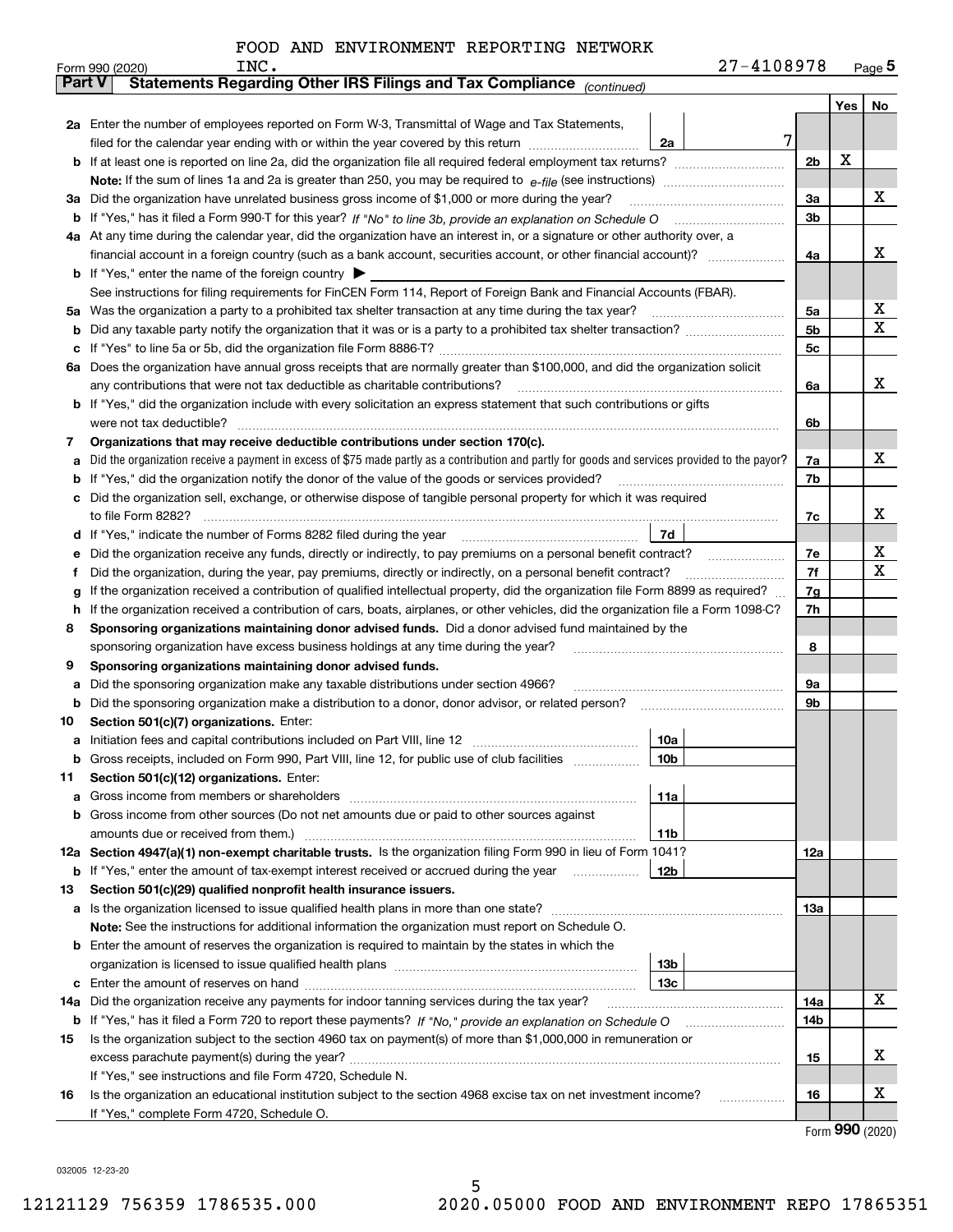| Form 990 (2020) | INC.                                                                                                                        | 27-4108978 | $P$ <sub>age</sub> $6$  |
|-----------------|-----------------------------------------------------------------------------------------------------------------------------|------------|-------------------------|
|                 | Part VI Governance, Management, and Disclosure For each "Yes" response to lines 2 through 7b below, and for a "No" response |            |                         |
|                 | to line 8a, 8b, or 10b below, describe the circumstances, processes, or changes on Schedule O. See instructions.            |            |                         |
|                 | Check if Schedule O contains a response or note to any line in this Part VI                                                 |            | $\overline{\mathbf{X}}$ |

|    |                                                                                                                                                                                                                                |    |     | Yes             | No                      |
|----|--------------------------------------------------------------------------------------------------------------------------------------------------------------------------------------------------------------------------------|----|-----|-----------------|-------------------------|
|    | <b>1a</b> Enter the number of voting members of the governing body at the end of the tax year<br>1a                                                                                                                            | 6. |     |                 |                         |
|    | If there are material differences in voting rights among members of the governing body, or if the governing                                                                                                                    |    |     |                 |                         |
|    | body delegated broad authority to an executive committee or similar committee, explain on Schedule O.                                                                                                                          |    |     |                 |                         |
| b  | Enter the number of voting members included on line 1a, above, who are independent<br>1b                                                                                                                                       | 5  |     |                 |                         |
| 2  | Did any officer, director, trustee, or key employee have a family relationship or a business relationship with any other                                                                                                       |    |     |                 |                         |
|    | officer, director, trustee, or key employee?                                                                                                                                                                                   |    | 2   |                 | X                       |
| 3  | Did the organization delegate control over management duties customarily performed by or under the direct supervision                                                                                                          |    |     |                 |                         |
|    |                                                                                                                                                                                                                                |    | 3   |                 | X                       |
| 4  | Did the organization make any significant changes to its governing documents since the prior Form 990 was filed?                                                                                                               |    | 4   |                 | $\overline{\mathbf{x}}$ |
| 5  |                                                                                                                                                                                                                                |    | 5   |                 | $\mathbf X$             |
| 6  | Did the organization have members or stockholders?                                                                                                                                                                             |    | 6   |                 | X                       |
| 7a | Did the organization have members, stockholders, or other persons who had the power to elect or appoint one or                                                                                                                 |    |     |                 |                         |
|    |                                                                                                                                                                                                                                |    | 7a  |                 | X                       |
|    | <b>b</b> Are any governance decisions of the organization reserved to (or subject to approval by) members, stockholders, or                                                                                                    |    |     |                 |                         |
|    | persons other than the governing body?                                                                                                                                                                                         |    | 7b  |                 | X                       |
| 8  | Did the organization contemporaneously document the meetings held or written actions undertaken during the year by the following:                                                                                              |    |     |                 |                         |
| а  |                                                                                                                                                                                                                                |    | 8a  | X               |                         |
| b  | Each committee with authority to act on behalf of the governing body? [10] manufacture manufacture with authority to act on behalf of the governing body? [10] manufacture with authority of the state with an interval and th |    | 8b  | X               |                         |
| 9  | Is there any officer, director, trustee, or key employee listed in Part VII, Section A, who cannot be reached at the                                                                                                           |    |     |                 |                         |
|    |                                                                                                                                                                                                                                |    | 9   |                 | x                       |
|    | Section B. Policies (This Section B requests information about policies not required by the Internal Revenue Code.)                                                                                                            |    |     |                 |                         |
|    |                                                                                                                                                                                                                                |    |     | Yes∣            | No                      |
|    |                                                                                                                                                                                                                                |    | 10a |                 | X                       |
|    |                                                                                                                                                                                                                                |    |     |                 |                         |
|    | <b>b</b> If "Yes," did the organization have written policies and procedures governing the activities of such chapters, affiliates,                                                                                            |    |     |                 |                         |
|    |                                                                                                                                                                                                                                |    | 10b | X               |                         |
|    | 11a Has the organization provided a complete copy of this Form 990 to all members of its governing body before filing the form?                                                                                                |    | 11a |                 |                         |
|    | <b>b</b> Describe in Schedule O the process, if any, used by the organization to review this Form 990.                                                                                                                         |    |     |                 |                         |
|    |                                                                                                                                                                                                                                |    | 12a | X               |                         |
| b  |                                                                                                                                                                                                                                |    | 12b | X               |                         |
| c  | Did the organization regularly and consistently monitor and enforce compliance with the policy? If "Yes," describe                                                                                                             |    |     |                 |                         |
|    | in Schedule O how this was done material contact the control of the state of the state of the state of the state of the state of the state of the state of the state of the state of the state of the state of the state of th |    | 12c | х               |                         |
| 13 | Did the organization have a written whistleblower policy? [11] matter content to the organization have a written whistleblower policy? [11] matter content content content of the organization have a written whistleblower po |    | 13  | X               |                         |
| 14 | Did the organization have a written document retention and destruction policy? manufactured and the organization have a written document retention and destruction policy?                                                     |    | 14  | X               |                         |
| 15 | Did the process for determining compensation of the following persons include a review and approval by independent                                                                                                             |    |     |                 |                         |
|    | persons, comparability data, and contemporaneous substantiation of the deliberation and decision?                                                                                                                              |    |     |                 |                         |
|    | The organization's CEO, Executive Director, or top management official [111] [11] manument material manument of ficial [11] manument material manument material material manument material material material material material |    | 15a | X               |                         |
|    | <b>b</b> Other officers or key employees of the organization                                                                                                                                                                   |    | 15b | X               |                         |
|    | If "Yes" to line 15a or 15b, describe the process in Schedule O (see instructions).                                                                                                                                            |    |     |                 |                         |
|    | 16a Did the organization invest in, contribute assets to, or participate in a joint venture or similar arrangement with a                                                                                                      |    |     |                 |                         |
|    | taxable entity during the year?                                                                                                                                                                                                |    | 16a |                 | X                       |
|    | <b>b</b> If "Yes," did the organization follow a written policy or procedure requiring the organization to evaluate its participation                                                                                          |    |     |                 |                         |
|    | in joint venture arrangements under applicable federal tax law, and take steps to safeguard the organization's                                                                                                                 |    |     |                 |                         |
|    | exempt status with respect to such arrangements?                                                                                                                                                                               |    | 16b |                 |                         |
|    | <b>Section C. Disclosure</b>                                                                                                                                                                                                   |    |     |                 |                         |
| 17 | List the states with which a copy of this Form 990 is required to be filed $\blacktriangleright$ NY, CA, PA                                                                                                                    |    |     |                 |                         |
| 18 | Section 6104 requires an organization to make its Forms 1023 (1024 or 1024-A, if applicable), 990, and 990-T (Section 501(c)(3)s only) available                                                                               |    |     |                 |                         |
|    | for public inspection. Indicate how you made these available. Check all that apply.                                                                                                                                            |    |     |                 |                         |
|    | $X$ Upon request<br>$X$ Another's website<br>Own website                                                                                                                                                                       |    |     |                 |                         |
|    | Other (explain on Schedule O)                                                                                                                                                                                                  |    |     |                 |                         |
| 19 | Describe on Schedule O whether (and if so, how) the organization made its governing documents, conflict of interest policy, and financial                                                                                      |    |     |                 |                         |
|    | statements available to the public during the tax year.                                                                                                                                                                        |    |     |                 |                         |
| 20 | State the name, address, and telephone number of the person who possesses the organization's books and records<br>THOMAS LASKAWY - (215) 370-2765                                                                              |    |     |                 |                         |
|    | 19119<br>725 WESTVIEW ST, PHILADELPHIA, PA                                                                                                                                                                                     |    |     |                 |                         |
|    | 032006 12-23-20                                                                                                                                                                                                                |    |     | Form 990 (2020) |                         |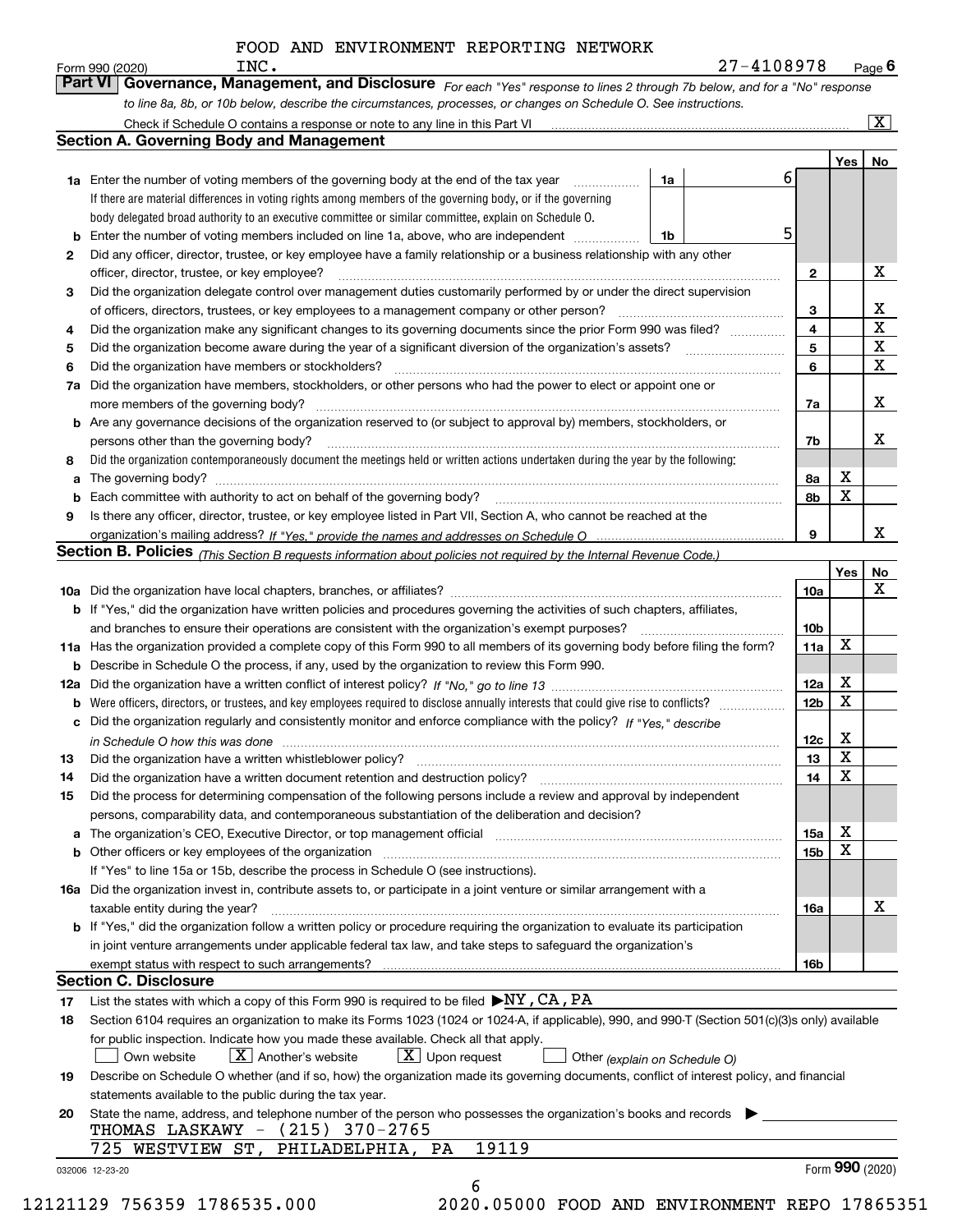$\mathcal{L}^{\text{max}}$ 

| orm 990 (2020) <sup>.</sup> | INC.                                          | 27-4108978                                                                                 | Page $\prime$ |
|-----------------------------|-----------------------------------------------|--------------------------------------------------------------------------------------------|---------------|
|                             |                                               | Part VII Compensation of Officers, Directors, Trustees, Key Employees, Highest Compensated |               |
|                             | <b>Employees, and Independent Contractors</b> |                                                                                            |               |

Check if Schedule O contains a response or note to any line in this Part VII

**Section A. Officers, Directors, Trustees, Key Employees, and Highest Compensated Employees**

**1a**  Complete this table for all persons required to be listed. Report compensation for the calendar year ending with or within the organization's tax year. **•** List all of the organization's current officers, directors, trustees (whether individuals or organizations), regardless of amount of compensation.

Enter -0- in columns (D), (E), and (F) if no compensation was paid.

 $\bullet$  List all of the organization's  $\,$ current key employees, if any. See instructions for definition of "key employee."

**•** List the organization's five current highest compensated employees (other than an officer, director, trustee, or key employee) who received reportable compensation (Box 5 of Form W-2 and/or Box 7 of Form 1099-MISC) of more than \$100,000 from the organization and any related organizations.

**•** List all of the organization's former officers, key employees, and highest compensated employees who received more than \$100,000 of reportable compensation from the organization and any related organizations.

**former directors or trustees**  ¥ List all of the organization's that received, in the capacity as a former director or trustee of the organization, more than \$10,000 of reportable compensation from the organization and any related organizations.

See instructions for the order in which to list the persons above.

Check this box if neither the organization nor any related organization compensated any current officer, director, or trustee.  $\mathcal{L}^{\text{max}}$ 

| (A)                       | (B)            |                                |                       | (C)                     |                                                                                                 |                                   |        | (D)             | (E)             | (F)            |
|---------------------------|----------------|--------------------------------|-----------------------|-------------------------|-------------------------------------------------------------------------------------------------|-----------------------------------|--------|-----------------|-----------------|----------------|
| Name and title            | Average        |                                |                       | Position                |                                                                                                 |                                   |        | Reportable      | Reportable      | Estimated      |
|                           | hours per      |                                |                       |                         | (do not check more than one<br>box, unless person is both an<br>officer and a director/trustee) |                                   |        | compensation    | compensation    | amount of      |
|                           | week           |                                |                       |                         |                                                                                                 |                                   |        | from            | from related    | other          |
|                           | (list any      |                                |                       |                         |                                                                                                 |                                   |        | the             | organizations   | compensation   |
|                           | hours for      |                                |                       |                         |                                                                                                 |                                   |        | organization    | (W-2/1099-MISC) | from the       |
|                           | related        |                                |                       |                         |                                                                                                 |                                   |        | (W-2/1099-MISC) |                 | organization   |
|                           | organizations  |                                |                       |                         |                                                                                                 |                                   |        |                 |                 | and related    |
|                           | below          | Individual trustee or director | Institutional trustee | Officer                 | Key employee                                                                                    | Highest compensated<br>  employee | Former |                 |                 | organizations  |
| (1) SAMUEL FORMARTZ       | line)<br>40.00 |                                |                       |                         |                                                                                                 |                                   |        |                 |                 |                |
| SECRETARY/EDITOR-IN-CHIEF |                | $\mathbf x$                    |                       | X                       |                                                                                                 |                                   |        | 94,000.         | 0.              | $0_{\cdot}$    |
| (2) THOMAS LASKAWY        | 40.00          |                                |                       |                         |                                                                                                 |                                   |        |                 |                 |                |
| EXECUTIVE DIRECTOR        |                |                                |                       | $\overline{\textbf{X}}$ |                                                                                                 |                                   |        | 94,000.         | 0.              | $\mathbf 0$ .  |
| (3) JOANNE KELLEY         | 5.00           |                                |                       |                         |                                                                                                 |                                   |        |                 |                 |                |
| CHAIR                     |                | $\mathbf x$                    |                       | $\mathbf X$             |                                                                                                 |                                   |        | 0.              | 0.              | 0.             |
| (4) NATHANIEL BROWN       | 5.00           |                                |                       |                         |                                                                                                 |                                   |        |                 |                 |                |
| TREASURER                 |                | $\mathbf X$                    |                       | X                       |                                                                                                 |                                   |        | 0.              | 0.              | 0.             |
| (5) DANIEL PULLMAN        | 5.00           |                                |                       |                         |                                                                                                 |                                   |        |                 |                 |                |
| DIRECTOR UNTIL 12/20      |                | $\mathbf X$                    |                       |                         |                                                                                                 |                                   |        | 0.              | 0.              | 0.             |
| (6) SUSAN WEST            | 5.00           |                                |                       |                         |                                                                                                 |                                   |        |                 |                 |                |
| <b>DIRECTOR</b>           |                | $\mathbf x$                    |                       |                         |                                                                                                 |                                   |        | 0.              | 0.              | $\mathbf 0$ .  |
| (7) LORRAINE FONTANES     | 5.00           |                                |                       |                         |                                                                                                 |                                   |        |                 |                 |                |
| <b>DIRECTOR</b>           |                | $\mathbf X$                    |                       |                         |                                                                                                 |                                   |        | $0$ .           | $0$ .           | $\mathbf 0$ .  |
| (8) AILEEN BURDICK        | 5.00           |                                |                       |                         |                                                                                                 |                                   |        |                 |                 |                |
| <b>DIRECTOR</b>           |                | $\mathbf X$                    |                       |                         |                                                                                                 |                                   |        | 0.              | 0.              | 0.             |
|                           |                |                                |                       |                         |                                                                                                 |                                   |        |                 |                 |                |
|                           |                |                                |                       |                         |                                                                                                 |                                   |        |                 |                 |                |
|                           |                |                                |                       |                         |                                                                                                 |                                   |        |                 |                 |                |
|                           |                |                                |                       |                         |                                                                                                 |                                   |        |                 |                 |                |
|                           |                |                                |                       |                         |                                                                                                 |                                   |        |                 |                 |                |
|                           |                |                                |                       |                         |                                                                                                 |                                   |        |                 |                 |                |
|                           |                |                                |                       |                         |                                                                                                 |                                   |        |                 |                 |                |
|                           |                |                                |                       |                         |                                                                                                 |                                   |        |                 |                 |                |
|                           |                |                                |                       |                         |                                                                                                 |                                   |        |                 |                 |                |
|                           |                |                                |                       |                         |                                                                                                 |                                   |        |                 |                 |                |
|                           |                |                                |                       |                         |                                                                                                 |                                   |        |                 |                 |                |
|                           |                |                                |                       |                         |                                                                                                 |                                   |        |                 |                 |                |
|                           |                |                                |                       |                         |                                                                                                 |                                   |        |                 |                 |                |
|                           |                |                                |                       |                         |                                                                                                 |                                   |        |                 |                 |                |
|                           |                |                                |                       |                         |                                                                                                 |                                   |        |                 |                 |                |
|                           |                |                                |                       |                         |                                                                                                 |                                   |        |                 |                 |                |
|                           |                |                                |                       |                         |                                                                                                 |                                   |        |                 |                 | $\overline{2}$ |

7

032007 12-23-20

Form (2020) **990**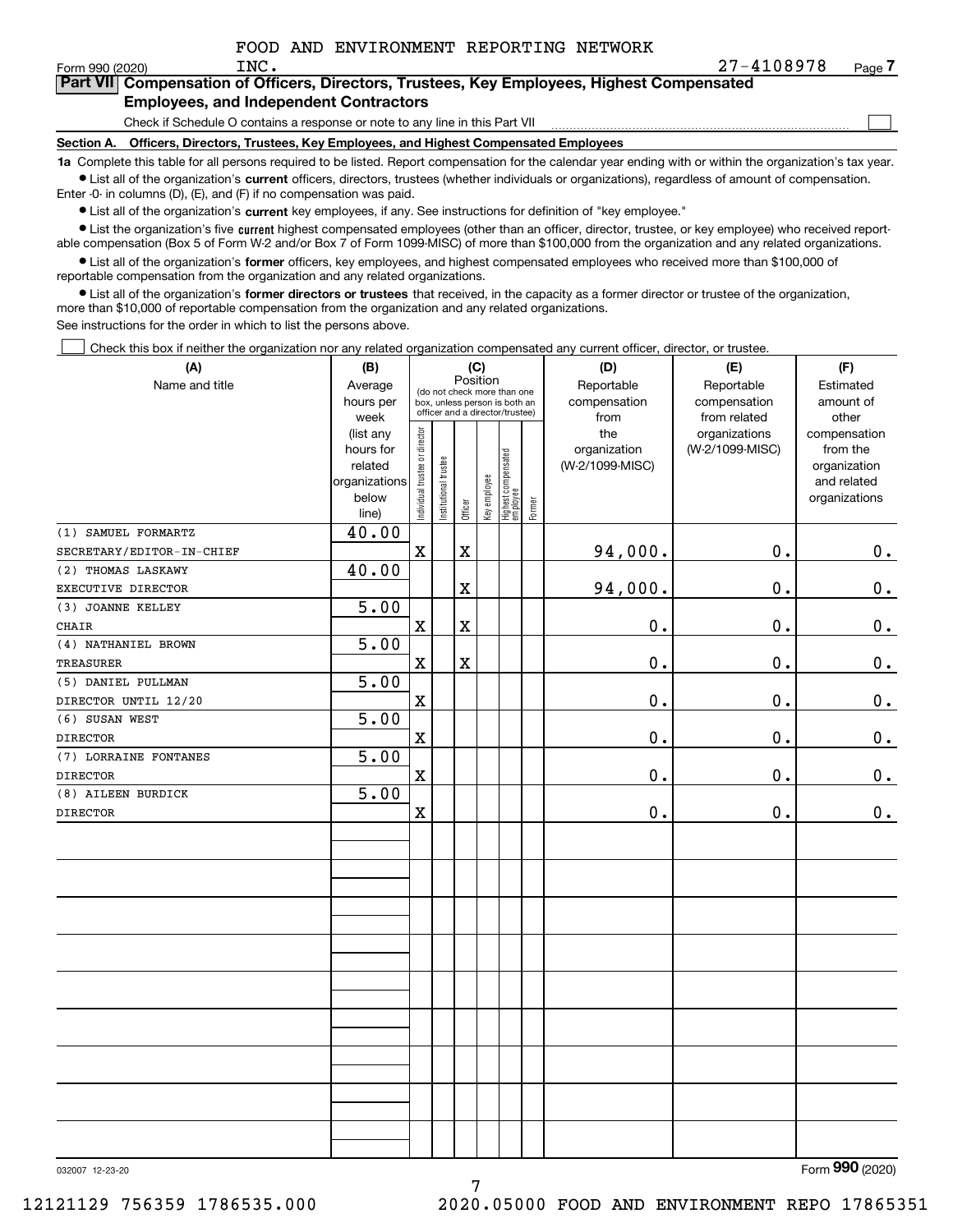| FOOD AND ENVIRONMENT REPORTING NETWORK |  |
|----------------------------------------|--|
|----------------------------------------|--|

| Page 8<br>27-4108978 |
|----------------------|
|----------------------|

|              | INC.<br>Form 990 (2020)                                                                                                                                                                                                                                                                                                                                                                  |                                                                                                             |                                |                       |                     |                     |                                                                                                                                    |        |                                                                                     | 27-4108978                                                                            |                                            |                                                                                                                    | Page 8                                              |
|--------------|------------------------------------------------------------------------------------------------------------------------------------------------------------------------------------------------------------------------------------------------------------------------------------------------------------------------------------------------------------------------------------------|-------------------------------------------------------------------------------------------------------------|--------------------------------|-----------------------|---------------------|---------------------|------------------------------------------------------------------------------------------------------------------------------------|--------|-------------------------------------------------------------------------------------|---------------------------------------------------------------------------------------|--------------------------------------------|--------------------------------------------------------------------------------------------------------------------|-----------------------------------------------------|
|              | <b>Part VII</b><br>Section A. Officers, Directors, Trustees, Key Employees, and Highest Compensated Employees (continued)                                                                                                                                                                                                                                                                |                                                                                                             |                                |                       |                     |                     |                                                                                                                                    |        |                                                                                     |                                                                                       |                                            |                                                                                                                    |                                                     |
|              | (A)<br>Name and title                                                                                                                                                                                                                                                                                                                                                                    | (B)<br>Average<br>hours per<br>week<br>(list any<br>hours for<br>related<br>organizations<br>below<br>line) | Individual trustee or director | Institutional trustee | Position<br>Officer | (C)<br>Key employee | (do not check more than one<br>box, unless person is both an<br>officer and a director/trustee)<br>Highest compensated<br>employee | Former | (D)<br>Reportable<br>compensation<br>from<br>the<br>organization<br>(W-2/1099-MISC) | (E)<br>Reportable<br>compensation<br>from related<br>organizations<br>(W-2/1099-MISC) |                                            | (F)<br>Estimated<br>amount of<br>other<br>compensation<br>from the<br>organization<br>and related<br>organizations |                                                     |
|              |                                                                                                                                                                                                                                                                                                                                                                                          |                                                                                                             |                                |                       |                     |                     |                                                                                                                                    |        |                                                                                     |                                                                                       |                                            |                                                                                                                    |                                                     |
|              |                                                                                                                                                                                                                                                                                                                                                                                          |                                                                                                             |                                |                       |                     |                     |                                                                                                                                    |        |                                                                                     |                                                                                       |                                            |                                                                                                                    |                                                     |
|              |                                                                                                                                                                                                                                                                                                                                                                                          |                                                                                                             |                                |                       |                     |                     |                                                                                                                                    |        |                                                                                     |                                                                                       |                                            |                                                                                                                    |                                                     |
|              |                                                                                                                                                                                                                                                                                                                                                                                          |                                                                                                             |                                |                       |                     |                     |                                                                                                                                    |        |                                                                                     |                                                                                       |                                            |                                                                                                                    |                                                     |
|              |                                                                                                                                                                                                                                                                                                                                                                                          |                                                                                                             |                                |                       |                     |                     |                                                                                                                                    |        |                                                                                     |                                                                                       |                                            |                                                                                                                    |                                                     |
|              |                                                                                                                                                                                                                                                                                                                                                                                          |                                                                                                             |                                |                       |                     |                     |                                                                                                                                    |        |                                                                                     |                                                                                       |                                            |                                                                                                                    |                                                     |
| d            | 1b Subtotal                                                                                                                                                                                                                                                                                                                                                                              |                                                                                                             |                                |                       |                     |                     |                                                                                                                                    |        | 188,000.<br>$\overline{0}$ .<br>188,000.                                            |                                                                                       | 0.<br>$\overline{0}$ .<br>$\overline{0}$ . |                                                                                                                    | 0.<br>$\overline{0}$ .<br>$\overline{\mathbf{0}}$ . |
| $\mathbf{2}$ | Total number of individuals (including but not limited to those listed above) who received more than \$100,000 of reportable<br>compensation from the organization                                                                                                                                                                                                                       |                                                                                                             |                                |                       |                     |                     |                                                                                                                                    |        |                                                                                     |                                                                                       |                                            | Yes                                                                                                                | 0<br>No                                             |
| 3<br>4       | Did the organization list any former officer, director, trustee, key employee, or highest compensated employee on<br>line 1a? If "Yes," complete Schedule J for such individual manufactured contained and the Yes," complete Schedule J for such individual<br>For any individual listed on line 1a, is the sum of reportable compensation and other compensation from the organization |                                                                                                             |                                |                       |                     |                     |                                                                                                                                    |        |                                                                                     |                                                                                       |                                            | 3                                                                                                                  | x                                                   |
| 5            | Did any person listed on line 1a receive or accrue compensation from any unrelated organization or individual for services                                                                                                                                                                                                                                                               |                                                                                                             |                                |                       |                     |                     |                                                                                                                                    |        |                                                                                     |                                                                                       |                                            | 4                                                                                                                  | х                                                   |
|              | <b>Section B. Independent Contractors</b>                                                                                                                                                                                                                                                                                                                                                |                                                                                                             |                                |                       |                     |                     |                                                                                                                                    |        |                                                                                     |                                                                                       |                                            | 5                                                                                                                  | x                                                   |
| 1            | Complete this table for your five highest compensated independent contractors that received more than \$100,000 of compensation from<br>the organization. Report compensation for the calendar year ending with or within the organization's tax year.                                                                                                                                   |                                                                                                             |                                |                       |                     |                     |                                                                                                                                    |        |                                                                                     |                                                                                       |                                            |                                                                                                                    |                                                     |
|              | (A)<br>Name and business address                                                                                                                                                                                                                                                                                                                                                         |                                                                                                             |                                | <b>NONE</b>           |                     |                     |                                                                                                                                    |        | (B)<br>Description of services                                                      |                                                                                       |                                            | (C)<br>Compensation                                                                                                |                                                     |
|              |                                                                                                                                                                                                                                                                                                                                                                                          |                                                                                                             |                                |                       |                     |                     |                                                                                                                                    |        |                                                                                     |                                                                                       |                                            |                                                                                                                    |                                                     |
|              |                                                                                                                                                                                                                                                                                                                                                                                          |                                                                                                             |                                |                       |                     |                     |                                                                                                                                    |        |                                                                                     |                                                                                       |                                            |                                                                                                                    |                                                     |
|              |                                                                                                                                                                                                                                                                                                                                                                                          |                                                                                                             |                                |                       |                     |                     |                                                                                                                                    |        |                                                                                     |                                                                                       |                                            |                                                                                                                    |                                                     |
| 2            | Total number of independent contractors (including but not limited to those listed above) who received more than<br>\$100,000 of compensation from the organization                                                                                                                                                                                                                      |                                                                                                             |                                |                       |                     | 0                   |                                                                                                                                    |        |                                                                                     |                                                                                       |                                            |                                                                                                                    |                                                     |
|              |                                                                                                                                                                                                                                                                                                                                                                                          |                                                                                                             |                                |                       |                     |                     |                                                                                                                                    |        |                                                                                     |                                                                                       |                                            | Form 990 (2020)                                                                                                    |                                                     |

032008 12-23-20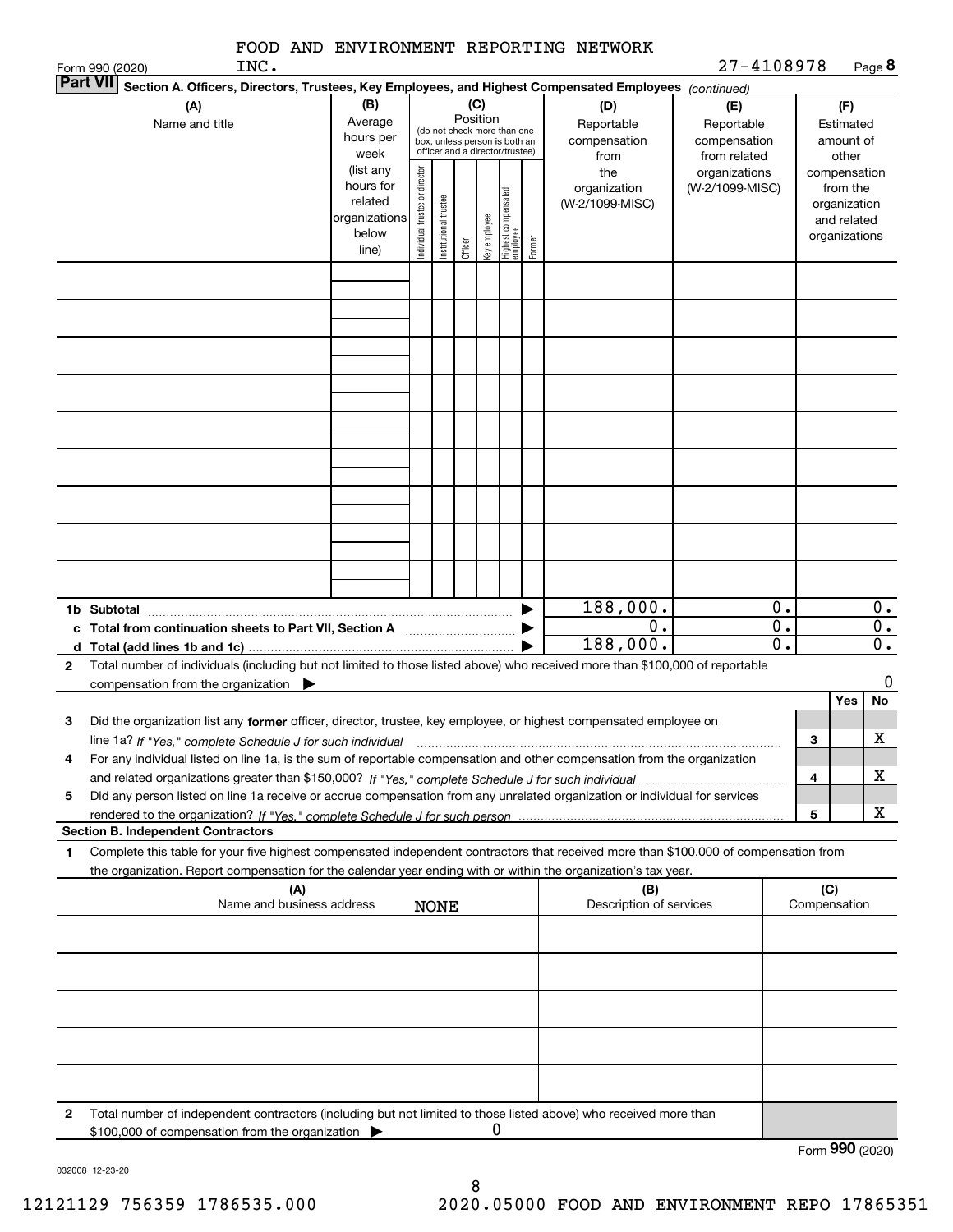| <b>Part VIII</b>                                                                         |             |                         | <b>Statement of Revenue</b>                                                                                                                                                                                                                                                                                                     |                 |                                                                                |                                                                            |                                  |                                              |                                                 |                                                                 |
|------------------------------------------------------------------------------------------|-------------|-------------------------|---------------------------------------------------------------------------------------------------------------------------------------------------------------------------------------------------------------------------------------------------------------------------------------------------------------------------------|-----------------|--------------------------------------------------------------------------------|----------------------------------------------------------------------------|----------------------------------|----------------------------------------------|-------------------------------------------------|-----------------------------------------------------------------|
|                                                                                          |             |                         | Check if Schedule O contains a response or note to any line in this Part VIII                                                                                                                                                                                                                                                   |                 |                                                                                |                                                                            |                                  |                                              |                                                 |                                                                 |
|                                                                                          |             |                         |                                                                                                                                                                                                                                                                                                                                 |                 |                                                                                |                                                                            | (A)<br>Total revenue             | (B)<br>Related or exempt<br>function revenue | $\overline{C}$<br>Unrelated<br>business revenue | (D)<br>Revenue excluded<br>from tax under<br>sections 512 - 514 |
| Contributions, Gifts, Grants<br>Iand Other Similar Amounts<br>Program Service<br>Revenue |             | h.<br>2a<br>b<br>с<br>d | 1 a Federated campaigns<br><b>b</b> Membership dues<br>c Fundraising events<br>d Related organizations<br>e Government grants (contributions)<br>f All other contributions, gifts, grants, and<br>similar amounts not included above<br>Noncash contributions included in lines 1a-1f<br>EDITORIAL FEE<br>SUBSCRIPTIONS REVENUE |                 | 1a<br>1 <sub>b</sub><br>1c<br>1 <sub>d</sub><br>1e<br>1f<br>$1g$ $\frac{1}{3}$ | 84,000.<br>858,796.<br>17,620.<br><b>Business Code</b><br>511110<br>519130 | 942,796.<br>80,405.<br>27,556.   | 80,405.<br>27,556.                           |                                                 |                                                                 |
|                                                                                          |             | е                       |                                                                                                                                                                                                                                                                                                                                 |                 |                                                                                |                                                                            |                                  |                                              |                                                 |                                                                 |
|                                                                                          |             |                         | f All other program service revenue                                                                                                                                                                                                                                                                                             |                 |                                                                                |                                                                            |                                  |                                              |                                                 |                                                                 |
|                                                                                          |             |                         |                                                                                                                                                                                                                                                                                                                                 |                 |                                                                                | ▶                                                                          | 107,961.                         |                                              |                                                 |                                                                 |
|                                                                                          | 3<br>4<br>5 |                         | Investment income (including dividends, interest, and<br>Income from investment of tax-exempt bond proceeds                                                                                                                                                                                                                     |                 |                                                                                |                                                                            | 326.                             |                                              |                                                 | 326.                                                            |
|                                                                                          |             |                         |                                                                                                                                                                                                                                                                                                                                 |                 | (i) Real                                                                       | (ii) Personal                                                              |                                  |                                              |                                                 |                                                                 |
| Revenue<br>늦                                                                             | 6а          | b<br>c                  | Gross rents<br>.<br>Less: rental expenses<br>Rental income or (loss)                                                                                                                                                                                                                                                            | 6a<br>6b<br>6c  |                                                                                |                                                                            |                                  |                                              |                                                 |                                                                 |
|                                                                                          |             |                         | d Net rental income or (loss)<br>7 a Gross amount from sales of<br>assets other than inventory                                                                                                                                                                                                                                  | 7a              | (i) Securities                                                                 | (ii) Other                                                                 |                                  |                                              |                                                 |                                                                 |
|                                                                                          |             |                         | <b>b</b> Less: cost or other basis<br>and sales expenses<br>c Gain or (loss)<br>8 a Gross income from fundraising events (not                                                                                                                                                                                                   | 7b<br><b>7c</b> |                                                                                |                                                                            |                                  |                                              |                                                 |                                                                 |
| <b>Other</b>                                                                             |             |                         | including \$<br>contributions reported on line 1c). See<br>b Less: direct expenses                                                                                                                                                                                                                                              |                 | 8a<br>8b                                                                       |                                                                            |                                  |                                              |                                                 |                                                                 |
|                                                                                          |             |                         | c Net income or (loss) from fundraising events<br>9 a Gross income from gaming activities. See                                                                                                                                                                                                                                  |                 | 9a<br>9 <sub>b</sub>                                                           |                                                                            |                                  |                                              |                                                 |                                                                 |
|                                                                                          |             |                         | c Net income or (loss) from gaming activities                                                                                                                                                                                                                                                                                   |                 |                                                                                | .                                                                          |                                  |                                              |                                                 |                                                                 |
|                                                                                          |             |                         | 10 a Gross sales of inventory, less returns<br><b>b</b> Less: cost of goods sold                                                                                                                                                                                                                                                |                 | 10a<br>10bl                                                                    |                                                                            |                                  |                                              |                                                 |                                                                 |
|                                                                                          |             |                         | c Net income or (loss) from sales of inventory                                                                                                                                                                                                                                                                                  |                 |                                                                                |                                                                            |                                  |                                              |                                                 |                                                                 |
|                                                                                          |             |                         |                                                                                                                                                                                                                                                                                                                                 |                 |                                                                                | <b>Business Code</b>                                                       |                                  |                                              |                                                 |                                                                 |
|                                                                                          | 11 a        |                         | the contract of the contract of the contract of the contract of the contract of                                                                                                                                                                                                                                                 |                 |                                                                                |                                                                            |                                  |                                              |                                                 |                                                                 |
|                                                                                          |             | b                       |                                                                                                                                                                                                                                                                                                                                 |                 |                                                                                |                                                                            |                                  |                                              |                                                 |                                                                 |
| Miscellaneous<br>Revenue                                                                 |             | с                       | the control of the control of the control of the control of the control of                                                                                                                                                                                                                                                      |                 |                                                                                |                                                                            |                                  |                                              |                                                 |                                                                 |
|                                                                                          |             |                         |                                                                                                                                                                                                                                                                                                                                 |                 |                                                                                |                                                                            |                                  |                                              |                                                 |                                                                 |
|                                                                                          |             |                         |                                                                                                                                                                                                                                                                                                                                 |                 |                                                                                | $\blacktriangleright$                                                      |                                  |                                              |                                                 | $\overline{326}$ .                                              |
| 032009 12-23-20                                                                          | 12          |                         |                                                                                                                                                                                                                                                                                                                                 |                 |                                                                                |                                                                            | $\blacktriangleright$ 1,051,083. | 107,961.                                     | $0$ .                                           | Form 990 (2020)                                                 |

9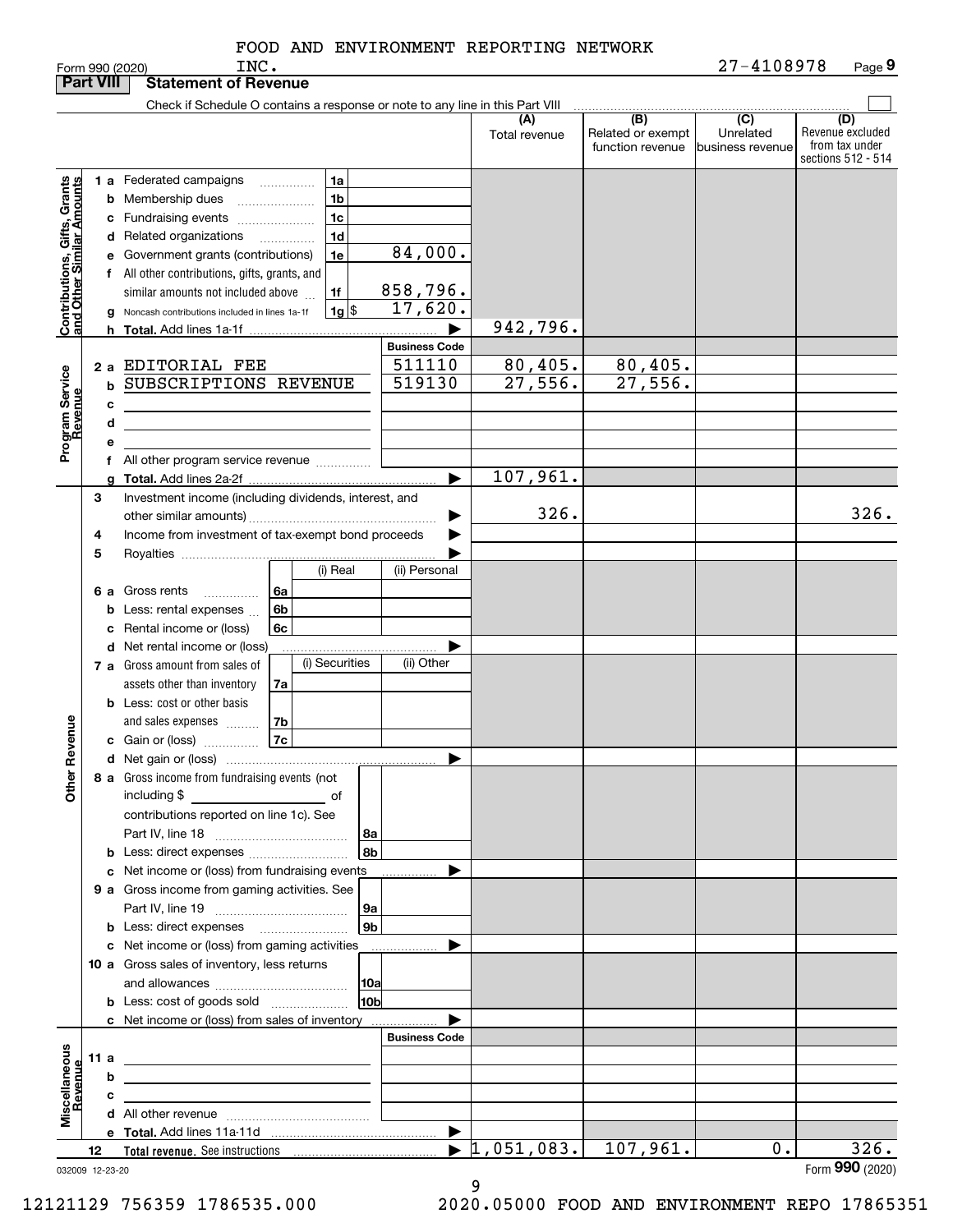|          | Part IX   Statement of Functional Expenses                                                                                                                                                                 |                       |                                    |                                           |                                |
|----------|------------------------------------------------------------------------------------------------------------------------------------------------------------------------------------------------------------|-----------------------|------------------------------------|-------------------------------------------|--------------------------------|
|          | Section 501(c)(3) and 501(c)(4) organizations must complete all columns. All other organizations must complete column (A).                                                                                 |                       |                                    |                                           |                                |
|          | Check if Schedule O contains a response or note to any line in this Part IX                                                                                                                                |                       |                                    |                                           | $\overline{\text{X}}$          |
|          | Do not include amounts reported on lines 6b,<br>7b, 8b, 9b, and 10b of Part VIII.                                                                                                                          | (A)<br>Total expenses | (B)<br>Program service<br>expenses | (C)<br>Management and<br>general expenses | (D)<br>Fundraising<br>expenses |
| 1.       | Grants and other assistance to domestic organizations                                                                                                                                                      |                       |                                    |                                           |                                |
|          | and domestic governments. See Part IV, line 21                                                                                                                                                             |                       |                                    |                                           |                                |
| 2        | Grants and other assistance to domestic                                                                                                                                                                    |                       |                                    |                                           |                                |
|          | individuals. See Part IV, line 22                                                                                                                                                                          |                       |                                    |                                           |                                |
| З        | Grants and other assistance to foreign                                                                                                                                                                     |                       |                                    |                                           |                                |
|          | organizations, foreign governments, and foreign                                                                                                                                                            |                       |                                    |                                           |                                |
|          | individuals. See Part IV, lines 15 and 16                                                                                                                                                                  |                       |                                    |                                           |                                |
| 4        | Benefits paid to or for members                                                                                                                                                                            |                       |                                    |                                           |                                |
| 5        | Compensation of current officers, directors,                                                                                                                                                               |                       |                                    |                                           |                                |
|          |                                                                                                                                                                                                            | 188,000.              | 138,146.                           | 36,613.                                   | 13,241.                        |
| 6        | Compensation not included above to disqualified                                                                                                                                                            |                       |                                    |                                           |                                |
|          | persons (as defined under section 4958(f)(1)) and                                                                                                                                                          |                       |                                    |                                           |                                |
| 7        | persons described in section 4958(c)(3)(B)                                                                                                                                                                 | 341,406.              | 250,872.                           | 66,490.                                   | 24,044.                        |
| 8        | Pension plan accruals and contributions (include                                                                                                                                                           |                       |                                    |                                           |                                |
|          | section 401(k) and 403(b) employer contributions)                                                                                                                                                          |                       |                                    |                                           |                                |
| 9        |                                                                                                                                                                                                            |                       |                                    |                                           |                                |
| 10       |                                                                                                                                                                                                            | 42,910.               | 31,531.                            | 8,357.                                    | 3,022.                         |
| 11       | Fees for services (nonemployees):                                                                                                                                                                          |                       |                                    |                                           |                                |
|          |                                                                                                                                                                                                            |                       |                                    |                                           |                                |
| b        |                                                                                                                                                                                                            |                       |                                    |                                           |                                |
| c        |                                                                                                                                                                                                            | 29,890.               |                                    | 29,890.                                   |                                |
| d        |                                                                                                                                                                                                            |                       |                                    |                                           |                                |
|          | e Professional fundraising services. See Part IV, line 17                                                                                                                                                  |                       |                                    |                                           |                                |
| f        | Investment management fees                                                                                                                                                                                 |                       |                                    |                                           |                                |
|          | g Other. (If line 11g amount exceeds 10% of line 25,                                                                                                                                                       |                       |                                    |                                           |                                |
|          | column (A) amount, list line 11g expenses on Sch O.)                                                                                                                                                       | 240,181.              | 232,594.                           | 7,587.                                    |                                |
| 12       |                                                                                                                                                                                                            | 9,793.                | 2,642.                             | 6,181.                                    | 970.                           |
| 13       |                                                                                                                                                                                                            | 39,852.<br>129,679.   | 10,752.<br>119,050.                | 25,154.<br>2,153.                         | 3,946.<br>8,476.               |
| 14       |                                                                                                                                                                                                            |                       |                                    |                                           |                                |
| 15       |                                                                                                                                                                                                            |                       |                                    |                                           |                                |
| 16       |                                                                                                                                                                                                            | 10,549.               | 10,549.                            |                                           |                                |
| 17<br>18 | Travel<br>Payments of travel or entertainment expenses                                                                                                                                                     |                       |                                    |                                           |                                |
|          | for any federal, state, or local public officials                                                                                                                                                          |                       |                                    |                                           |                                |
| 19       | Conferences, conventions, and meetings                                                                                                                                                                     |                       |                                    |                                           |                                |
| 20       | Interest                                                                                                                                                                                                   |                       |                                    |                                           |                                |
| 21       |                                                                                                                                                                                                            |                       |                                    |                                           |                                |
| 22       | Depreciation, depletion, and amortization                                                                                                                                                                  |                       |                                    |                                           |                                |
| 23       |                                                                                                                                                                                                            | 14,195.               |                                    | 14,195.                                   |                                |
| 24       | Other expenses. Itemize expenses not covered<br>above (List miscellaneous expenses on line 24e. If<br>line 24e amount exceeds 10% of line 25, column (A)<br>amount. list line 24e expenses on Schedule O.) |                       |                                    |                                           |                                |
| а        |                                                                                                                                                                                                            |                       |                                    |                                           |                                |
| b        |                                                                                                                                                                                                            |                       |                                    |                                           |                                |
| с        |                                                                                                                                                                                                            |                       |                                    |                                           |                                |
| d        |                                                                                                                                                                                                            |                       |                                    |                                           |                                |
| 25       | e All other expenses expenses<br>Total functional expenses. Add lines 1 through 24e                                                                                                                        | 1,046,455.            | 796,136.                           | 196,620.                                  | 53,699.                        |
| 26       | Joint costs. Complete this line only if the organization                                                                                                                                                   |                       |                                    |                                           |                                |
|          | reported in column (B) joint costs from a combined                                                                                                                                                         |                       |                                    |                                           |                                |
|          | educational campaign and fundraising solicitation.                                                                                                                                                         |                       |                                    |                                           |                                |

10

032010 12-23-20

Check here  $\blacktriangleright$ 

Check here  $\bullet$  if following SOP 98-2 (ASC 958-720)

Form (2020) **990**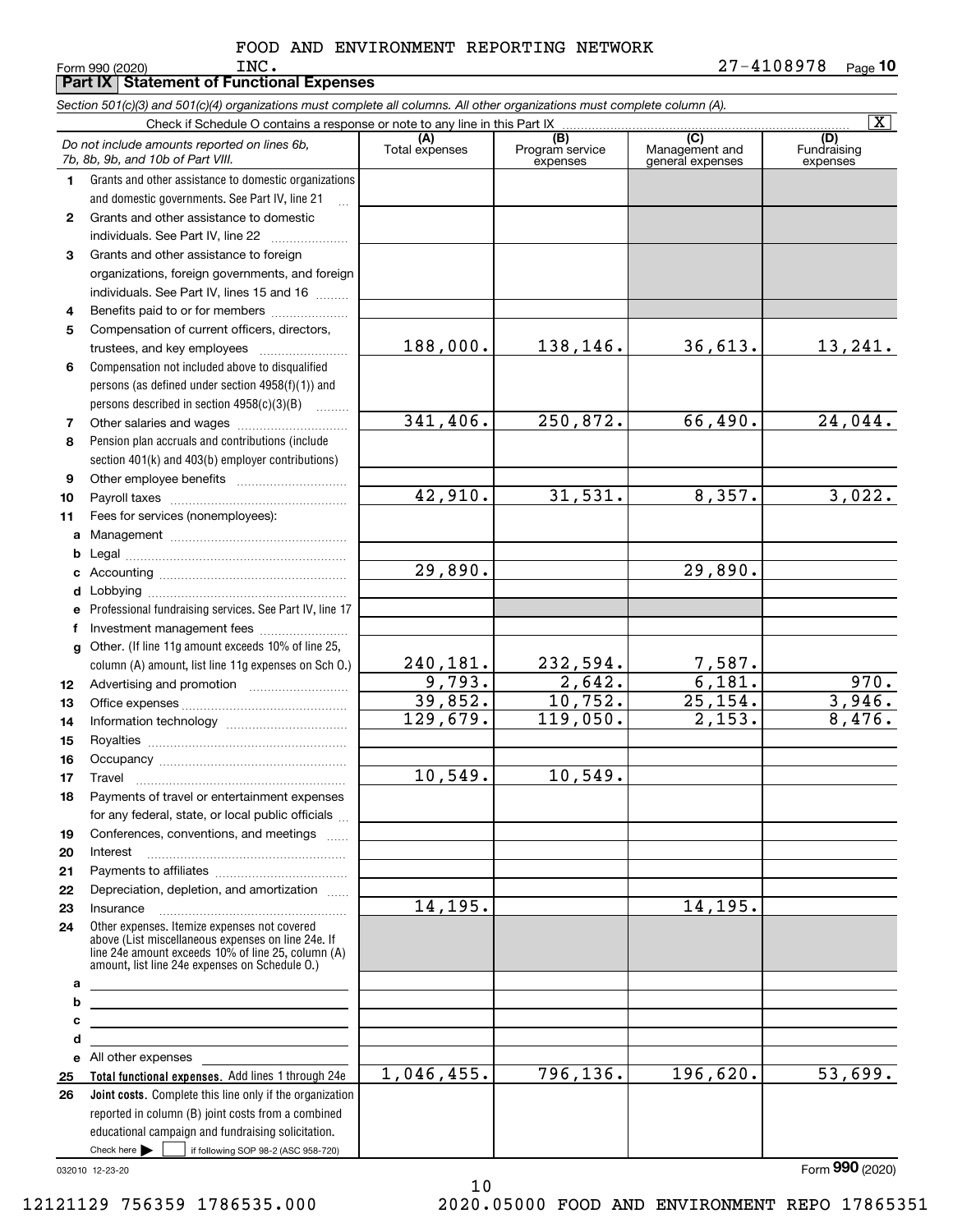|                             | Part X   | <b>Balance Sheet</b>                                                                                                                                                                                                           |                          |                         |                    |
|-----------------------------|----------|--------------------------------------------------------------------------------------------------------------------------------------------------------------------------------------------------------------------------------|--------------------------|-------------------------|--------------------|
|                             |          |                                                                                                                                                                                                                                |                          |                         |                    |
|                             |          |                                                                                                                                                                                                                                | (A)<br>Beginning of year |                         | (B)<br>End of year |
|                             | 1        |                                                                                                                                                                                                                                | 117, 161.                | $\mathbf{1}$            | 95,739.            |
|                             | 2        |                                                                                                                                                                                                                                | 401,434.                 | $\mathbf{2}$            | 527, 261.          |
|                             | з        |                                                                                                                                                                                                                                | 153,646.                 | 3                       | 73,764.            |
|                             | 4        |                                                                                                                                                                                                                                | 4,931.                   | $\overline{\mathbf{4}}$ | 16,851.            |
|                             | 5        | Loans and other receivables from any current or former officer, director,                                                                                                                                                      |                          |                         |                    |
|                             |          | trustee, key employee, creator or founder, substantial contributor, or 35%                                                                                                                                                     |                          |                         |                    |
|                             |          | controlled entity or family member of any of these persons                                                                                                                                                                     |                          | 5                       |                    |
|                             | 6        | Loans and other receivables from other disqualified persons (as defined                                                                                                                                                        |                          |                         |                    |
|                             |          | under section $4958(f)(1)$ , and persons described in section $4958(c)(3)(B)$<br>1.1.1.1                                                                                                                                       |                          | 6                       |                    |
|                             | 7        |                                                                                                                                                                                                                                |                          | $\overline{7}$          |                    |
| Assets                      | 8        |                                                                                                                                                                                                                                |                          | 8                       |                    |
|                             | 9        | Prepaid expenses and deferred charges                                                                                                                                                                                          |                          | 9                       |                    |
|                             |          | <b>10a</b> Land, buildings, and equipment: cost or other                                                                                                                                                                       |                          |                         |                    |
|                             |          | basis. Complete Part VI of Schedule D    10a                                                                                                                                                                                   |                          |                         |                    |
|                             | b        | 10b<br>Less: accumulated depreciation<br>$\ldots \ldots \ldots \ldots$                                                                                                                                                         |                          | 10 <sub>c</sub>         |                    |
|                             | 11       |                                                                                                                                                                                                                                |                          | 11                      |                    |
|                             | 12       |                                                                                                                                                                                                                                |                          | 12                      |                    |
|                             | 13       |                                                                                                                                                                                                                                |                          | 13                      |                    |
|                             | 14       |                                                                                                                                                                                                                                |                          | 14                      |                    |
|                             | 15       |                                                                                                                                                                                                                                |                          | 15                      |                    |
|                             | 16       |                                                                                                                                                                                                                                | 677,172.                 | 16                      | 713,615.           |
|                             | 17       |                                                                                                                                                                                                                                | 54,041.                  | 17                      | 65,969.            |
|                             | 18       |                                                                                                                                                                                                                                |                          | 18                      |                    |
|                             | 19       | Deferred revenue manual contracts and contracts are all the contracts and contracts are contracted and contracts are contracted and contract are contracted and contract are contracted and contract are contracted and contra | 12,949.                  | 19                      | 16,836.            |
|                             | 20       |                                                                                                                                                                                                                                |                          | 20                      |                    |
|                             | 21       | Escrow or custodial account liability. Complete Part IV of Schedule D                                                                                                                                                          |                          | 21                      |                    |
|                             | 22       | Loans and other payables to any current or former officer, director,                                                                                                                                                           |                          |                         |                    |
|                             |          | trustee, key employee, creator or founder, substantial contributor, or 35%                                                                                                                                                     |                          |                         |                    |
| Liabilities                 |          | controlled entity or family member of any of these persons                                                                                                                                                                     |                          | 22                      |                    |
|                             | 23       | Secured mortgages and notes payable to unrelated third parties                                                                                                                                                                 |                          | 23                      |                    |
|                             | 24       |                                                                                                                                                                                                                                |                          | 24                      |                    |
|                             | 25       | Other liabilities (including federal income tax, payables to related third                                                                                                                                                     |                          |                         |                    |
|                             |          | parties, and other liabilities not included on lines 17-24). Complete Part X                                                                                                                                                   |                          |                         |                    |
|                             |          | of Schedule D                                                                                                                                                                                                                  | 84,000.                  | 25                      | 100,000.           |
|                             | 26       | Total liabilities. Add lines 17 through 25                                                                                                                                                                                     | 150,990.                 | 26                      | 182,805.           |
|                             |          | Organizations that follow FASB ASC 958, check here $\blacktriangleright \boxed{X}$                                                                                                                                             |                          |                         |                    |
|                             |          | and complete lines 27, 28, 32, and 33.                                                                                                                                                                                         | 177,732.                 |                         | 191,494.           |
|                             | 27       |                                                                                                                                                                                                                                | 348,450.                 | 27                      | 339,316.           |
|                             | 28       |                                                                                                                                                                                                                                |                          | 28                      |                    |
|                             |          | Organizations that do not follow FASB ASC 958, check here $\blacktriangleright$                                                                                                                                                |                          |                         |                    |
|                             |          | and complete lines 29 through 33.                                                                                                                                                                                              |                          | 29                      |                    |
|                             | 29<br>30 | Paid-in or capital surplus, or land, building, or equipment fund                                                                                                                                                               |                          | 30                      |                    |
|                             | 31       | Retained earnings, endowment, accumulated income, or other funds                                                                                                                                                               |                          | 31                      |                    |
| Net Assets or Fund Balances | 32       | .                                                                                                                                                                                                                              | $\overline{526,182}$ .   | 32                      | 530,810.           |
|                             | 33       |                                                                                                                                                                                                                                | 677,172.                 | 33                      | 713,615.           |
|                             |          |                                                                                                                                                                                                                                |                          |                         |                    |

Form (2020) **990**

032011 12-23-20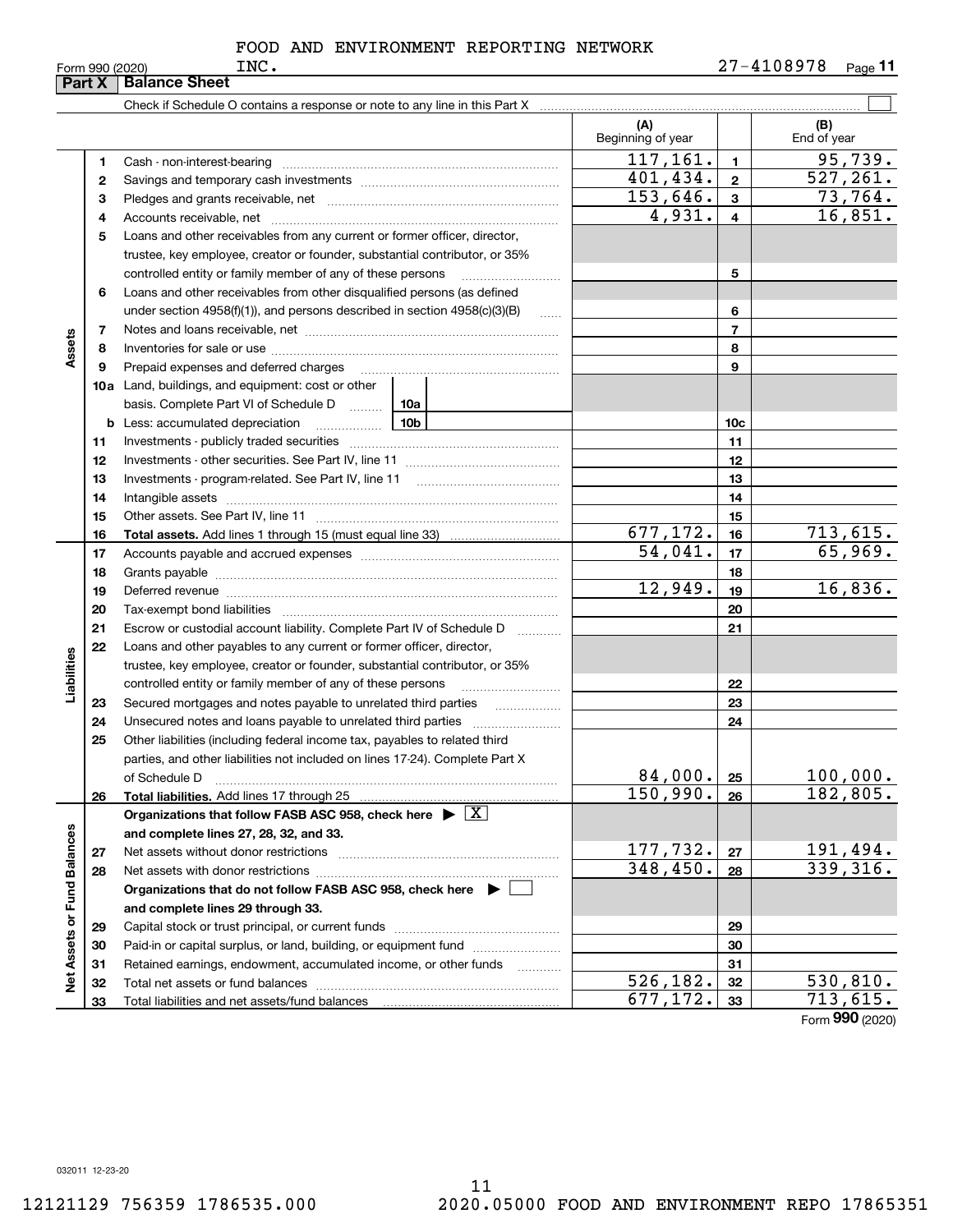|      | FOOD AND ENVIRONMENT REPORTING NETWORK |  |                |
|------|----------------------------------------|--|----------------|
| ר גד |                                        |  | $77 - 1108978$ |

|    | Form 990 (2020)<br>INC.                                                                                                         |                | $21 - 4108978$ |     | Page 12            |
|----|---------------------------------------------------------------------------------------------------------------------------------|----------------|----------------|-----|--------------------|
|    | Part XII<br><b>Reconciliation of Net Assets</b>                                                                                 |                |                |     |                    |
|    |                                                                                                                                 |                |                |     |                    |
|    |                                                                                                                                 |                |                |     |                    |
| 1  |                                                                                                                                 | $\mathbf 1$    | 1,051,083.     |     |                    |
| 2  | Total expenses (must equal Part IX, column (A), line 25)                                                                        | $\overline{2}$ | 1,046,455.     |     |                    |
| з  | Revenue less expenses. Subtract line 2 from line 1                                                                              | $\mathbf{3}$   |                |     | 4,628.             |
| 4  |                                                                                                                                 | $\overline{4}$ | 526, 182.      |     |                    |
| 5  |                                                                                                                                 | 5              |                |     |                    |
| 6  |                                                                                                                                 | 6              |                |     |                    |
| 7  | Investment expenses www.communication.com/www.communication.com/www.communication.com/www.com                                   | $\overline{7}$ |                |     |                    |
| 8  | Prior period adjustments                                                                                                        | 8              |                |     |                    |
| 9  | Other changes in net assets or fund balances (explain on Schedule O)                                                            | 9              |                |     | $0$ .              |
| 10 | Net assets or fund balances at end of year. Combine lines 3 through 9 (must equal Part X, line 32,                              |                |                |     |                    |
|    | column (B))                                                                                                                     | 10             | 530, 810.      |     |                    |
|    | Part XII Financial Statements and Reporting                                                                                     |                |                |     |                    |
|    |                                                                                                                                 |                |                |     | $\boxed{\text{X}}$ |
|    |                                                                                                                                 |                |                | Yes | No                 |
| 1. | $\boxed{\text{X}}$ Accrual<br>Accounting method used to prepare the Form 990: <u>[</u> Cash<br>Other                            |                |                |     |                    |
|    | If the organization changed its method of accounting from a prior year or checked "Other," explain in Schedule O.               |                |                |     |                    |
|    | 2a Were the organization's financial statements compiled or reviewed by an independent accountant?                              |                | 2a             |     | X                  |
|    | If "Yes," check a box below to indicate whether the financial statements for the year were compiled or reviewed on a            |                |                |     |                    |
|    | separate basis, consolidated basis, or both:                                                                                    |                |                |     |                    |
|    | Both consolidated and separate basis<br>Separate basis<br>Consolidated basis                                                    |                |                |     |                    |
|    | <b>b</b> Were the organization's financial statements audited by an independent accountant?                                     |                | 2b             | X   |                    |
|    | If "Yes," check a box below to indicate whether the financial statements for the year were audited on a separate basis,         |                |                |     |                    |
|    | consolidated basis, or both:                                                                                                    |                |                |     |                    |
|    | $\overline{\mathbf{X}}$ Separate basis<br>Consolidated basis<br>Both consolidated and separate basis                            |                |                |     |                    |
|    | c If "Yes" to line 2a or 2b, does the organization have a committee that assumes responsibility for oversight of the audit,     |                |                |     |                    |
|    |                                                                                                                                 |                | 2c             | X   |                    |
|    | If the organization changed either its oversight process or selection process during the tax year, explain on Schedule O.       |                |                |     |                    |
|    | 3a As a result of a federal award, was the organization required to undergo an audit or audits as set forth in the Single Audit |                |                |     |                    |
|    |                                                                                                                                 |                | За             |     | x                  |
|    | b If "Yes," did the organization undergo the required audit or audits? If the organization did not undergo the required audit   |                |                |     |                    |
|    |                                                                                                                                 |                | 3b             |     |                    |

Form (2020) **990**

032012 12-23-20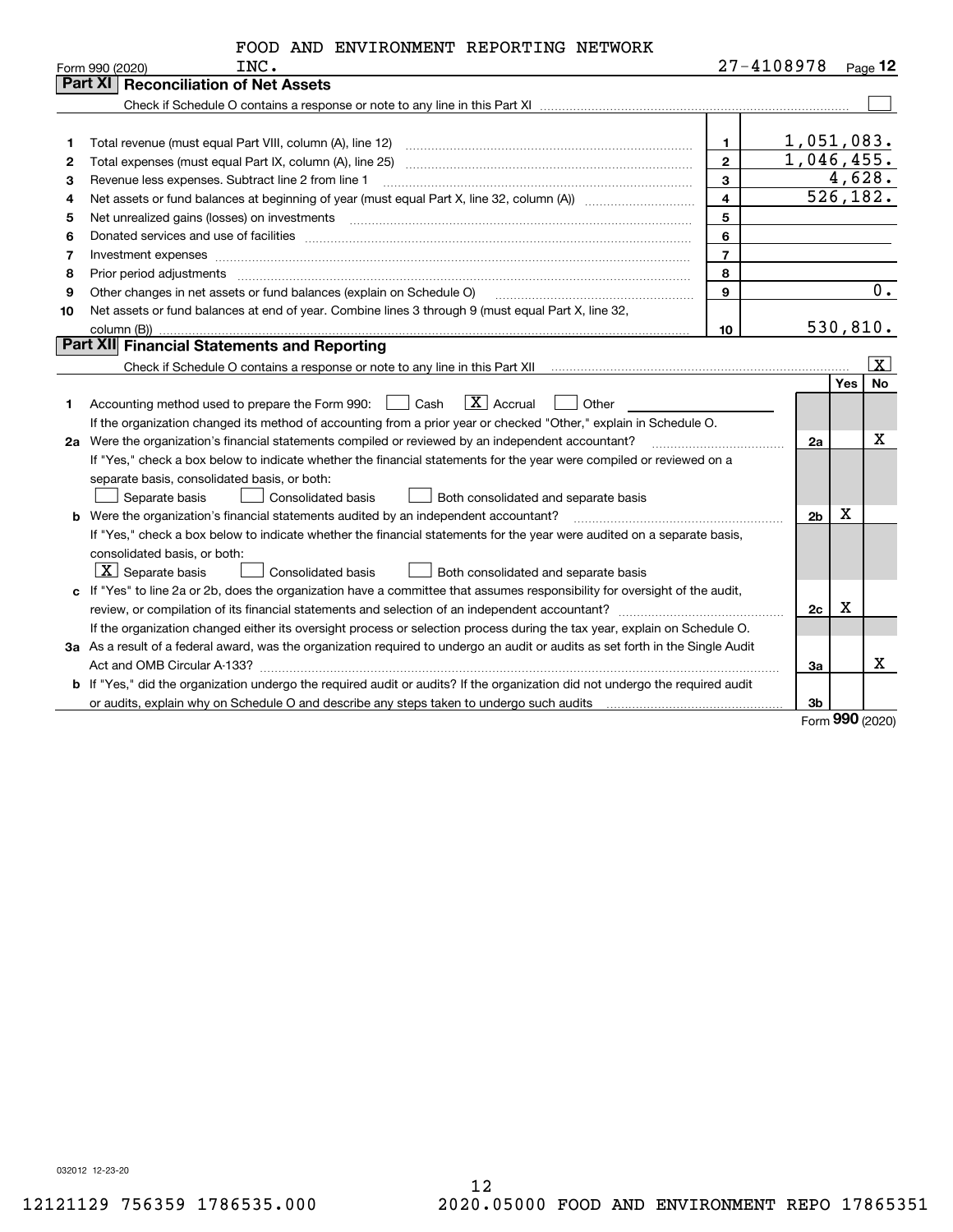| <b>SCHEDULE A</b> |                                                        |      |                                                                                                                                  |                                                                                                                                                                                                                                                                                          |                                     |                                 |                            |  | OMB No. 1545-0047                     |  |
|-------------------|--------------------------------------------------------|------|----------------------------------------------------------------------------------------------------------------------------------|------------------------------------------------------------------------------------------------------------------------------------------------------------------------------------------------------------------------------------------------------------------------------------------|-------------------------------------|---------------------------------|----------------------------|--|---------------------------------------|--|
|                   | (Form 990 or 990-EZ)                                   |      | <b>Public Charity Status and Public Support</b><br>Complete if the organization is a section 501(c)(3) organization or a section |                                                                                                                                                                                                                                                                                          |                                     |                                 |                            |  |                                       |  |
|                   |                                                        |      |                                                                                                                                  | 4947(a)(1) nonexempt charitable trust.<br>Attach to Form 990 or Form 990-EZ.                                                                                                                                                                                                             |                                     |                                 |                            |  |                                       |  |
|                   | Department of the Treasury<br>Internal Revenue Service |      | Go to www.irs.gov/Form990 for instructions and the latest information.                                                           |                                                                                                                                                                                                                                                                                          | <b>Open to Public</b><br>Inspection |                                 |                            |  |                                       |  |
|                   | Name of the organization                               |      |                                                                                                                                  | FOOD AND ENVIRONMENT REPORTING NETWORK                                                                                                                                                                                                                                                   |                                     |                                 |                            |  | <b>Employer identification number</b> |  |
|                   |                                                        | INC. |                                                                                                                                  |                                                                                                                                                                                                                                                                                          |                                     |                                 |                            |  | 27-4108978                            |  |
| Part I            |                                                        |      |                                                                                                                                  | Reason for Public Charity Status. (All organizations must complete this part.) See instructions.                                                                                                                                                                                         |                                     |                                 |                            |  |                                       |  |
|                   |                                                        |      |                                                                                                                                  | The organization is not a private foundation because it is: (For lines 1 through 12, check only one box.)                                                                                                                                                                                |                                     |                                 |                            |  |                                       |  |
| 1                 |                                                        |      |                                                                                                                                  | A church, convention of churches, or association of churches described in section 170(b)(1)(A)(i).                                                                                                                                                                                       |                                     |                                 |                            |  |                                       |  |
| 2                 |                                                        |      |                                                                                                                                  | A school described in section 170(b)(1)(A)(ii). (Attach Schedule E (Form 990 or 990-EZ).)                                                                                                                                                                                                |                                     |                                 |                            |  |                                       |  |
| 3                 |                                                        |      |                                                                                                                                  | A hospital or a cooperative hospital service organization described in section 170(b)(1)(A)(iii).                                                                                                                                                                                        |                                     |                                 |                            |  |                                       |  |
|                   |                                                        |      |                                                                                                                                  | A medical research organization operated in conjunction with a hospital described in section 170(b)(1)(A)(iii). Enter the hospital's name,                                                                                                                                               |                                     |                                 |                            |  |                                       |  |
| 5                 | city, and state:                                       |      |                                                                                                                                  | An organization operated for the benefit of a college or university owned or operated by a governmental unit described in                                                                                                                                                                |                                     |                                 |                            |  |                                       |  |
|                   |                                                        |      | section 170(b)(1)(A)(iv). (Complete Part II.)                                                                                    |                                                                                                                                                                                                                                                                                          |                                     |                                 |                            |  |                                       |  |
| 6                 |                                                        |      |                                                                                                                                  | A federal, state, or local government or governmental unit described in section 170(b)(1)(A)(v).                                                                                                                                                                                         |                                     |                                 |                            |  |                                       |  |
| 7                 | $\boxed{\text{X}}$                                     |      |                                                                                                                                  | An organization that normally receives a substantial part of its support from a governmental unit or from the general public described in                                                                                                                                                |                                     |                                 |                            |  |                                       |  |
|                   |                                                        |      | section 170(b)(1)(A)(vi). (Complete Part II.)                                                                                    |                                                                                                                                                                                                                                                                                          |                                     |                                 |                            |  |                                       |  |
| 8                 |                                                        |      |                                                                                                                                  | A community trust described in section 170(b)(1)(A)(vi). (Complete Part II.)                                                                                                                                                                                                             |                                     |                                 |                            |  |                                       |  |
| 9                 |                                                        |      |                                                                                                                                  | An agricultural research organization described in section 170(b)(1)(A)(ix) operated in conjunction with a land-grant college                                                                                                                                                            |                                     |                                 |                            |  |                                       |  |
|                   |                                                        |      |                                                                                                                                  | or university or a non-land-grant college of agriculture (see instructions). Enter the name, city, and state of the college or                                                                                                                                                           |                                     |                                 |                            |  |                                       |  |
|                   | university:                                            |      |                                                                                                                                  |                                                                                                                                                                                                                                                                                          |                                     |                                 |                            |  |                                       |  |
| 10                |                                                        |      |                                                                                                                                  | An organization that normally receives (1) more than 33 1/3% of its support from contributions, membership fees, and gross receipts from<br>activities related to its exempt functions, subject to certain exceptions; and (2) no more than 33 1/3% of its support from gross investment |                                     |                                 |                            |  |                                       |  |
|                   |                                                        |      |                                                                                                                                  | income and unrelated business taxable income (less section 511 tax) from businesses acquired by the organization after June 30, 1975.                                                                                                                                                    |                                     |                                 |                            |  |                                       |  |
|                   |                                                        |      | See section 509(a)(2). (Complete Part III.)                                                                                      |                                                                                                                                                                                                                                                                                          |                                     |                                 |                            |  |                                       |  |
| 11                |                                                        |      |                                                                                                                                  | An organization organized and operated exclusively to test for public safety. See section 509(a)(4).                                                                                                                                                                                     |                                     |                                 |                            |  |                                       |  |
| 12                |                                                        |      |                                                                                                                                  | An organization organized and operated exclusively for the benefit of, to perform the functions of, or to carry out the purposes of one or                                                                                                                                               |                                     |                                 |                            |  |                                       |  |
|                   |                                                        |      |                                                                                                                                  | more publicly supported organizations described in section 509(a)(1) or section 509(a)(2). See section 509(a)(3). Check the box in                                                                                                                                                       |                                     |                                 |                            |  |                                       |  |
|                   |                                                        |      |                                                                                                                                  | lines 12a through 12d that describes the type of supporting organization and complete lines 12e, 12f, and 12g.                                                                                                                                                                           |                                     |                                 |                            |  |                                       |  |
| a                 |                                                        |      |                                                                                                                                  | Type I. A supporting organization operated, supervised, or controlled by its supported organization(s), typically by giving                                                                                                                                                              |                                     |                                 |                            |  |                                       |  |
|                   |                                                        |      |                                                                                                                                  | the supported organization(s) the power to regularly appoint or elect a majority of the directors or trustees of the supporting                                                                                                                                                          |                                     |                                 |                            |  |                                       |  |
| b                 |                                                        |      | organization. You must complete Part IV, Sections A and B.                                                                       | Type II. A supporting organization supervised or controlled in connection with its supported organization(s), by having                                                                                                                                                                  |                                     |                                 |                            |  |                                       |  |
|                   |                                                        |      |                                                                                                                                  | control or management of the supporting organization vested in the same persons that control or manage the supported                                                                                                                                                                     |                                     |                                 |                            |  |                                       |  |
|                   |                                                        |      | organization(s). You must complete Part IV, Sections A and C.                                                                    |                                                                                                                                                                                                                                                                                          |                                     |                                 |                            |  |                                       |  |
| с                 |                                                        |      |                                                                                                                                  | Type III functionally integrated. A supporting organization operated in connection with, and functionally integrated with,                                                                                                                                                               |                                     |                                 |                            |  |                                       |  |
|                   |                                                        |      |                                                                                                                                  | its supported organization(s) (see instructions). You must complete Part IV, Sections A, D, and E.                                                                                                                                                                                       |                                     |                                 |                            |  |                                       |  |
| d                 |                                                        |      |                                                                                                                                  | Type III non-functionally integrated. A supporting organization operated in connection with its supported organization(s)                                                                                                                                                                |                                     |                                 |                            |  |                                       |  |
|                   |                                                        |      |                                                                                                                                  | that is not functionally integrated. The organization generally must satisfy a distribution requirement and an attentiveness                                                                                                                                                             |                                     |                                 |                            |  |                                       |  |
|                   |                                                        |      |                                                                                                                                  | requirement (see instructions). You must complete Part IV, Sections A and D, and Part V.                                                                                                                                                                                                 |                                     |                                 |                            |  |                                       |  |
| е                 |                                                        |      |                                                                                                                                  | Check this box if the organization received a written determination from the IRS that it is a Type I, Type II, Type III                                                                                                                                                                  |                                     |                                 |                            |  |                                       |  |
|                   | <b>f</b> Enter the number of supported organizations   |      |                                                                                                                                  | functionally integrated, or Type III non-functionally integrated supporting organization.                                                                                                                                                                                                |                                     |                                 |                            |  |                                       |  |
|                   |                                                        |      | Provide the following information about the supported organization(s).                                                           |                                                                                                                                                                                                                                                                                          |                                     |                                 |                            |  |                                       |  |
|                   | (i) Name of supported                                  |      | (ii) EIN                                                                                                                         | (iii) Type of organization                                                                                                                                                                                                                                                               | in your governing document?         | (iv) Is the organization listed | (v) Amount of monetary     |  | (vi) Amount of other                  |  |
|                   | organization                                           |      |                                                                                                                                  | (described on lines 1-10<br>above (see instructions))                                                                                                                                                                                                                                    | Yes                                 | No                              | support (see instructions) |  | support (see instructions)            |  |
|                   |                                                        |      |                                                                                                                                  |                                                                                                                                                                                                                                                                                          |                                     |                                 |                            |  |                                       |  |
|                   |                                                        |      |                                                                                                                                  |                                                                                                                                                                                                                                                                                          |                                     |                                 |                            |  |                                       |  |
|                   |                                                        |      |                                                                                                                                  |                                                                                                                                                                                                                                                                                          |                                     |                                 |                            |  |                                       |  |
|                   |                                                        |      |                                                                                                                                  |                                                                                                                                                                                                                                                                                          |                                     |                                 |                            |  |                                       |  |
|                   |                                                        |      |                                                                                                                                  |                                                                                                                                                                                                                                                                                          |                                     |                                 |                            |  |                                       |  |
|                   |                                                        |      |                                                                                                                                  |                                                                                                                                                                                                                                                                                          |                                     |                                 |                            |  |                                       |  |
|                   |                                                        |      |                                                                                                                                  |                                                                                                                                                                                                                                                                                          |                                     |                                 |                            |  |                                       |  |
|                   |                                                        |      |                                                                                                                                  |                                                                                                                                                                                                                                                                                          |                                     |                                 |                            |  |                                       |  |
|                   |                                                        |      |                                                                                                                                  |                                                                                                                                                                                                                                                                                          |                                     |                                 |                            |  |                                       |  |
| Total             |                                                        |      |                                                                                                                                  |                                                                                                                                                                                                                                                                                          |                                     |                                 |                            |  |                                       |  |
|                   |                                                        |      |                                                                                                                                  | LHA For Paperwork Reduction Act Notice, see the Instructions for Form 990 or 990-EZ. 032021 01-25-21<br>13                                                                                                                                                                               |                                     |                                 |                            |  | Schedule A (Form 990 or 990-EZ) 2020  |  |

13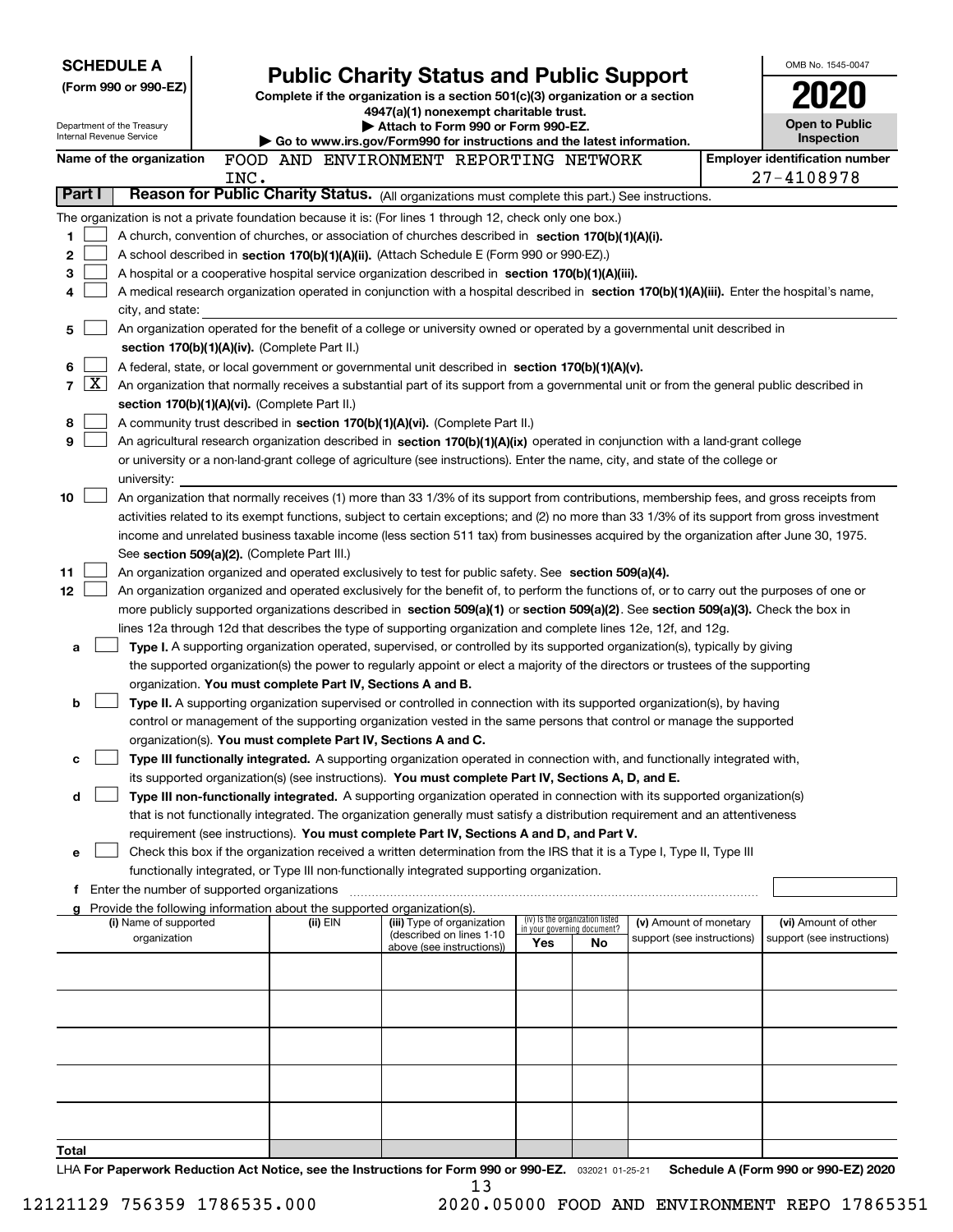## Schedule A (Form 990 or 990-EZ) 2020 INC.

**2**INC. 27-4108978

(Complete only if you checked the box on line 5, 7, or 8 of Part I or if the organization failed to qualify under Part III. If the organization fails to qualify under the tests listed below, please complete Part III.) **Part II Support Schedule for Organizations Described in Sections 170(b)(1)(A)(iv) and 170(b)(1)(A)(vi)**

|     | <b>Section A. Public Support</b>                                                                                                                                                                                               |           |          |            |            |                                      |                                          |
|-----|--------------------------------------------------------------------------------------------------------------------------------------------------------------------------------------------------------------------------------|-----------|----------|------------|------------|--------------------------------------|------------------------------------------|
|     | Calendar year (or fiscal year beginning in)                                                                                                                                                                                    | (a) 2016  | (b) 2017 | $(c)$ 2018 | $(d)$ 2019 | (e) 2020                             | (f) Total                                |
|     | 1 Gifts, grants, contributions, and                                                                                                                                                                                            |           |          |            |            |                                      |                                          |
|     | membership fees received. (Do not                                                                                                                                                                                              |           |          |            |            |                                      |                                          |
|     | include any "unusual grants.")                                                                                                                                                                                                 | 639,205.  | 1004498. | 561,587.   | 1202355.   | 942,796.                             | 4350441.                                 |
|     | 2 Tax revenues levied for the organ-                                                                                                                                                                                           |           |          |            |            |                                      |                                          |
|     | ization's benefit and either paid to                                                                                                                                                                                           |           |          |            |            |                                      |                                          |
|     | or expended on its behalf                                                                                                                                                                                                      |           |          |            |            |                                      |                                          |
|     | 3 The value of services or facilities                                                                                                                                                                                          |           |          |            |            |                                      |                                          |
|     | furnished by a governmental unit to                                                                                                                                                                                            |           |          |            |            |                                      |                                          |
|     | the organization without charge                                                                                                                                                                                                |           |          |            |            |                                      |                                          |
|     | 4 Total. Add lines 1 through 3                                                                                                                                                                                                 | 639, 205. | 1004498. | 561,587.   | 1202355.   | 942,796.                             | 4350441.                                 |
| 5   | The portion of total contributions                                                                                                                                                                                             |           |          |            |            |                                      |                                          |
|     | by each person (other than a                                                                                                                                                                                                   |           |          |            |            |                                      |                                          |
|     | governmental unit or publicly                                                                                                                                                                                                  |           |          |            |            |                                      |                                          |
|     | supported organization) included                                                                                                                                                                                               |           |          |            |            |                                      |                                          |
|     | on line 1 that exceeds 2% of the                                                                                                                                                                                               |           |          |            |            |                                      |                                          |
|     | amount shown on line 11,                                                                                                                                                                                                       |           |          |            |            |                                      |                                          |
|     | column (f)                                                                                                                                                                                                                     |           |          |            |            |                                      | 1756589.                                 |
|     | 6 Public support. Subtract line 5 from line 4.                                                                                                                                                                                 |           |          |            |            |                                      | 2593852.                                 |
|     | <b>Section B. Total Support</b>                                                                                                                                                                                                |           |          |            |            |                                      |                                          |
|     | Calendar year (or fiscal year beginning in)                                                                                                                                                                                    | (a) 2016  | (b) 2017 | $(c)$ 2018 | $(d)$ 2019 | (e) 2020                             | (f) Total                                |
|     | <b>7</b> Amounts from line 4                                                                                                                                                                                                   | 639,205.  | 1004498. | 561, 587.  | 1202355.   | 942,796.                             | 4350441.                                 |
| 8   | Gross income from interest,                                                                                                                                                                                                    |           |          |            |            |                                      |                                          |
|     | dividends, payments received on                                                                                                                                                                                                |           |          |            |            |                                      |                                          |
|     | securities loans, rents, royalties,                                                                                                                                                                                            |           |          |            |            |                                      |                                          |
|     | and income from similar sources                                                                                                                                                                                                | 357.      | 23.      | 20.        | 494.       | 326.                                 | 1,220.                                   |
| 9   | Net income from unrelated business                                                                                                                                                                                             |           |          |            |            |                                      |                                          |
|     | activities, whether or not the                                                                                                                                                                                                 |           |          |            |            |                                      |                                          |
|     | business is regularly carried on                                                                                                                                                                                               |           |          |            |            |                                      |                                          |
|     | 10 Other income. Do not include gain                                                                                                                                                                                           |           |          |            |            |                                      |                                          |
|     | or loss from the sale of capital                                                                                                                                                                                               |           |          |            |            |                                      |                                          |
|     | assets (Explain in Part VI.)                                                                                                                                                                                                   | 2,533.    | 2,980.   | 1,968.     | 1,084.     |                                      | 8,565.                                   |
|     | 11 Total support. Add lines 7 through 10                                                                                                                                                                                       |           |          |            |            |                                      | 4360226.                                 |
|     | 12 Gross receipts from related activities, etc. (see instructions)                                                                                                                                                             |           |          |            |            | 12                                   | 477,655.                                 |
|     | 13 First 5 years. If the Form 990 is for the organization's first, second, third, fourth, or fifth tax year as a section 501(c)(3)                                                                                             |           |          |            |            |                                      |                                          |
|     | organization, check this box and stop here manufactured and according to the state of the state of the state of the state of the state of the state of the state of the state of the state of the state of the state of the st |           |          |            |            |                                      |                                          |
|     | Section C. Computation of Public Support Percentage                                                                                                                                                                            |           |          |            |            |                                      |                                          |
|     |                                                                                                                                                                                                                                |           |          |            |            | 14                                   | 59.49<br>$\frac{9}{6}$                   |
|     | 15 Public support percentage from 2019 Schedule A, Part II, line 14                                                                                                                                                            |           |          |            |            | 15                                   | 61.96<br>$\frac{9}{6}$                   |
|     | 16a 33 1/3% support test - 2020. If the organization did not check the box on line 13, and line 14 is 33 1/3% or more, check this box and                                                                                      |           |          |            |            |                                      |                                          |
|     | stop here. The organization qualifies as a publicly supported organization                                                                                                                                                     |           |          |            |            |                                      | $\blacktriangleright$ $\boxed{\text{X}}$ |
|     | b 33 1/3% support test - 2019. If the organization did not check a box on line 13 or 16a, and line 15 is 33 1/3% or more, check this box                                                                                       |           |          |            |            |                                      |                                          |
|     | and stop here. The organization qualifies as a publicly supported organization                                                                                                                                                 |           |          |            |            |                                      |                                          |
|     | 17a 10% -facts-and-circumstances test - 2020. If the organization did not check a box on line 13, 16a, or 16b, and line 14 is 10% or more,                                                                                     |           |          |            |            |                                      |                                          |
|     | and if the organization meets the facts-and-circumstances test, check this box and stop here. Explain in Part VI how the organization                                                                                          |           |          |            |            |                                      |                                          |
|     | meets the facts-and-circumstances test. The organization qualifies as a publicly supported organization                                                                                                                        |           |          |            |            |                                      |                                          |
|     | <b>b 10% -facts-and-circumstances test - 2019.</b> If the organization did not check a box on line 13, 16a, 16b, or 17a, and line 15 is 10% or                                                                                 |           |          |            |            |                                      |                                          |
|     | more, and if the organization meets the facts-and-circumstances test, check this box and stop here. Explain in Part VI how the                                                                                                 |           |          |            |            |                                      |                                          |
|     | organization meets the facts-and-circumstances test. The organization qualifies as a publicly supported organization                                                                                                           |           |          |            |            |                                      |                                          |
| 18. | Private foundation. If the organization did not check a box on line 13, 16a, 16b, 17a, or 17b, check this box and see instructions                                                                                             |           |          |            |            |                                      |                                          |
|     |                                                                                                                                                                                                                                |           |          |            |            | Schodule A (Form 000 or 000 F7) 2020 |                                          |

**Schedule A (Form 990 or 990-EZ) 2020**

032022 01-25-21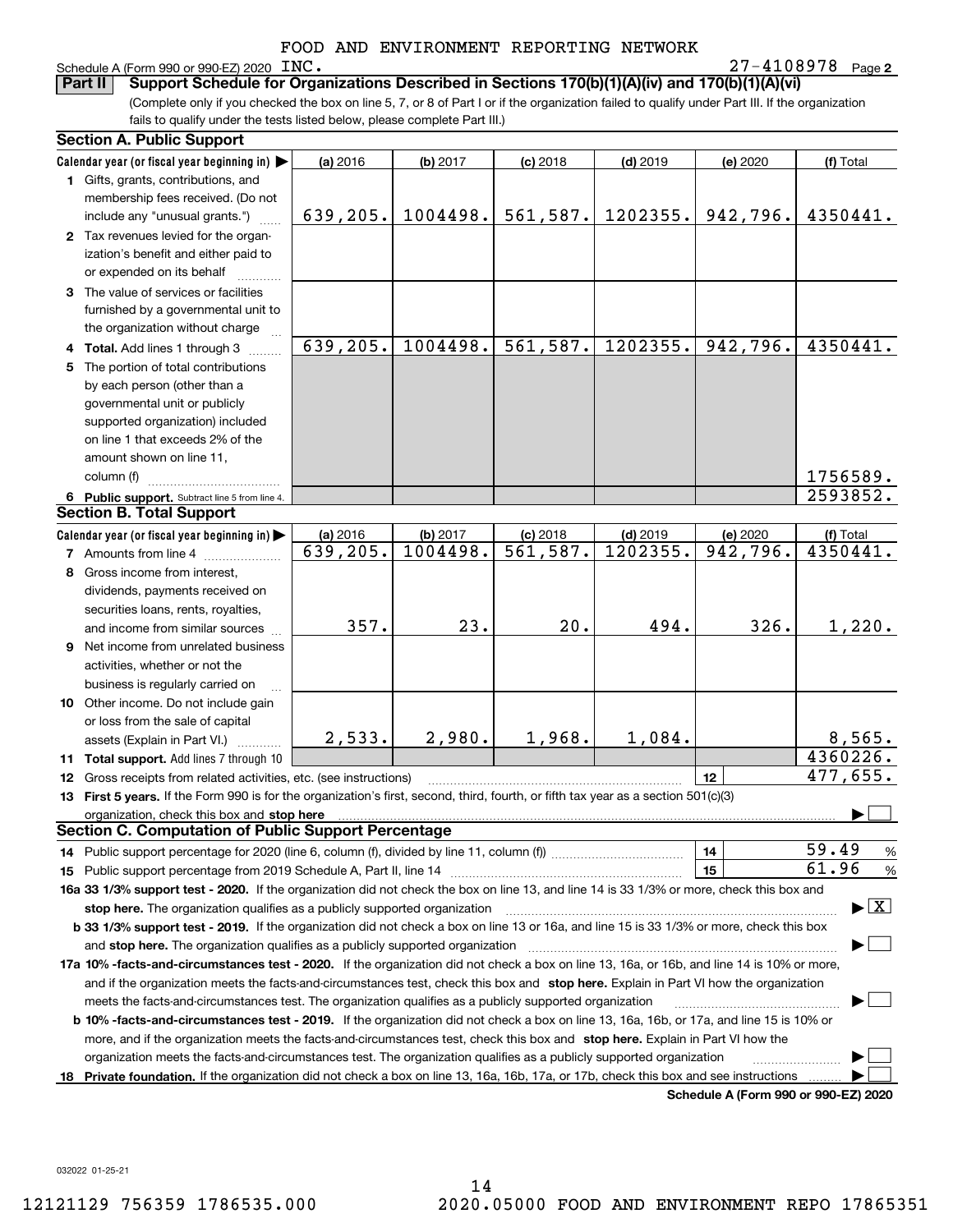Schedule A (Form 990 or 990-EZ) 2020 INC.

## **Part III Support Schedule for Organizations Described in Section 509(a)(2)**

(Complete only if you checked the box on line 10 of Part I or if the organization failed to qualify under Part II. If the organization fails to qualify under the tests listed below, please complete Part II.)

|    | <b>Section A. Public Support</b>                                                                                                                                                                                               |          |          |                 |            |          |                                      |
|----|--------------------------------------------------------------------------------------------------------------------------------------------------------------------------------------------------------------------------------|----------|----------|-----------------|------------|----------|--------------------------------------|
|    | Calendar year (or fiscal year beginning in) $\blacktriangleright$                                                                                                                                                              | (a) 2016 | (b) 2017 | <b>(c)</b> 2018 | $(d)$ 2019 | (e) 2020 | (f) Total                            |
|    | 1 Gifts, grants, contributions, and                                                                                                                                                                                            |          |          |                 |            |          |                                      |
|    | membership fees received. (Do not                                                                                                                                                                                              |          |          |                 |            |          |                                      |
|    | include any "unusual grants.")                                                                                                                                                                                                 |          |          |                 |            |          |                                      |
|    | <b>2</b> Gross receipts from admissions,<br>merchandise sold or services per-<br>formed, or facilities furnished in<br>any activity that is related to the<br>organization's tax-exempt purpose                                |          |          |                 |            |          |                                      |
|    | 3 Gross receipts from activities that                                                                                                                                                                                          |          |          |                 |            |          |                                      |
|    | are not an unrelated trade or bus-                                                                                                                                                                                             |          |          |                 |            |          |                                      |
|    | iness under section 513                                                                                                                                                                                                        |          |          |                 |            |          |                                      |
|    | 4 Tax revenues levied for the organ-                                                                                                                                                                                           |          |          |                 |            |          |                                      |
|    | ization's benefit and either paid to<br>or expended on its behalf<br>.                                                                                                                                                         |          |          |                 |            |          |                                      |
|    | 5 The value of services or facilities                                                                                                                                                                                          |          |          |                 |            |          |                                      |
|    | furnished by a governmental unit to                                                                                                                                                                                            |          |          |                 |            |          |                                      |
|    | the organization without charge                                                                                                                                                                                                |          |          |                 |            |          |                                      |
|    | <b>6 Total.</b> Add lines 1 through 5 $\dots$                                                                                                                                                                                  |          |          |                 |            |          |                                      |
|    | 7a Amounts included on lines 1, 2, and<br>3 received from disqualified persons                                                                                                                                                 |          |          |                 |            |          |                                      |
|    | <b>b</b> Amounts included on lines 2 and 3 received<br>from other than disqualified persons that<br>exceed the greater of \$5,000 or 1% of the<br>amount on line 13 for the year                                               |          |          |                 |            |          |                                      |
|    | c Add lines 7a and 7b                                                                                                                                                                                                          |          |          |                 |            |          |                                      |
|    | 8 Public support. (Subtract line 7c from line 6.)<br><b>Section B. Total Support</b>                                                                                                                                           |          |          |                 |            |          |                                      |
|    | Calendar year (or fiscal year beginning in)                                                                                                                                                                                    | (a) 2016 | (b) 2017 | <b>(c)</b> 2018 | $(d)$ 2019 | (e) 2020 | (f) Total                            |
|    | 9 Amounts from line 6                                                                                                                                                                                                          |          |          |                 |            |          |                                      |
|    | 10a Gross income from interest,<br>dividends, payments received on<br>securities loans, rents, royalties,<br>and income from similar sources                                                                                   |          |          |                 |            |          |                                      |
|    | <b>b</b> Unrelated business taxable income                                                                                                                                                                                     |          |          |                 |            |          |                                      |
|    | (less section 511 taxes) from businesses<br>acquired after June 30, 1975 [10001]                                                                                                                                               |          |          |                 |            |          |                                      |
|    | c Add lines 10a and 10b                                                                                                                                                                                                        |          |          |                 |            |          |                                      |
|    | 11 Net income from unrelated business<br>activities not included in line 10b,<br>whether or not the business is<br>regularly carried on                                                                                        |          |          |                 |            |          |                                      |
|    | <b>12</b> Other income. Do not include gain<br>or loss from the sale of capital<br>assets (Explain in Part VI.)                                                                                                                |          |          |                 |            |          |                                      |
|    | 13 Total support. (Add lines 9, 10c, 11, and 12.)                                                                                                                                                                              |          |          |                 |            |          |                                      |
|    | 14 First 5 years. If the Form 990 is for the organization's first, second, third, fourth, or fifth tax year as a section 501(c)(3) organization,                                                                               |          |          |                 |            |          |                                      |
|    | check this box and stop here measurement content to the state of the state of the state of the state of the state of the state of the state of the state of the state of the state of the state of the state of the state of t |          |          |                 |            |          |                                      |
|    | <b>Section C. Computation of Public Support Percentage</b>                                                                                                                                                                     |          |          |                 |            |          |                                      |
|    |                                                                                                                                                                                                                                |          |          |                 |            | 15       | %                                    |
| 16 | Public support percentage from 2019 Schedule A, Part III, line 15                                                                                                                                                              |          |          |                 |            | 16       | %                                    |
|    | <b>Section D. Computation of Investment Income Percentage</b>                                                                                                                                                                  |          |          |                 |            |          |                                      |
|    | 17 Investment income percentage for 2020 (line 10c, column (f), divided by line 13, column (f))                                                                                                                                |          |          |                 |            | 17       | %                                    |
|    | 18 Investment income percentage from 2019 Schedule A, Part III, line 17                                                                                                                                                        |          |          |                 |            | 18       | %                                    |
|    | 19a 33 1/3% support tests - 2020. If the organization did not check the box on line 14, and line 15 is more than 33 1/3%, and line 17 is not                                                                                   |          |          |                 |            |          |                                      |
|    | more than 33 1/3%, check this box and stop here. The organization qualifies as a publicly supported organization                                                                                                               |          |          |                 |            |          | $\sim$ 1                             |
|    | b 33 1/3% support tests - 2019. If the organization did not check a box on line 14 or line 19a, and line 16 is more than 33 1/3%, and                                                                                          |          |          |                 |            |          |                                      |
|    | line 18 is not more than 33 1/3%, check this box and stop here. The organization qualifies as a publicly supported organization                                                                                                |          |          |                 |            |          |                                      |
| 20 | Private foundation. If the organization did not check a box on line 14, 19a, or 19b, check this box and see instructions                                                                                                       |          |          |                 |            |          |                                      |
|    | 032023 01-25-21                                                                                                                                                                                                                |          |          |                 |            |          | Schedule A (Form 990 or 990-EZ) 2020 |
|    |                                                                                                                                                                                                                                |          | 15       |                 |            |          |                                      |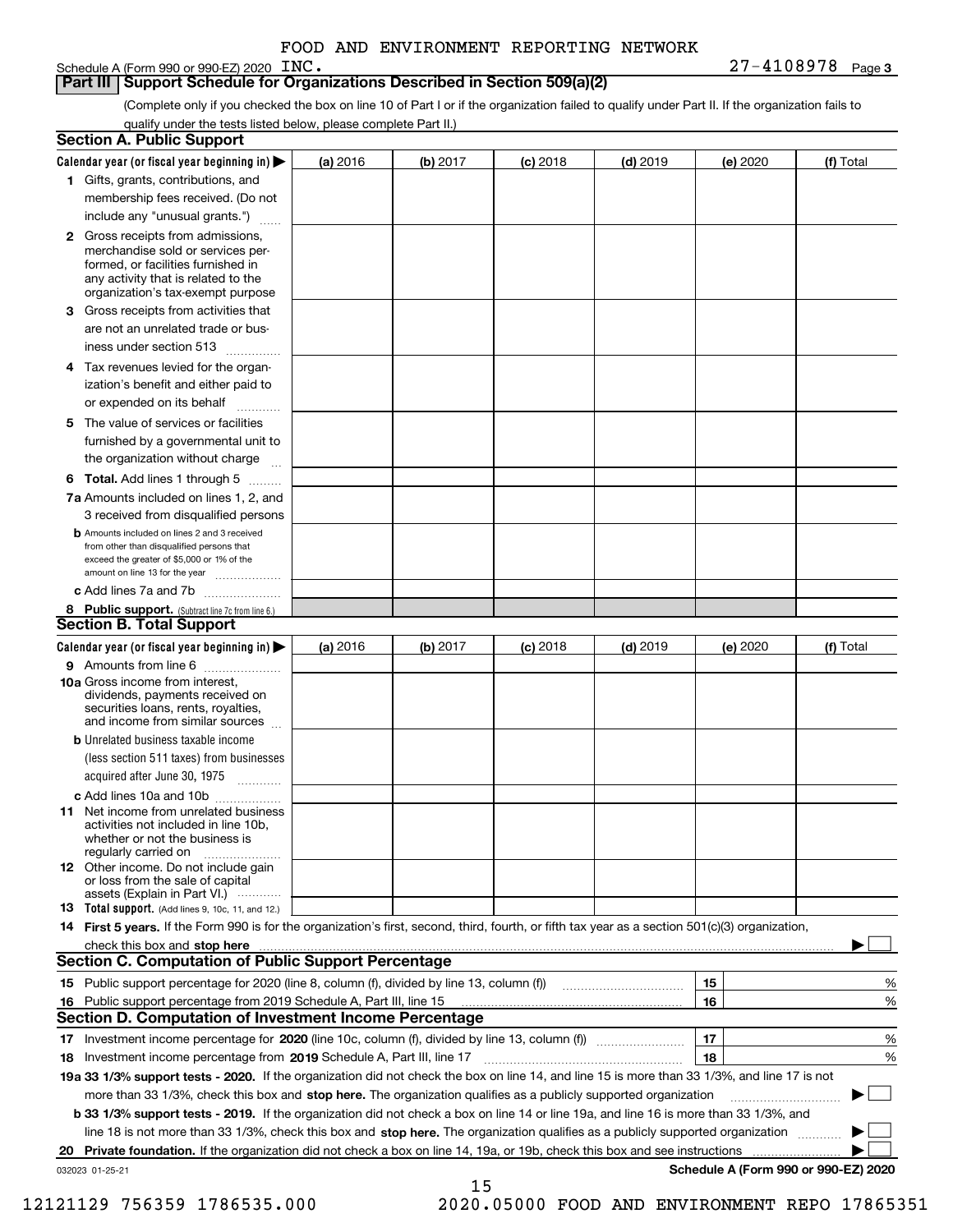| Schedule A (Form 990 or 990-EZ) 2020 | INC. | u o s<br>O | Page 4 |
|--------------------------------------|------|------------|--------|
|                                      |      |            |        |

**1**

**2**

**3a**

**3b**

**3c**

**4a**

**4b**

**4c**

**5a**

**5b5c**

**6**

**7**

**8**

**9a**

**9b**

**9c**

**10a**

**10b**

**YesNo**

# **Part IV** | Supporting Organizations

(Complete only if you checked a box in line 12 on Part I. If you checked box 12a, Part I, complete Sections A and B. If you checked box 12b, Part I, complete Sections A and C. If you checked box 12c, Part I, complete Sections A, D, and E. If you checked box 12d, Part I, complete Sections A and D, and complete Part V.)

# **Section A. All Supporting Organizations**

- **1** Are all of the organization's supported organizations listed by name in the organization's governing documents? If "No," describe in **Part VI** how the supported organizations are designated. If designated by *class or purpose, describe the designation. If historic and continuing relationship, explain.*
- **2** Did the organization have any supported organization that does not have an IRS determination of status under section 509(a)(1) or (2)? If "Yes," explain in Part VI how the organization determined that the supported *organization was described in section 509(a)(1) or (2).*
- **3a** Did the organization have a supported organization described in section 501(c)(4), (5), or (6)? If "Yes," answer *lines 3b and 3c below.*
- **b** Did the organization confirm that each supported organization qualified under section 501(c)(4), (5), or (6) and satisfied the public support tests under section 509(a)(2)? If "Yes," describe in **Part VI** when and how the *organization made the determination.*
- **c**Did the organization ensure that all support to such organizations was used exclusively for section 170(c)(2)(B) purposes? If "Yes," explain in **Part VI** what controls the organization put in place to ensure such use.
- **4a***If* Was any supported organization not organized in the United States ("foreign supported organization")? *"Yes," and if you checked box 12a or 12b in Part I, answer lines 4b and 4c below.*
- **b** Did the organization have ultimate control and discretion in deciding whether to make grants to the foreign supported organization? If "Yes," describe in **Part VI** how the organization had such control and discretion *despite being controlled or supervised by or in connection with its supported organizations.*
- **c** Did the organization support any foreign supported organization that does not have an IRS determination under sections 501(c)(3) and 509(a)(1) or (2)? If "Yes," explain in **Part VI** what controls the organization used *to ensure that all support to the foreign supported organization was used exclusively for section 170(c)(2)(B) purposes.*
- **5a** Did the organization add, substitute, or remove any supported organizations during the tax year? If "Yes," answer lines 5b and 5c below (if applicable). Also, provide detail in **Part VI,** including (i) the names and EIN *numbers of the supported organizations added, substituted, or removed; (ii) the reasons for each such action; (iii) the authority under the organization's organizing document authorizing such action; and (iv) how the action was accomplished (such as by amendment to the organizing document).*
- **b** Type I or Type II only. Was any added or substituted supported organization part of a class already designated in the organization's organizing document?
- **cSubstitutions only.**  Was the substitution the result of an event beyond the organization's control?
- **6** Did the organization provide support (whether in the form of grants or the provision of services or facilities) to **Part VI.** *If "Yes," provide detail in* support or benefit one or more of the filing organization's supported organizations? anyone other than (i) its supported organizations, (ii) individuals that are part of the charitable class benefited by one or more of its supported organizations, or (iii) other supporting organizations that also
- **7**Did the organization provide a grant, loan, compensation, or other similar payment to a substantial contributor *If "Yes," complete Part I of Schedule L (Form 990 or 990-EZ).* regard to a substantial contributor? (as defined in section 4958(c)(3)(C)), a family member of a substantial contributor, or a 35% controlled entity with
- **8** Did the organization make a loan to a disqualified person (as defined in section 4958) not described in line 7? *If "Yes," complete Part I of Schedule L (Form 990 or 990-EZ).*
- **9a** Was the organization controlled directly or indirectly at any time during the tax year by one or more in section 509(a)(1) or (2))? If "Yes," *provide detail in* <code>Part VI.</code> disqualified persons, as defined in section 4946 (other than foundation managers and organizations described
- **b**the supporting organization had an interest? If "Yes," provide detail in P**art VI**. Did one or more disqualified persons (as defined in line 9a) hold a controlling interest in any entity in which
- **c**Did a disqualified person (as defined in line 9a) have an ownership interest in, or derive any personal benefit from, assets in which the supporting organization also had an interest? If "Yes," provide detail in P**art VI.**
- **10a** Was the organization subject to the excess business holdings rules of section 4943 because of section supporting organizations)? If "Yes," answer line 10b below. 4943(f) (regarding certain Type II supporting organizations, and all Type III non-functionally integrated
- **b** Did the organization have any excess business holdings in the tax year? (Use Schedule C, Form 4720, to *determine whether the organization had excess business holdings.)*

16

032024 01-25-21

**Schedule A (Form 990 or 990-EZ) 2020**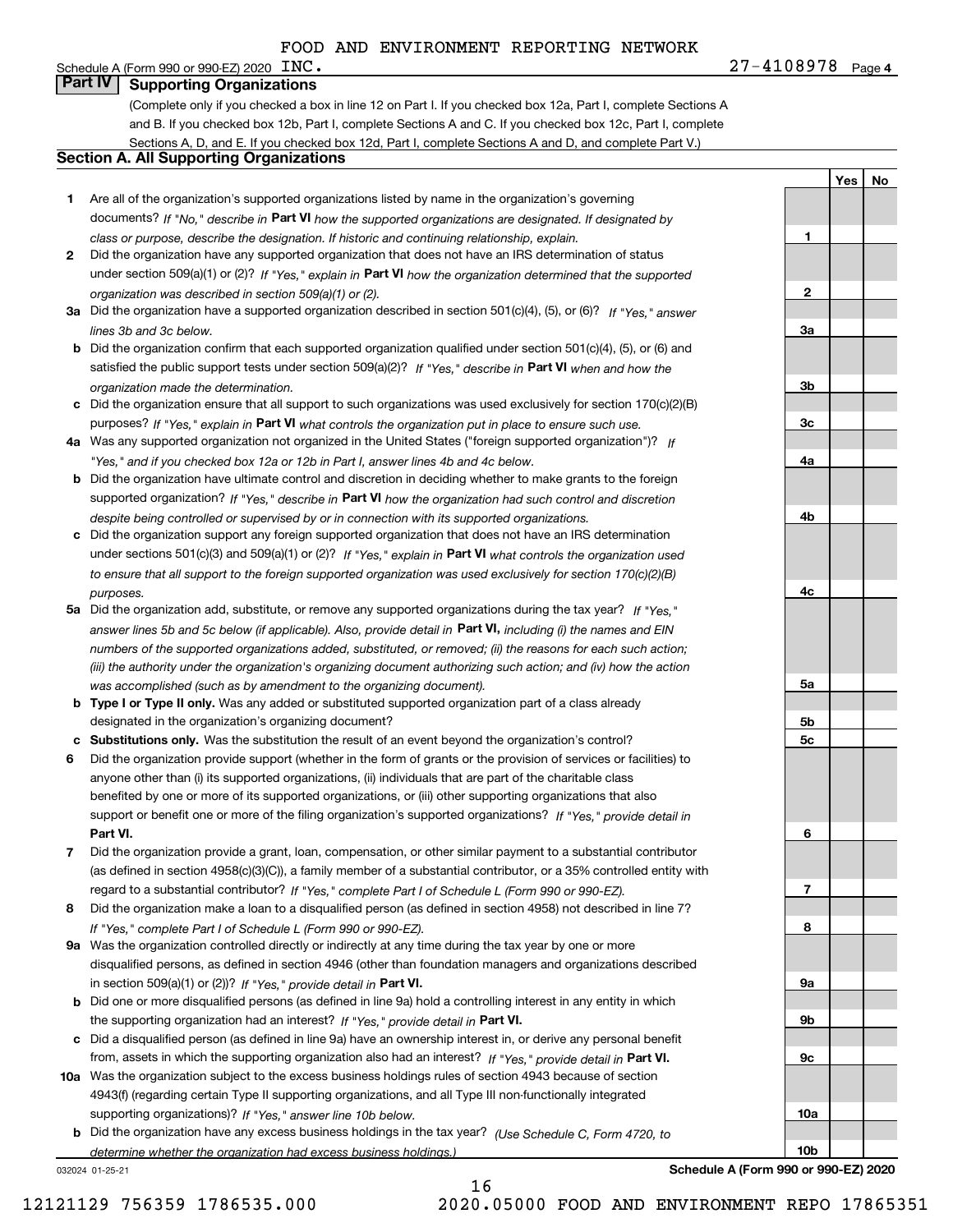| INC. | $27 - 4108978$ Page 5 |
|------|-----------------------|
|      |                       |

|              | <b>Supporting Organizations (continued)</b><br>Part IV                                                                                                                                                                                                      |                 |     |    |
|--------------|-------------------------------------------------------------------------------------------------------------------------------------------------------------------------------------------------------------------------------------------------------------|-----------------|-----|----|
|              |                                                                                                                                                                                                                                                             |                 | Yes | No |
| 11           | Has the organization accepted a gift or contribution from any of the following persons?                                                                                                                                                                     |                 |     |    |
|              | a A person who directly or indirectly controls, either alone or together with persons described in lines 11b and                                                                                                                                            |                 |     |    |
|              | 11c below, the governing body of a supported organization?                                                                                                                                                                                                  | 11a             |     |    |
|              | <b>b</b> A family member of a person described in line 11a above?                                                                                                                                                                                           | 11 <sub>b</sub> |     |    |
|              | c A 35% controlled entity of a person described in line 11a or 11b above? If "Yes" to line 11a, 11b, or 11c, provide                                                                                                                                        |                 |     |    |
|              | detail in Part VI.                                                                                                                                                                                                                                          | 11c             |     |    |
|              | <b>Section B. Type I Supporting Organizations</b>                                                                                                                                                                                                           |                 |     |    |
|              |                                                                                                                                                                                                                                                             |                 | Yes | No |
| 1.           |                                                                                                                                                                                                                                                             |                 |     |    |
|              | Did the governing body, members of the governing body, officers acting in their official capacity, or membership of one or<br>more supported organizations have the power to regularly appoint or elect at least a majority of the organization's officers, |                 |     |    |
|              | directors, or trustees at all times during the tax year? If "No," describe in Part VI how the supported organization(s)                                                                                                                                     |                 |     |    |
|              | effectively operated, supervised, or controlled the organization's activities. If the organization had more than one supported                                                                                                                              |                 |     |    |
|              | organization, describe how the powers to appoint and/or remove officers, directors, or trustees were allocated among the                                                                                                                                    |                 |     |    |
|              | supported organizations and what conditions or restrictions, if any, applied to such powers during the tax year.                                                                                                                                            | 1               |     |    |
| $\mathbf{2}$ | Did the organization operate for the benefit of any supported organization other than the supported                                                                                                                                                         |                 |     |    |
|              | organization(s) that operated, supervised, or controlled the supporting organization? If "Yes," explain in                                                                                                                                                  |                 |     |    |
|              | <b>Part VI</b> how providing such benefit carried out the purposes of the supported organization(s) that operated,                                                                                                                                          |                 |     |    |
|              | supervised, or controlled the supporting organization.<br>Section C. Type II Supporting Organizations                                                                                                                                                       | $\mathbf{2}$    |     |    |
|              |                                                                                                                                                                                                                                                             |                 |     |    |
|              |                                                                                                                                                                                                                                                             |                 | Yes | No |
| 1.           | Were a majority of the organization's directors or trustees during the tax year also a majority of the directors                                                                                                                                            |                 |     |    |
|              | or trustees of each of the organization's supported organization(s)? If "No," describe in Part VI how control                                                                                                                                               |                 |     |    |
|              | or management of the supporting organization was vested in the same persons that controlled or managed                                                                                                                                                      |                 |     |    |
|              | the supported organization(s).                                                                                                                                                                                                                              | 1               |     |    |
|              | Section D. All Type III Supporting Organizations                                                                                                                                                                                                            |                 |     |    |
|              |                                                                                                                                                                                                                                                             |                 | Yes | No |
| 1            | Did the organization provide to each of its supported organizations, by the last day of the fifth month of the                                                                                                                                              |                 |     |    |
|              | organization's tax year, (i) a written notice describing the type and amount of support provided during the prior tax                                                                                                                                       |                 |     |    |
|              | year, (ii) a copy of the Form 990 that was most recently filed as of the date of notification, and (iii) copies of the                                                                                                                                      |                 |     |    |
|              | organization's governing documents in effect on the date of notification, to the extent not previously provided?                                                                                                                                            | 1               |     |    |
| 2            | Were any of the organization's officers, directors, or trustees either (i) appointed or elected by the supported                                                                                                                                            |                 |     |    |
|              | organization(s) or (ii) serving on the governing body of a supported organization? If "No," explain in Part VI how                                                                                                                                          |                 |     |    |
|              | the organization maintained a close and continuous working relationship with the supported organization(s).                                                                                                                                                 | $\mathbf{2}$    |     |    |
| 3            | By reason of the relationship described in line 2, above, did the organization's supported organizations have a                                                                                                                                             |                 |     |    |
|              | significant voice in the organization's investment policies and in directing the use of the organization's                                                                                                                                                  |                 |     |    |
|              | income or assets at all times during the tax year? If "Yes," describe in Part VI the role the organization's                                                                                                                                                |                 |     |    |
|              | supported organizations played in this regard.                                                                                                                                                                                                              | з               |     |    |
|              | Section E. Type III Functionally Integrated Supporting Organizations                                                                                                                                                                                        |                 |     |    |
| 1            | Check the box next to the method that the organization used to satisfy the Integral Part Test during the year (see instructions).                                                                                                                           |                 |     |    |
| a            | The organization satisfied the Activities Test. Complete line 2 below.                                                                                                                                                                                      |                 |     |    |
| b            | The organization is the parent of each of its supported organizations. Complete line 3 below.                                                                                                                                                               |                 |     |    |
| c            | The organization supported a governmental entity. Describe in Part VI how you supported a governmental entity (see instructions).                                                                                                                           |                 |     |    |
| 2            | Activities Test. Answer lines 2a and 2b below.                                                                                                                                                                                                              |                 | Yes | No |
| a            | Did substantially all of the organization's activities during the tax year directly further the exempt purposes of                                                                                                                                          |                 |     |    |
|              | the supported organization(s) to which the organization was responsive? If "Yes," then in Part VI identify                                                                                                                                                  |                 |     |    |
|              | those supported organizations and explain how these activities directly furthered their exempt purposes,                                                                                                                                                    |                 |     |    |
|              | how the organization was responsive to those supported organizations, and how the organization determined                                                                                                                                                   |                 |     |    |
|              | that these activities constituted substantially all of its activities.                                                                                                                                                                                      | 2a              |     |    |
|              | <b>b</b> Did the activities described in line 2a, above, constitute activities that, but for the organization's involvement,                                                                                                                                |                 |     |    |
|              | one or more of the organization's supported organization(s) would have been engaged in? If "Yes," explain in                                                                                                                                                |                 |     |    |
|              | <b>Part VI</b> the reasons for the organization's position that its supported organization(s) would have engaged in                                                                                                                                         |                 |     |    |
|              | these activities but for the organization's involvement.                                                                                                                                                                                                    | 2b              |     |    |
| з            | Parent of Supported Organizations. Answer lines 3a and 3b below.                                                                                                                                                                                            |                 |     |    |
|              | a Did the organization have the power to regularly appoint or elect a majority of the officers, directors, or                                                                                                                                               |                 |     |    |
|              | trustees of each of the supported organizations? If "Yes" or "No" provide details in Part VI.                                                                                                                                                               | За              |     |    |
|              | <b>b</b> Did the organization exercise a substantial degree of direction over the policies, programs, and activities of each                                                                                                                                |                 |     |    |
|              | of its supported organizations? If "Yes," describe in Part VI the role played by the organization in this regard.                                                                                                                                           | 3b              |     |    |
|              | Schedule A (Form 990 or 990-EZ) 2020<br>032025 01-25-21                                                                                                                                                                                                     |                 |     |    |
|              | 17                                                                                                                                                                                                                                                          |                 |     |    |

Schedule A (Form 990 or 990-EZ) 2020 INC.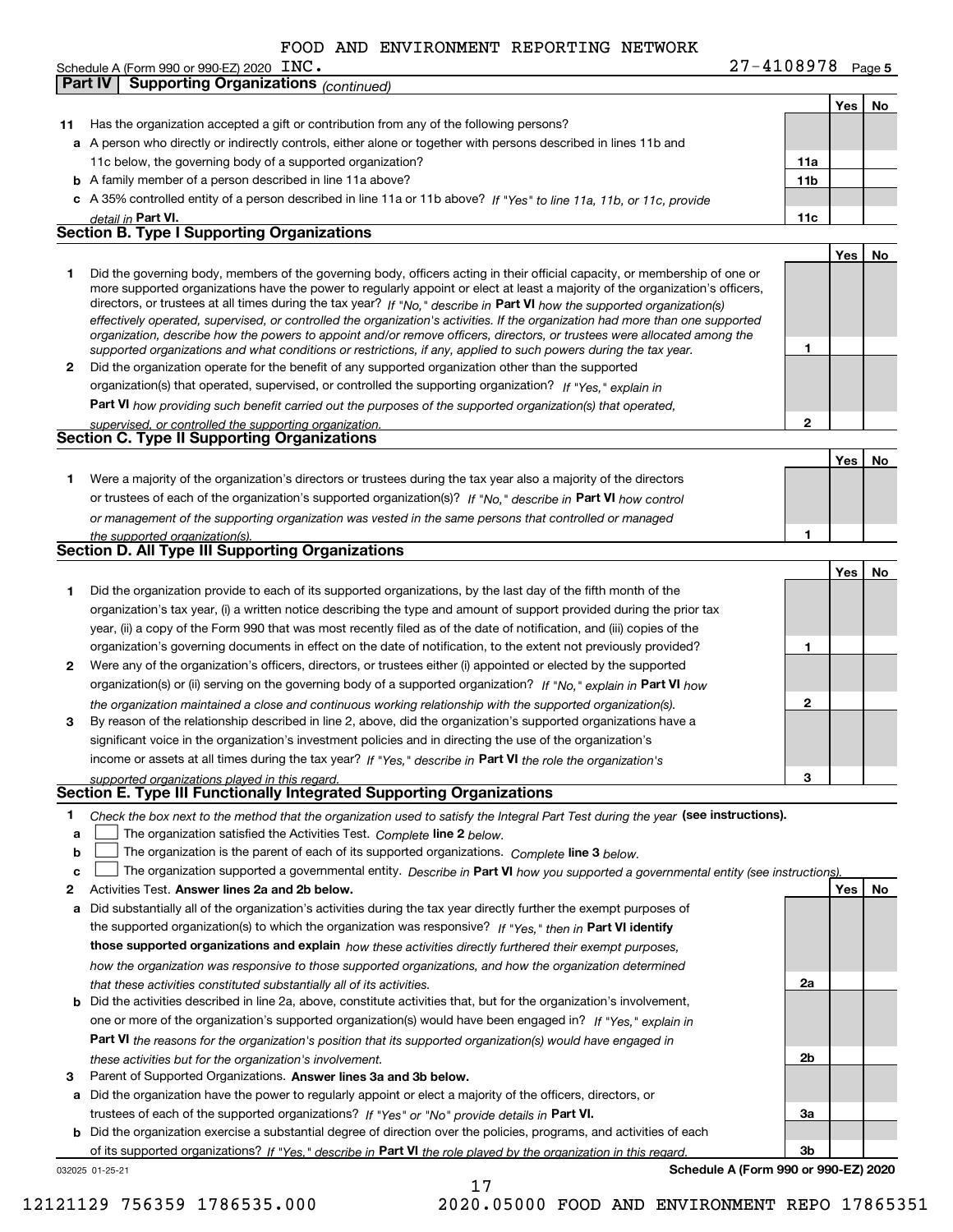|   | FOOD AND ENVIRONMENT REPORTING NETWORK                                                                                                         |                          |                |                                |
|---|------------------------------------------------------------------------------------------------------------------------------------------------|--------------------------|----------------|--------------------------------|
|   | Schedule A (Form 990 or 990-EZ) 2020 $~\rm ~INC$ .<br>Type III Non-Functionally Integrated 509(a)(3) Supporting Organizations<br>Part V        |                          |                | $27 - 4108978$ Page 6          |
| 1 | Check here if the organization satisfied the Integral Part Test as a qualifying trust on Nov. 20, 1970 (explain in Part VI). See instructions. |                          |                |                                |
|   | All other Type III non-functionally integrated supporting organizations must complete Sections A through E.                                    |                          |                |                                |
|   |                                                                                                                                                |                          |                | (B) Current Year               |
|   | Section A - Adjusted Net Income                                                                                                                |                          | (A) Prior Year | (optional)                     |
| 1 | Net short-term capital gain                                                                                                                    | 1                        |                |                                |
| 2 | Recoveries of prior-year distributions                                                                                                         | $\overline{2}$           |                |                                |
| 3 | Other gross income (see instructions)                                                                                                          | 3                        |                |                                |
| 4 | Add lines 1 through 3.                                                                                                                         | 4                        |                |                                |
| 5 | Depreciation and depletion                                                                                                                     | 5                        |                |                                |
| 6 | Portion of operating expenses paid or incurred for production or                                                                               |                          |                |                                |
|   | collection of gross income or for management, conservation, or                                                                                 |                          |                |                                |
|   | maintenance of property held for production of income (see instructions)                                                                       | 6                        |                |                                |
| 7 | Other expenses (see instructions)                                                                                                              | $\overline{\phantom{a}}$ |                |                                |
| 8 | Adjusted Net Income (subtract lines 5, 6, and 7 from line 4)                                                                                   | 8                        |                |                                |
|   | Section B - Minimum Asset Amount                                                                                                               |                          | (A) Prior Year | (B) Current Year<br>(optional) |
| 1 | Aggregate fair market value of all non-exempt-use assets (see                                                                                  |                          |                |                                |
|   | instructions for short tax year or assets held for part of year):                                                                              |                          |                |                                |
|   | <b>a</b> Average monthly value of securities                                                                                                   | 1a                       |                |                                |
|   | <b>b</b> Average monthly cash balances                                                                                                         | 1b                       |                |                                |
|   | c Fair market value of other non-exempt-use assets                                                                                             | 1c                       |                |                                |
|   | <b>d</b> Total (add lines 1a, 1b, and 1c)                                                                                                      | 1d                       |                |                                |
|   | e Discount claimed for blockage or other factors                                                                                               |                          |                |                                |
|   | (explain in detail in Part VI):                                                                                                                |                          |                |                                |
| 2 | Acquisition indebtedness applicable to non-exempt-use assets                                                                                   | $\overline{2}$           |                |                                |
| 3 | Subtract line 2 from line 1d.                                                                                                                  | 3                        |                |                                |
| 4 | Cash deemed held for exempt use. Enter 0.015 of line 3 (for greater amount,                                                                    |                          |                |                                |
|   | see instructions).                                                                                                                             | 4                        |                |                                |
| 5 | Net value of non-exempt-use assets (subtract line 4 from line 3)                                                                               | 5                        |                |                                |
| 6 | Multiply line 5 by 0.035.                                                                                                                      | 6                        |                |                                |
| 7 | Recoveries of prior-year distributions                                                                                                         | $\overline{7}$           |                |                                |
| 8 | Minimum Asset Amount (add line 7 to line 6)                                                                                                    | 8                        |                |                                |
|   | Section C - Distributable Amount                                                                                                               |                          |                | <b>Current Year</b>            |

### **123 45 67123456Distributable Amount.** Subtract line 5 from line 4, unless subject to Adjusted net income for prior year (from Section A, line 8, column A) Enter 0.85 of line 1. Minimum asset amount for prior year (from Section B, line 8, column A) Enter greater of line 2 or line 3. Income tax imposed in prior year emergency temporary reduction (see instructions). Check here if the current year is the organization's first as a non-functionally integrated Type III supporting organization (see

**Schedule A (Form 990 or 990-EZ) 2020**

032026 01-25-21

instructions).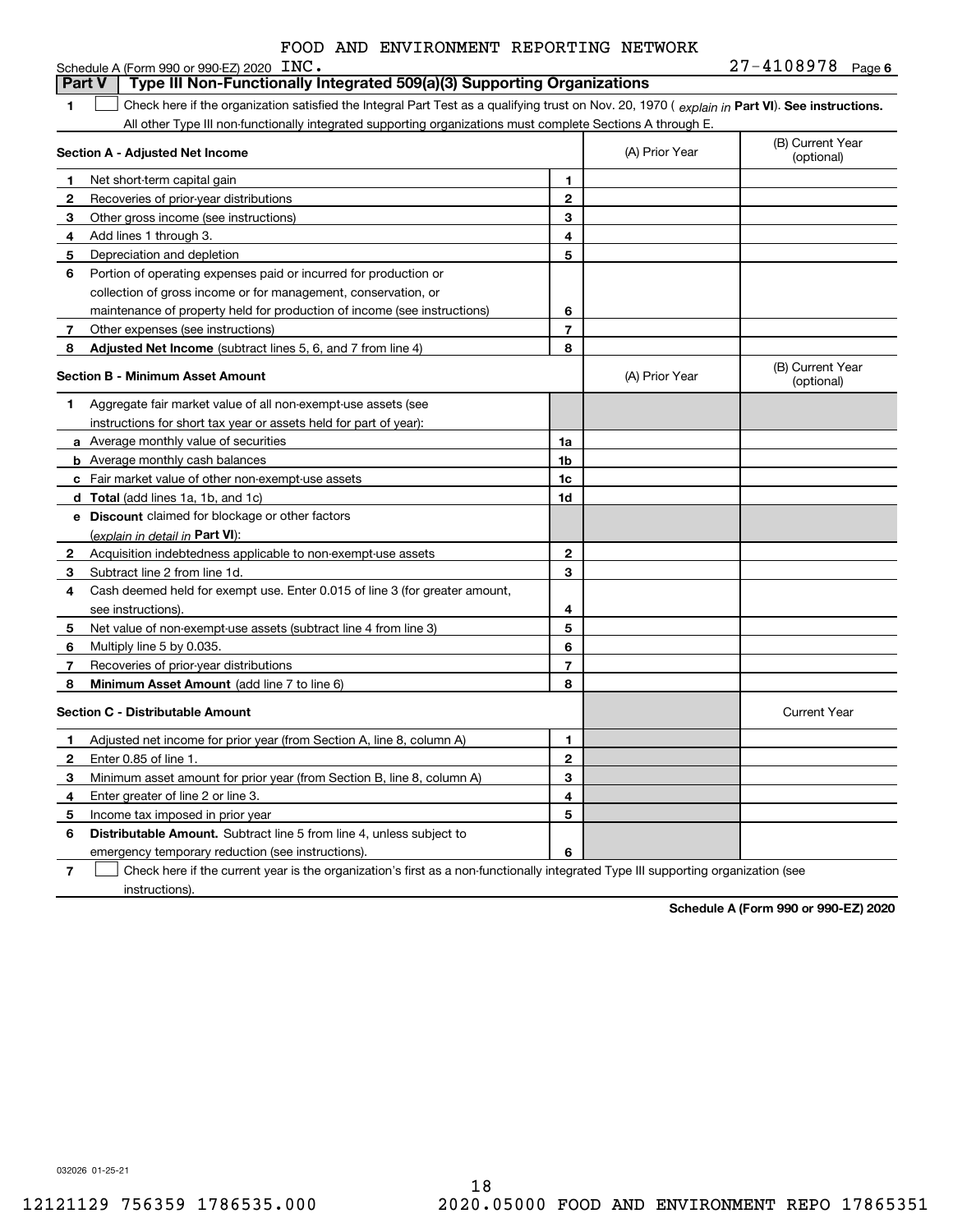|               | Schedule A (Form 990 or 990-EZ) 2020 INC.                                                  |                                    |                                               |              | $27 - 4108978$ Page 7                            |  |
|---------------|--------------------------------------------------------------------------------------------|------------------------------------|-----------------------------------------------|--------------|--------------------------------------------------|--|
| <b>Part V</b> | Type III Non-Functionally Integrated 509(a)(3) Supporting Organizations                    |                                    | (continued)                                   |              |                                                  |  |
|               | <b>Section D - Distributions</b>                                                           |                                    |                                               |              | <b>Current Year</b>                              |  |
| 1             | Amounts paid to supported organizations to accomplish exempt purposes                      |                                    |                                               | 1            |                                                  |  |
| 2             | Amounts paid to perform activity that directly furthers exempt purposes of supported       |                                    |                                               |              |                                                  |  |
|               | organizations, in excess of income from activity                                           |                                    |                                               | $\mathbf{2}$ |                                                  |  |
| 3             | Administrative expenses paid to accomplish exempt purposes of supported organizations      |                                    |                                               | 3            |                                                  |  |
| 4             | Amounts paid to acquire exempt-use assets                                                  |                                    |                                               | 4            |                                                  |  |
| 5             | Qualified set-aside amounts (prior IRS approval required - provide details in Part VI)     |                                    |                                               | 5            |                                                  |  |
| 6             | Other distributions ( <i>describe in</i> Part VI). See instructions.                       |                                    |                                               | 6            |                                                  |  |
| 7             | Total annual distributions. Add lines 1 through 6.                                         |                                    |                                               | 7            |                                                  |  |
| 8             | Distributions to attentive supported organizations to which the organization is responsive |                                    |                                               |              |                                                  |  |
|               | (provide details in Part VI). See instructions.                                            |                                    |                                               | 8            |                                                  |  |
| 9             | Distributable amount for 2020 from Section C, line 6                                       |                                    |                                               | 9            |                                                  |  |
| 10            | Line 8 amount divided by line 9 amount                                                     |                                    |                                               | 10           |                                                  |  |
|               | <b>Section E - Distribution Allocations</b> (see instructions)                             | (i)<br><b>Excess Distributions</b> | (ii)<br><b>Underdistributions</b><br>Pre-2020 |              | (iii)<br><b>Distributable</b><br>Amount for 2020 |  |
| 1             | Distributable amount for 2020 from Section C, line 6                                       |                                    |                                               |              |                                                  |  |
| 2             | Underdistributions, if any, for years prior to 2020 (reason-                               |                                    |                                               |              |                                                  |  |
|               | able cause required - explain in Part VI). See instructions.                               |                                    |                                               |              |                                                  |  |
| 3             | Excess distributions carryover, if any, to 2020                                            |                                    |                                               |              |                                                  |  |
|               | <b>a</b> From 2015                                                                         |                                    |                                               |              |                                                  |  |
|               | <b>b</b> From 2016                                                                         |                                    |                                               |              |                                                  |  |
|               | c From 2017                                                                                |                                    |                                               |              |                                                  |  |
|               | d From 2018                                                                                |                                    |                                               |              |                                                  |  |
|               | e From 2019                                                                                |                                    |                                               |              |                                                  |  |
|               | f Total of lines 3a through 3e                                                             |                                    |                                               |              |                                                  |  |
|               | g Applied to underdistributions of prior years                                             |                                    |                                               |              |                                                  |  |
|               | <b>h</b> Applied to 2020 distributable amount                                              |                                    |                                               |              |                                                  |  |
|               | Carryover from 2015 not applied (see instructions)                                         |                                    |                                               |              |                                                  |  |
|               | Remainder. Subtract lines 3g, 3h, and 3i from line 3f.                                     |                                    |                                               |              |                                                  |  |
| 4             | Distributions for 2020 from Section D.                                                     |                                    |                                               |              |                                                  |  |
|               | line $7:$                                                                                  |                                    |                                               |              |                                                  |  |
|               | a Applied to underdistributions of prior years                                             |                                    |                                               |              |                                                  |  |
|               | <b>b</b> Applied to 2020 distributable amount                                              |                                    |                                               |              |                                                  |  |
|               | c Remainder. Subtract lines 4a and 4b from line 4.                                         |                                    |                                               |              |                                                  |  |
|               | Remaining underdistributions for years prior to 2020, if                                   |                                    |                                               |              |                                                  |  |
|               | any. Subtract lines 3g and 4a from line 2. For result greater                              |                                    |                                               |              |                                                  |  |
|               | than zero, explain in Part VI. See instructions.                                           |                                    |                                               |              |                                                  |  |
| 6             | Remaining underdistributions for 2020. Subtract lines 3h                                   |                                    |                                               |              |                                                  |  |
|               | and 4b from line 1. For result greater than zero, explain in                               |                                    |                                               |              |                                                  |  |
|               | <b>Part VI.</b> See instructions.                                                          |                                    |                                               |              |                                                  |  |
| 7             | Excess distributions carryover to 2021. Add lines 3j                                       |                                    |                                               |              |                                                  |  |
|               | and 4c.                                                                                    |                                    |                                               |              |                                                  |  |
| 8             | Breakdown of line 7:                                                                       |                                    |                                               |              |                                                  |  |
|               | a Excess from 2016                                                                         |                                    |                                               |              |                                                  |  |
|               | <b>b</b> Excess from 2017                                                                  |                                    |                                               |              |                                                  |  |
|               | c Excess from 2018                                                                         |                                    |                                               |              |                                                  |  |
|               | d Excess from 2019                                                                         |                                    |                                               |              |                                                  |  |
|               | e Excess from 2020                                                                         |                                    |                                               |              |                                                  |  |

**Schedule A (Form 990 or 990-EZ) 2020**

032027 01-25-21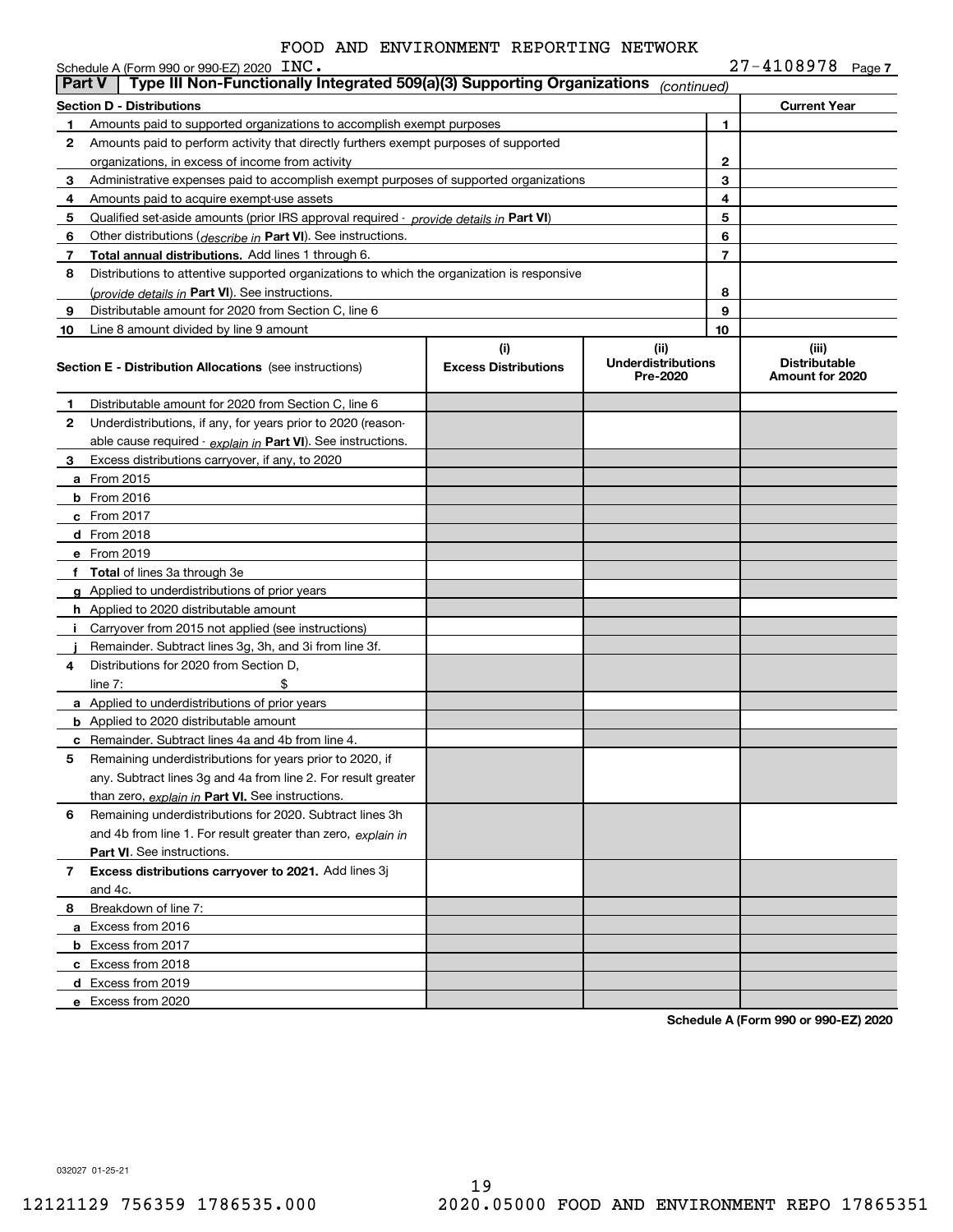| FOOD AND ENVIRONMENT REPORTING NETWORK |  |
|----------------------------------------|--|
|----------------------------------------|--|

**8** 27-4108978 Schedule A (Form 990 or 990-EZ) 2020 Page INC.

Part VI | Supplemental Information. Provide the explanations required by Part II, line 10; Part II, line 17a or 17b; Part III, line 12; Part IV, Section A, lines 1, 2, 3b, 3c, 4b, 4c, 5a, 6, 9a, 9b, 9c, 11a, 11b, and 11c; Part IV, Section B, lines 1 and 2; Part IV, Section C, line 1; Part IV, Section D, lines 2 and 3; Part IV, Section E, lines 1c, 2a, 2b, 3a, and 3b; Part V, line 1; Part V, Section B, line 1e; Part V, Section D, lines 5, 6, and 8; and Part V, Section E, lines 2, 5, and 6. Also complete this part for any additional information. (See instructions.)

SCHEDULE A, PART II, LINE 10, EXPLANATION FOR OTHER INCOME:

| 2016 AMOUNT: \$<br>2,533. |  |
|---------------------------|--|
| 2017 AMOUNT: \$<br>2,980. |  |
| 1,968.<br>2018 AMOUNT: \$ |  |
| 2019 AMOUNT: \$<br>1,084. |  |
|                           |  |
|                           |  |
|                           |  |
|                           |  |
|                           |  |
|                           |  |
|                           |  |
|                           |  |
|                           |  |
|                           |  |
|                           |  |
|                           |  |
|                           |  |
|                           |  |
|                           |  |
|                           |  |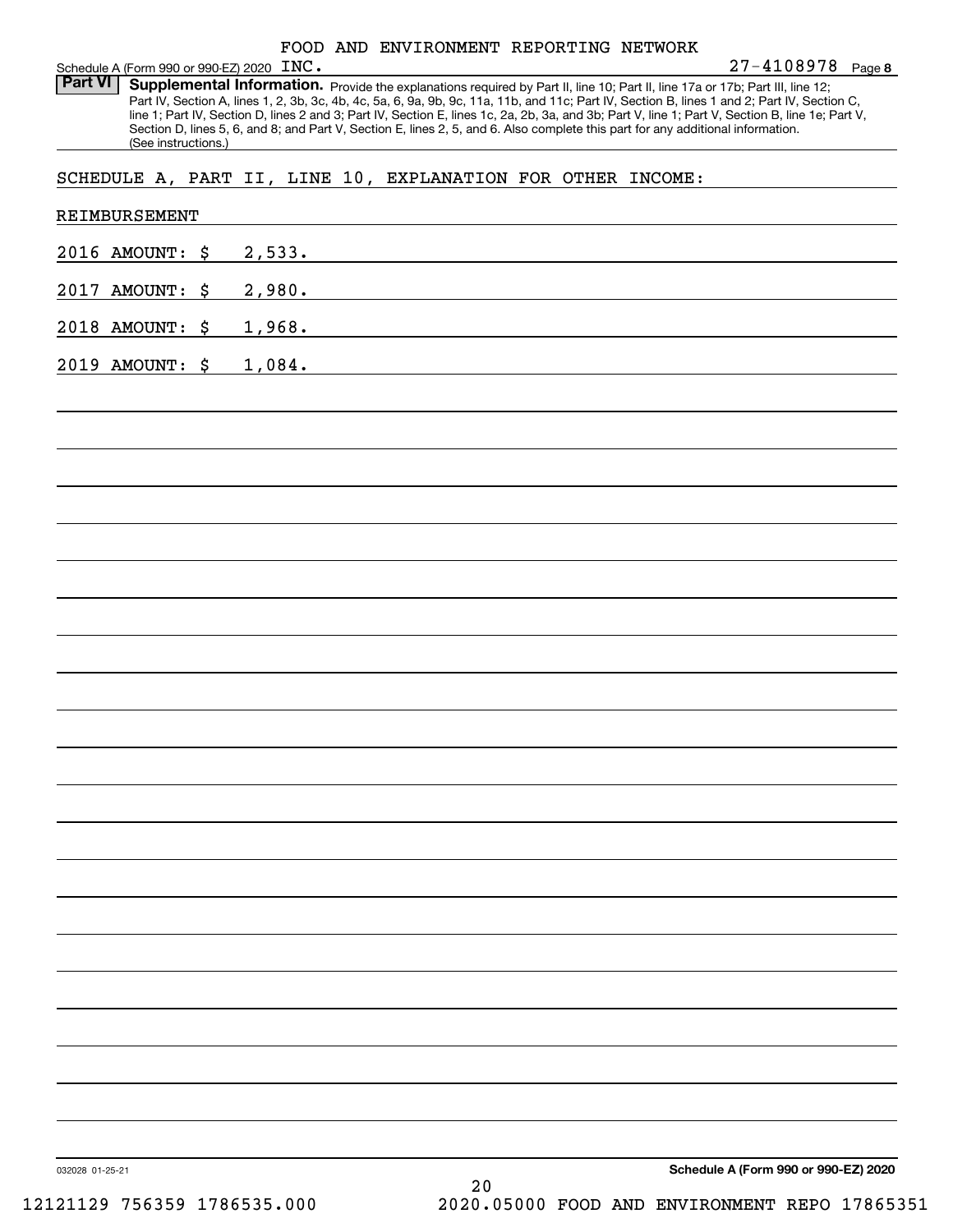Department of the Treasury Internal Revenue Service **(Form 990, 990-EZ, or 990-PF)**

|  | Name of the organization |
|--|--------------------------|

| ** PUBLIC DISCLOSURE COPY ** |  |
|------------------------------|--|
|------------------------------|--|

# **Schedule B Schedule of Contributors**

**| Attach to Form 990, Form 990-EZ, or Form 990-PF. | Go to www.irs.gov/Form990 for the latest information.** OMB No. 1545-0047

**2020**

**Employer identification number**

|                                                                             | 27-4108978                                                                                                     |
|-----------------------------------------------------------------------------|----------------------------------------------------------------------------------------------------------------|
| INC.                                                                        |                                                                                                                |
| Section:                                                                    |                                                                                                                |
| 501(c)( $3$ ) (enter number) organization<br>  X                            |                                                                                                                |
| $4947(a)(1)$ nonexempt charitable trust not treated as a private foundation |                                                                                                                |
| 527 political organization                                                  |                                                                                                                |
| 501(c)(3) exempt private foundation                                         |                                                                                                                |
| 4947(a)(1) nonexempt charitable trust treated as a private foundation       |                                                                                                                |
| 501(c)(3) taxable private foundation                                        |                                                                                                                |
|                                                                             |                                                                                                                |
|                                                                             | Organization type (check one):<br>Check if your organization is covered by the General Rule or a Special Rule. |

**Note:**  Only a section 501(c)(7), (8), or (10) organization can check boxes for both the General Rule and a Special Rule. See instructions.

### **General Rule**

 $\mathcal{L}^{\text{max}}$ 

For an organization filing Form 990, 990-EZ, or 990-PF that received, during the year, contributions totaling \$5,000 or more (in money or property) from any one contributor. Complete Parts I and II. See instructions for determining a contributor's total contributions.

### **Special Rules**

any one contributor, during the year, total contributions of the greater of  $\,$  (1) \$5,000; or **(2)** 2% of the amount on (i) Form 990, Part VIII, line 1h;  $\boxed{\textbf{X}}$  For an organization described in section 501(c)(3) filing Form 990 or 990-EZ that met the 33 1/3% support test of the regulations under sections 509(a)(1) and 170(b)(1)(A)(vi), that checked Schedule A (Form 990 or 990-EZ), Part II, line 13, 16a, or 16b, and that received from or (ii) Form 990-EZ, line 1. Complete Parts I and II.

For an organization described in section 501(c)(7), (8), or (10) filing Form 990 or 990-EZ that received from any one contributor, during the year, total contributions of more than \$1,000 exclusively for religious, charitable, scientific, literary, or educational purposes, or for the prevention of cruelty to children or animals. Complete Parts I (entering "N/A" in column (b) instead of the contributor name and address), II, and III.  $\mathcal{L}^{\text{max}}$ 

purpose. Don't complete any of the parts unless the **General Rule** applies to this organization because it received *nonexclusively* year, contributions <sub>exclusively</sub> for religious, charitable, etc., purposes, but no such contributions totaled more than \$1,000. If this box is checked, enter here the total contributions that were received during the year for an  $\;$ exclusively religious, charitable, etc., For an organization described in section 501(c)(7), (8), or (10) filing Form 990 or 990-EZ that received from any one contributor, during the religious, charitable, etc., contributions totaling \$5,000 or more during the year  $\Box$ — $\Box$   $\Box$  $\mathcal{L}^{\text{max}}$ 

**Caution:**  An organization that isn't covered by the General Rule and/or the Special Rules doesn't file Schedule B (Form 990, 990-EZ, or 990-PF),  **must** but it answer "No" on Part IV, line 2, of its Form 990; or check the box on line H of its Form 990-EZ or on its Form 990-PF, Part I, line 2, to certify that it doesn't meet the filing requirements of Schedule B (Form 990, 990-EZ, or 990-PF).

**For Paperwork Reduction Act Notice, see the instructions for Form 990, 990-EZ, or 990-PF. Schedule B (Form 990, 990-EZ, or 990-PF) (2020)** LHA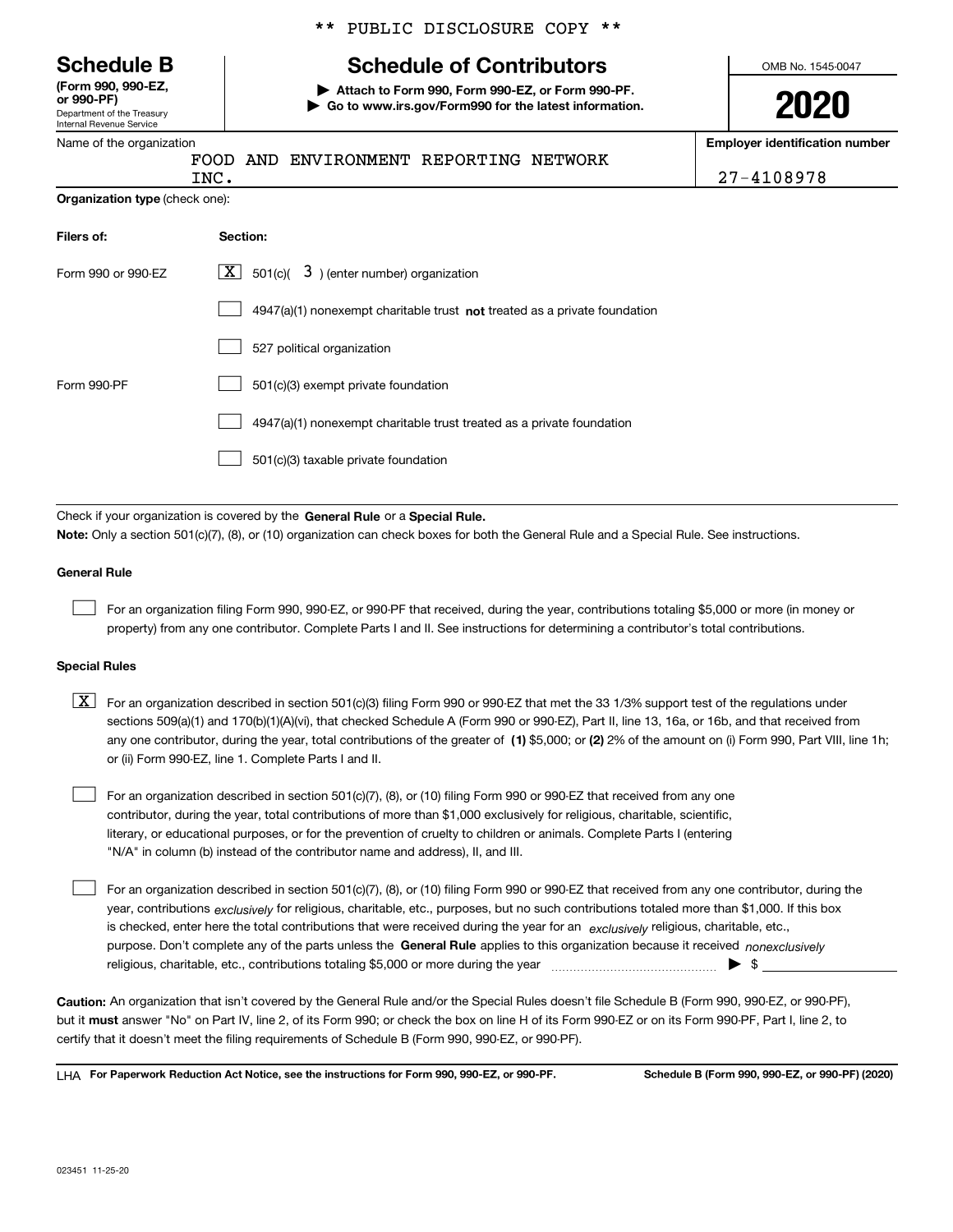### Schedule B (Form 990, 990-EZ, or 990-PF) (2020)  $Page$  2

Name of organization

**(a)No.**

**(a)No.**

**(a)No.**

**(a) No.**

**(a) No.**

**(a) No.**

# FOOD AND ENVIRONMENT REPORTING NETWORK

**(b)Name, address, and ZIP + 4**

**(b)Name, address, and ZIP + 4**

**(b)Name, address, and ZIP + 4**

**(b) Name, address, and ZIP + 4**

**(b) Name, address, and ZIP + 4**

**(b)Name, address, and ZIP + 4**

### **Employer identification number (c)Total contributions (d)Type of contribution PersonPayrollNoncash (c)Total contributions (d)Type of contribution PersonPayrollNoncash Contributors** (see instructions). Use duplicate copies of Part I if additional space is needed. \$(Complete Part II for noncash contributions.) \$(Complete Part II for noncash contributions.) Chedule B (Form 990, 990-EZ, or 990-PF) (2020)<br> **2Part I 27-4108978**<br> **2Part I Contributors** (see instructions). Use duplicate copies of Part I if additional space is needed.  $|X|$  $\mathcal{L}^{\text{max}}$  $\mathcal{L}^{\text{max}}$  $\boxed{\text{X}}$  $\mathcal{L}^{\text{max}}$  $\mathcal{L}^{\text{max}}$  $\begin{array}{c|c|c|c|c|c} 1 & \hspace{1.5cm} & \hspace{1.5cm} & \hspace{1.5cm} & \hspace{1.5cm} & \hspace{1.5cm} & \hspace{1.5cm} & \hspace{1.5cm} & \hspace{1.5cm} & \hspace{1.5cm} & \hspace{1.5cm} & \hspace{1.5cm} & \hspace{1.5cm} & \hspace{1.5cm} & \hspace{1.5cm} & \hspace{1.5cm} & \hspace{1.5cm} & \hspace{1.5cm} & \hspace{1.5cm} & \hspace{1.5cm} & \hspace{1.5cm} &$ 125,000.  $2$  | Person  $\overline{\text{X}}$ 100,000. INC. 27-4108978

**(d)Type of contribution**

> $|X|$  $\mathcal{L}^{\text{max}}$  $\mathcal{L}^{\text{max}}$

> $|X|$  $\mathcal{L}^{\text{max}}$  $\mathcal{L}^{\text{max}}$

> $\boxed{\text{X}}$  $\mathcal{L}^{\text{max}}$  $\mathcal{L}^{\text{max}}$

> $\boxed{\text{X}}$  $\mathcal{L}^{\text{max}}$  $\mathcal{L}^{\text{max}}$

**(d) Type of contribution**

**(d) Type of contribution**

**(d)Type of contribution**

(Complete Part II for noncash contributions.)

**PersonPayrollNoncash**

(Complete Part II for noncash contributions.)

> **PersonPayrollNoncash**

(Complete Part II for noncash contributions.)

> **PersonPayrollNoncash**

> **PersonPayrollNoncash**

(Complete Part II for noncash contributions.)

**(c)Total contributions**

**(c) Total contributions**

100,000.

100,000.

90,000.

\$

 $\overline{3}$  | Person  $\overline{X}$ 

 $4$  | Person  $\overline{\text{X}}$ 

 $\sim$  5 | Person X

 $\sim$  6 | Person X

\$

\$

\$

**(c) Total contributions**

**(c) Total contributions**

| <b>DAE</b><br>◠ | $-11$ | ാറ |  |
|-----------------|-------|----|--|

023452 11-25-20 **Schedule B (Form 990, 990-EZ, or 990-PF) (2020)**

23 12121129 756359 1786535.000 2020.05000 FOOD AND ENVIRONMENT REPO 17865351

84,000.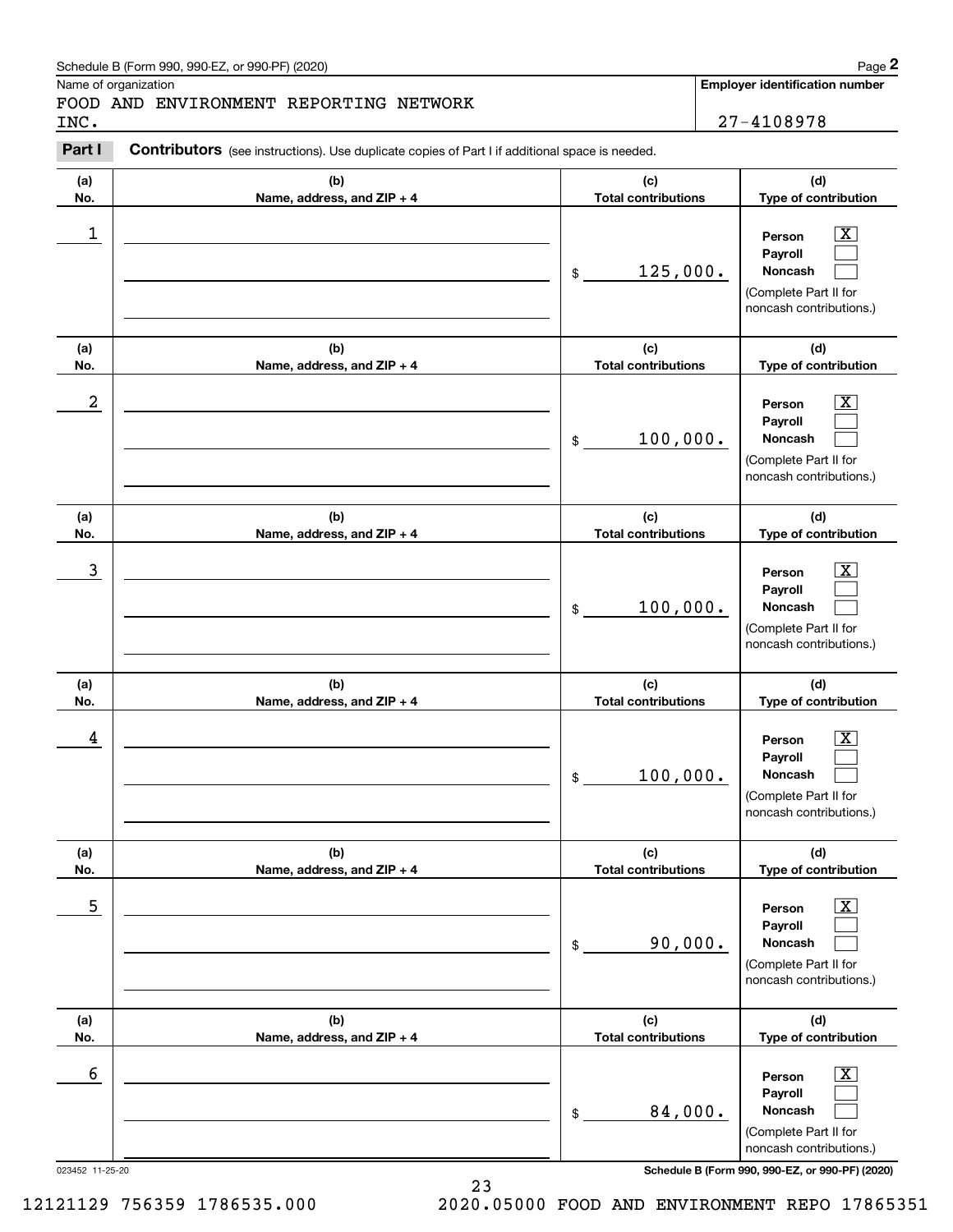# Schedule B (Form 990, 990-EZ, or 990-PF) (2020) **Page 2** Page 2

### FOOD AND ENVIRONMENT REPORTING NETWORK INC. 27-4108978

|            | Schedule B (Form 990, 990-EZ, or 990-PF) (2020)                                                |                                   | Page 2                                                                                                      |
|------------|------------------------------------------------------------------------------------------------|-----------------------------------|-------------------------------------------------------------------------------------------------------------|
| INC.       | Name of organization<br>FOOD AND ENVIRONMENT REPORTING NETWORK                                 |                                   | Employer identification number<br>27-4108978                                                                |
| Part I     | Contributors (see instructions). Use duplicate copies of Part I if additional space is needed. |                                   |                                                                                                             |
| (a)<br>No. | (b)<br>Name, address, and ZIP + 4                                                              | (c)<br><b>Total contributions</b> | (d)<br>Type of contribution                                                                                 |
| 7          |                                                                                                | 75,888.<br>\$                     | $\overline{\mathbf{X}}$<br>Person<br>Payroll<br>Noncash<br>(Complete Part II for<br>noncash contributions.) |
| (a)<br>No. | (b)<br>Name, address, and ZIP + 4                                                              | (c)<br><b>Total contributions</b> | (d)<br>Type of contribution                                                                                 |
| 8          |                                                                                                | 25,000.<br>\$                     | $\mathbf{X}$<br>Person<br>Payroll<br>Noncash<br>(Complete Part II for<br>noncash contributions.)            |
| (a)<br>No. | (b)<br>Name, address, and ZIP + 4                                                              | (c)<br><b>Total contributions</b> | (d)<br>Type of contribution                                                                                 |
| 9          |                                                                                                | 25,000.<br>\$                     | $\overline{\text{X}}$<br>Person<br>Payroll<br>Noncash<br>(Complete Part II for<br>noncash contributions.)   |
| (a)<br>No. | (b)<br>Name, address, and ZIP + 4                                                              | (c)<br><b>Total contributions</b> | (d)<br>Type of contribution                                                                                 |
| 10         |                                                                                                | 25,000.<br>\$                     | $\mathbf{X}$<br>Person<br>Payroll<br>Noncash<br>(Complete Part II for<br>noncash contributions.)            |
| (a)<br>No. | (b)<br>Name, address, and ZIP + 4                                                              | (c)<br><b>Total contributions</b> | (d)<br>Type of contribution                                                                                 |
| 11         |                                                                                                | 20,000.<br>\$                     | $\boxed{\text{X}}$<br>Person<br>Payroll<br>Noncash<br>(Complete Part II for<br>noncash contributions.)      |
| (a)<br>No. | (b)<br>Name, address, and ZIP + 4                                                              | (c)<br><b>Total contributions</b> | (d)<br>Type of contribution                                                                                 |
| 12         |                                                                                                | 19,000.<br>\$                     | $\boxed{\text{X}}$<br>Person<br>Payroll<br>Noncash<br>(Complete Part II for<br>noncash contributions.)      |

023452 11-25-20 **Schedule B (Form 990, 990-EZ, or 990-PF) (2020)**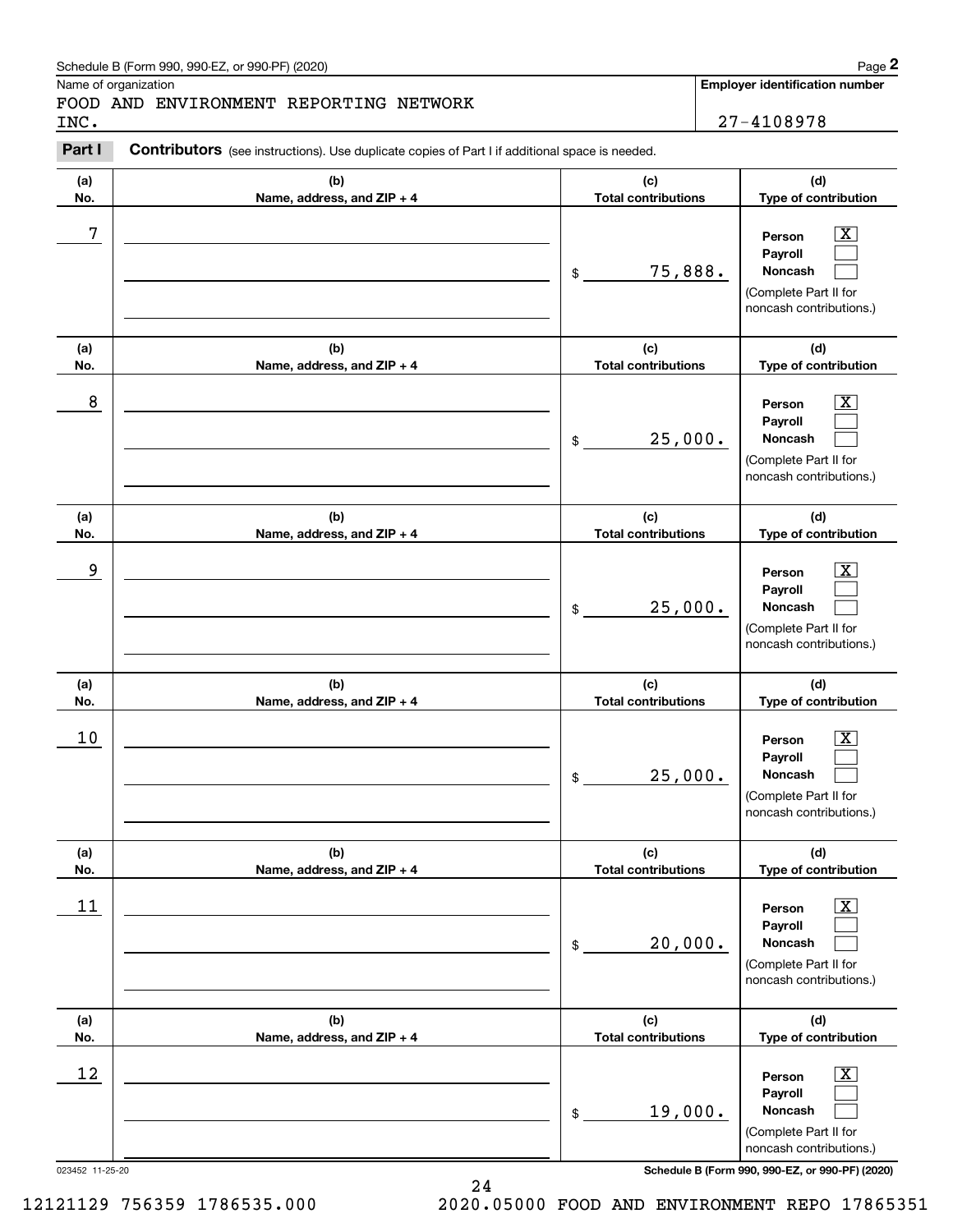|                              | Schedule B (Form 990, 990-EZ, or 990-PF) (2020)                                                     |                                                 | Page 3                                                  |
|------------------------------|-----------------------------------------------------------------------------------------------------|-------------------------------------------------|---------------------------------------------------------|
| Name of organization<br>INC. | FOOD AND ENVIRONMENT REPORTING NETWORK                                                              |                                                 | <b>Employer identification number</b><br>$27 - 4108978$ |
| Part II                      | Noncash Property (see instructions). Use duplicate copies of Part II if additional space is needed. |                                                 |                                                         |
| (a)<br>No.<br>from<br>Part I | (b)<br>Description of noncash property given                                                        | (c)<br>FMV (or estimate)<br>(See instructions.) | (d)<br>Date received                                    |
|                              |                                                                                                     | \$                                              |                                                         |
| (a)<br>No.<br>from<br>Part I | (b)<br>Description of noncash property given                                                        | (c)<br>FMV (or estimate)<br>(See instructions.) | (d)<br>Date received                                    |
|                              |                                                                                                     | \$                                              |                                                         |
| (a)<br>No.<br>from<br>Part I | (b)<br>Description of noncash property given                                                        | (c)<br>FMV (or estimate)<br>(See instructions.) | (d)<br>Date received                                    |
|                              |                                                                                                     | \$                                              |                                                         |
| (a)<br>No.<br>from<br>Part I | (b)<br>Description of noncash property given                                                        | (c)<br>FMV (or estimate)<br>(See instructions.) | (d)<br>Date received                                    |
|                              |                                                                                                     | \$                                              |                                                         |
| (a)<br>No.<br>from<br>Part I | (b)<br>Description of noncash property given                                                        | (c)<br>FMV (or estimate)<br>(See instructions.) | (d)<br>Date received                                    |
|                              |                                                                                                     | \$                                              |                                                         |
| (a)<br>No.<br>from<br>Part I | (b)<br>Description of noncash property given                                                        | (c)<br>FMV (or estimate)<br>(See instructions.) | (d)<br>Date received                                    |
|                              |                                                                                                     | \$                                              |                                                         |
| 023453 11-25-20              |                                                                                                     |                                                 | Schedule B (Form 990, 990-EZ, or 990-PF) (2020)         |

12121129 756359 1786535.000 2020.05000 FOOD AND ENVIRONMENT REPO 17865351

25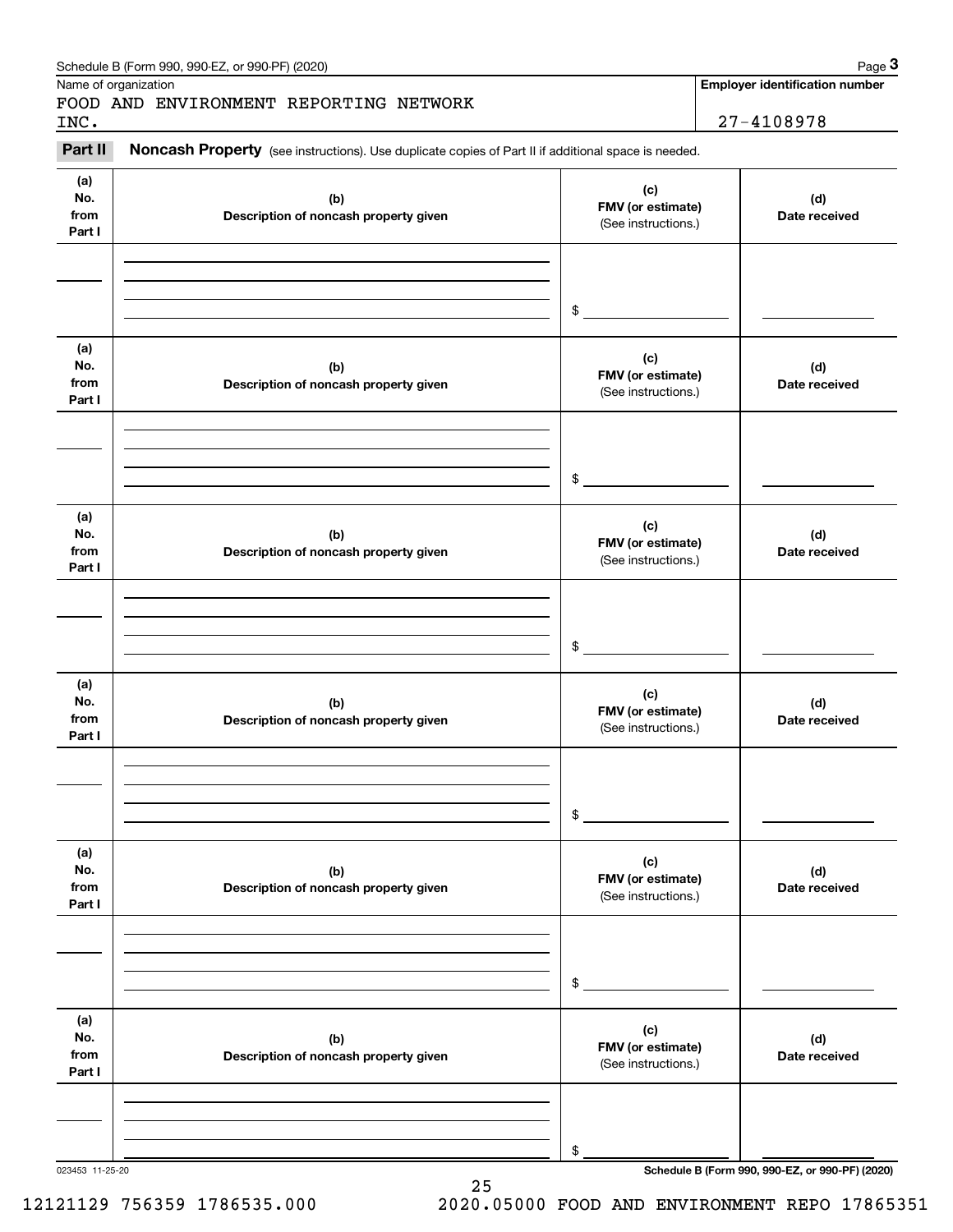|                      | Schedule B (Form 990, 990-EZ, or 990-PF) (2020)                                                                                                                                                                                                                                                 |                 |                                       | Page 4                                   |  |  |  |  |  |
|----------------------|-------------------------------------------------------------------------------------------------------------------------------------------------------------------------------------------------------------------------------------------------------------------------------------------------|-----------------|---------------------------------------|------------------------------------------|--|--|--|--|--|
| Name of organization |                                                                                                                                                                                                                                                                                                 |                 | <b>Employer identification number</b> |                                          |  |  |  |  |  |
| INC.                 | FOOD AND ENVIRONMENT REPORTING NETWORK                                                                                                                                                                                                                                                          |                 |                                       | 27-4108978                               |  |  |  |  |  |
| Part III             | Exclusively religious, charitable, etc., contributions to organizations described in section 501(c)(7), (8), or (10) that total more than \$1,000 for the year                                                                                                                                  |                 |                                       |                                          |  |  |  |  |  |
|                      | from any one contributor. Complete columns (a) through (e) and the following line entry. For organizations<br>completing Part III, enter the total of exclusively religious, charitable, etc., contributions of \$1,000 or less for the year. (Enter this info. once.) $\blacktriangleright$ \$ |                 |                                       |                                          |  |  |  |  |  |
|                      | Use duplicate copies of Part III if additional space is needed.                                                                                                                                                                                                                                 |                 |                                       |                                          |  |  |  |  |  |
| $(a)$ No.<br>from    | (b) Purpose of gift                                                                                                                                                                                                                                                                             | (c) Use of gift |                                       | (d) Description of how gift is held      |  |  |  |  |  |
| Part I               |                                                                                                                                                                                                                                                                                                 |                 |                                       |                                          |  |  |  |  |  |
|                      |                                                                                                                                                                                                                                                                                                 |                 |                                       |                                          |  |  |  |  |  |
|                      |                                                                                                                                                                                                                                                                                                 |                 |                                       |                                          |  |  |  |  |  |
|                      |                                                                                                                                                                                                                                                                                                 |                 |                                       |                                          |  |  |  |  |  |
|                      | (e) Transfer of gift                                                                                                                                                                                                                                                                            |                 |                                       |                                          |  |  |  |  |  |
|                      |                                                                                                                                                                                                                                                                                                 |                 |                                       |                                          |  |  |  |  |  |
|                      | Transferee's name, address, and ZIP + 4                                                                                                                                                                                                                                                         |                 |                                       | Relationship of transferor to transferee |  |  |  |  |  |
|                      |                                                                                                                                                                                                                                                                                                 |                 |                                       |                                          |  |  |  |  |  |
|                      |                                                                                                                                                                                                                                                                                                 |                 |                                       |                                          |  |  |  |  |  |
|                      |                                                                                                                                                                                                                                                                                                 |                 |                                       |                                          |  |  |  |  |  |
| (a) No.              |                                                                                                                                                                                                                                                                                                 |                 |                                       |                                          |  |  |  |  |  |
| from<br>Part I       | (b) Purpose of gift                                                                                                                                                                                                                                                                             | (c) Use of gift |                                       | (d) Description of how gift is held      |  |  |  |  |  |
|                      |                                                                                                                                                                                                                                                                                                 |                 |                                       |                                          |  |  |  |  |  |
|                      |                                                                                                                                                                                                                                                                                                 |                 |                                       |                                          |  |  |  |  |  |
|                      |                                                                                                                                                                                                                                                                                                 |                 |                                       |                                          |  |  |  |  |  |
|                      |                                                                                                                                                                                                                                                                                                 |                 |                                       |                                          |  |  |  |  |  |
|                      | (e) Transfer of gift                                                                                                                                                                                                                                                                            |                 |                                       |                                          |  |  |  |  |  |
|                      | Transferee's name, address, and ZIP + 4                                                                                                                                                                                                                                                         |                 |                                       | Relationship of transferor to transferee |  |  |  |  |  |
|                      |                                                                                                                                                                                                                                                                                                 |                 |                                       |                                          |  |  |  |  |  |
|                      |                                                                                                                                                                                                                                                                                                 |                 |                                       |                                          |  |  |  |  |  |
|                      |                                                                                                                                                                                                                                                                                                 |                 |                                       |                                          |  |  |  |  |  |
| (a) No.              |                                                                                                                                                                                                                                                                                                 |                 |                                       |                                          |  |  |  |  |  |
| from<br>Part I       | (b) Purpose of gift                                                                                                                                                                                                                                                                             | (c) Use of gift |                                       | (d) Description of how gift is held      |  |  |  |  |  |
|                      |                                                                                                                                                                                                                                                                                                 |                 |                                       |                                          |  |  |  |  |  |
|                      |                                                                                                                                                                                                                                                                                                 |                 |                                       |                                          |  |  |  |  |  |
|                      |                                                                                                                                                                                                                                                                                                 |                 |                                       |                                          |  |  |  |  |  |
|                      |                                                                                                                                                                                                                                                                                                 |                 |                                       |                                          |  |  |  |  |  |
|                      | (e) Transfer of gift                                                                                                                                                                                                                                                                            |                 |                                       |                                          |  |  |  |  |  |
|                      | Transferee's name, address, and $ZIP + 4$                                                                                                                                                                                                                                                       |                 |                                       | Relationship of transferor to transferee |  |  |  |  |  |
|                      |                                                                                                                                                                                                                                                                                                 |                 |                                       |                                          |  |  |  |  |  |
|                      |                                                                                                                                                                                                                                                                                                 |                 |                                       |                                          |  |  |  |  |  |
|                      |                                                                                                                                                                                                                                                                                                 |                 |                                       |                                          |  |  |  |  |  |
| (a) No.<br>from      |                                                                                                                                                                                                                                                                                                 |                 |                                       |                                          |  |  |  |  |  |
| Part I               | (b) Purpose of gift                                                                                                                                                                                                                                                                             | (c) Use of gift |                                       | (d) Description of how gift is held      |  |  |  |  |  |
|                      |                                                                                                                                                                                                                                                                                                 |                 |                                       |                                          |  |  |  |  |  |
|                      |                                                                                                                                                                                                                                                                                                 |                 |                                       |                                          |  |  |  |  |  |
|                      |                                                                                                                                                                                                                                                                                                 |                 |                                       |                                          |  |  |  |  |  |
|                      |                                                                                                                                                                                                                                                                                                 |                 |                                       |                                          |  |  |  |  |  |
|                      | (e) Transfer of gift                                                                                                                                                                                                                                                                            |                 |                                       |                                          |  |  |  |  |  |
|                      | Transferee's name, address, and $ZIP + 4$                                                                                                                                                                                                                                                       |                 |                                       | Relationship of transferor to transferee |  |  |  |  |  |
|                      |                                                                                                                                                                                                                                                                                                 |                 |                                       |                                          |  |  |  |  |  |
|                      |                                                                                                                                                                                                                                                                                                 |                 |                                       |                                          |  |  |  |  |  |
|                      |                                                                                                                                                                                                                                                                                                 |                 |                                       |                                          |  |  |  |  |  |
|                      |                                                                                                                                                                                                                                                                                                 |                 |                                       |                                          |  |  |  |  |  |

26

**Schedule B (Form 990, 990-EZ, or 990-PF) (2020)**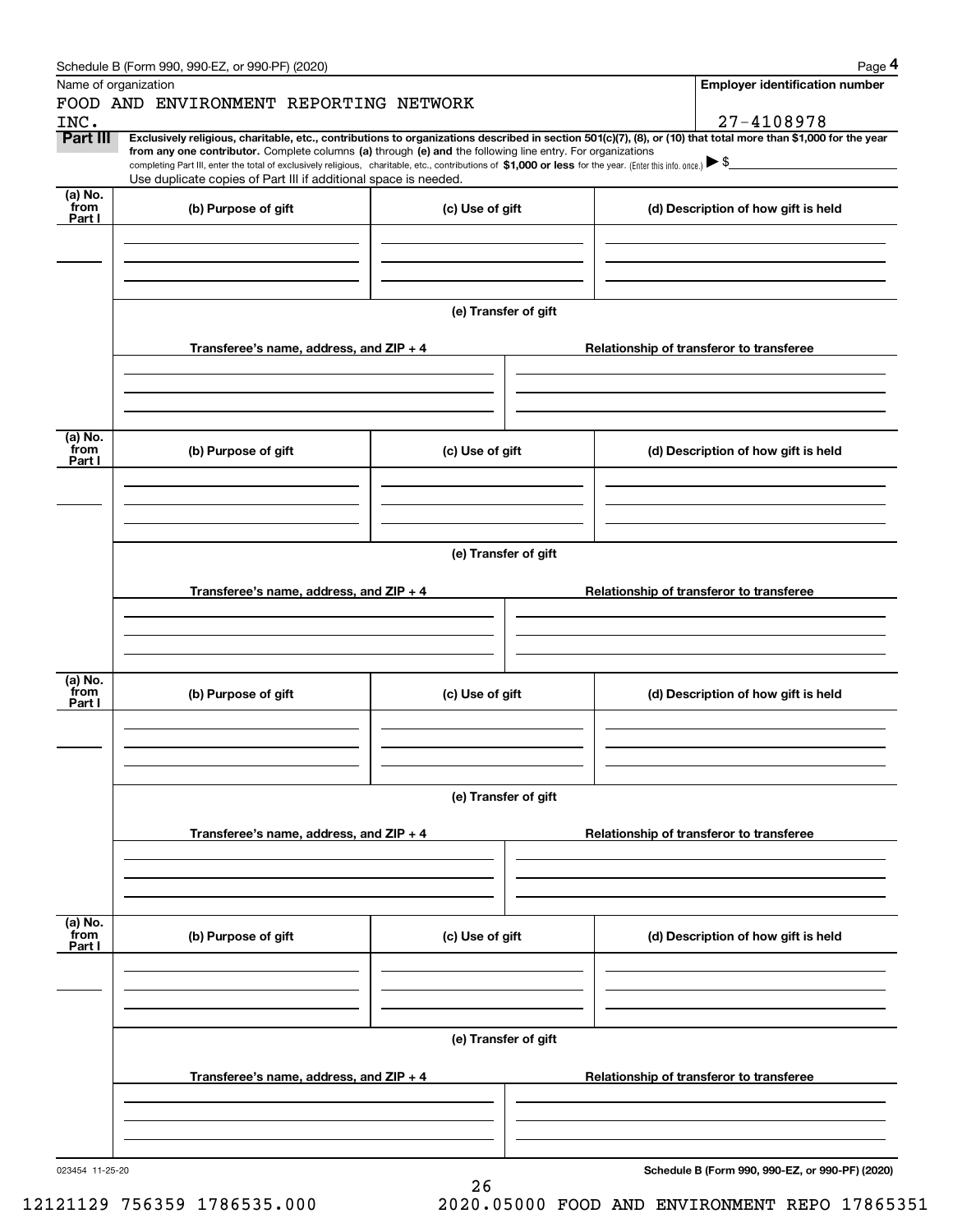| <b>SCHEDULE D</b>                                                                                                                            |                                |                                                                                                        | <b>Supplemental Financial Statements</b>                                                                                                                                                                                                |                                  | OMB No. 1545-0047               |  |
|----------------------------------------------------------------------------------------------------------------------------------------------|--------------------------------|--------------------------------------------------------------------------------------------------------|-----------------------------------------------------------------------------------------------------------------------------------------------------------------------------------------------------------------------------------------|----------------------------------|---------------------------------|--|
| (Form 990)                                                                                                                                   |                                |                                                                                                        | Complete if the organization answered "Yes" on Form 990,                                                                                                                                                                                |                                  |                                 |  |
| Part IV, line 6, 7, 8, 9, 10, 11a, 11b, 11c, 11d, 11e, 11f, 12a, or 12b.<br>Attach to Form 990.<br>Department of the Treasury                |                                |                                                                                                        |                                                                                                                                                                                                                                         |                                  | Open to Public                  |  |
| Go to www.irs.gov/Form990 for instructions and the latest information.<br>Internal Revenue Service<br>FOOD AND ENVIRONMENT REPORTING NETWORK |                                |                                                                                                        |                                                                                                                                                                                                                                         |                                  | Inspection                      |  |
|                                                                                                                                              | Name of the organization       |                                                                                                        | <b>Employer identification number</b><br>27-4108978                                                                                                                                                                                     |                                  |                                 |  |
| Part I                                                                                                                                       |                                | INC.                                                                                                   | Organizations Maintaining Donor Advised Funds or Other Similar Funds or Accounts. Complete if the                                                                                                                                       |                                  |                                 |  |
|                                                                                                                                              |                                | organization answered "Yes" on Form 990, Part IV, line 6.                                              |                                                                                                                                                                                                                                         |                                  |                                 |  |
|                                                                                                                                              |                                |                                                                                                        | (a) Donor advised funds                                                                                                                                                                                                                 |                                  | (b) Funds and other accounts    |  |
| 1                                                                                                                                            |                                |                                                                                                        |                                                                                                                                                                                                                                         |                                  |                                 |  |
| 2                                                                                                                                            |                                | Aggregate value of contributions to (during year)                                                      |                                                                                                                                                                                                                                         |                                  |                                 |  |
| з                                                                                                                                            |                                |                                                                                                        |                                                                                                                                                                                                                                         |                                  |                                 |  |
| 4                                                                                                                                            |                                |                                                                                                        |                                                                                                                                                                                                                                         |                                  |                                 |  |
| 5                                                                                                                                            |                                |                                                                                                        | Did the organization inform all donors and donor advisors in writing that the assets held in donor advised funds                                                                                                                        |                                  |                                 |  |
|                                                                                                                                              |                                |                                                                                                        |                                                                                                                                                                                                                                         |                                  | Yes<br><b>No</b>                |  |
| 6                                                                                                                                            |                                |                                                                                                        | Did the organization inform all grantees, donors, and donor advisors in writing that grant funds can be used only<br>for charitable purposes and not for the benefit of the donor or donor advisor, or for any other purpose conferring |                                  |                                 |  |
|                                                                                                                                              | impermissible private benefit? |                                                                                                        |                                                                                                                                                                                                                                         |                                  | Yes<br>No                       |  |
| Part II                                                                                                                                      |                                |                                                                                                        | Conservation Easements. Complete if the organization answered "Yes" on Form 990, Part IV, line 7.                                                                                                                                       |                                  |                                 |  |
| 1                                                                                                                                            |                                | Purpose(s) of conservation easements held by the organization (check all that apply).                  |                                                                                                                                                                                                                                         |                                  |                                 |  |
|                                                                                                                                              |                                | Preservation of land for public use (for example, recreation or education)                             | Preservation of a historically important land area                                                                                                                                                                                      |                                  |                                 |  |
|                                                                                                                                              |                                | Protection of natural habitat                                                                          | Preservation of a certified historic structure                                                                                                                                                                                          |                                  |                                 |  |
|                                                                                                                                              |                                | Preservation of open space                                                                             |                                                                                                                                                                                                                                         |                                  |                                 |  |
| 2                                                                                                                                            |                                |                                                                                                        | Complete lines 2a through 2d if the organization held a qualified conservation contribution in the form of a conservation easement on the last                                                                                          |                                  |                                 |  |
|                                                                                                                                              | day of the tax year.           |                                                                                                        |                                                                                                                                                                                                                                         |                                  | Held at the End of the Tax Year |  |
|                                                                                                                                              |                                |                                                                                                        |                                                                                                                                                                                                                                         | 2a                               |                                 |  |
| b                                                                                                                                            |                                | Total acreage restricted by conservation easements                                                     |                                                                                                                                                                                                                                         | 2 <sub>b</sub>                   |                                 |  |
|                                                                                                                                              |                                |                                                                                                        | Number of conservation easements on a certified historic structure included in (a) manufacture included in (a)                                                                                                                          | 2c                               |                                 |  |
|                                                                                                                                              |                                |                                                                                                        | d Number of conservation easements included in (c) acquired after 7/25/06, and not on a historic structure                                                                                                                              |                                  |                                 |  |
|                                                                                                                                              |                                |                                                                                                        |                                                                                                                                                                                                                                         | 2d                               |                                 |  |
| 3                                                                                                                                            |                                |                                                                                                        | Number of conservation easements modified, transferred, released, extinguished, or terminated by the organization during the tax                                                                                                        |                                  |                                 |  |
|                                                                                                                                              | $year \blacktriangleright$     |                                                                                                        |                                                                                                                                                                                                                                         |                                  |                                 |  |
| 4                                                                                                                                            |                                | Number of states where property subject to conservation easement is located $\blacktriangleright$      |                                                                                                                                                                                                                                         |                                  |                                 |  |
| 5                                                                                                                                            |                                | Does the organization have a written policy regarding the periodic monitoring, inspection, handling of |                                                                                                                                                                                                                                         |                                  |                                 |  |
| 6                                                                                                                                            |                                | violations, and enforcement of the conservation easements it holds?                                    | Staff and volunteer hours devoted to monitoring, inspecting, handling of violations, and enforcing conservation easements during the year                                                                                               |                                  | <b>No</b><br>Yes                |  |
|                                                                                                                                              |                                |                                                                                                        |                                                                                                                                                                                                                                         |                                  |                                 |  |
| 7                                                                                                                                            |                                |                                                                                                        | Amount of expenses incurred in monitoring, inspecting, handling of violations, and enforcing conservation easements during the year                                                                                                     |                                  |                                 |  |
|                                                                                                                                              | $\blacktriangleright$ \$       |                                                                                                        |                                                                                                                                                                                                                                         |                                  |                                 |  |
| 8                                                                                                                                            |                                |                                                                                                        | Does each conservation easement reported on line 2(d) above satisfy the requirements of section 170(h)(4)(B)(i)                                                                                                                         |                                  |                                 |  |
|                                                                                                                                              |                                |                                                                                                        |                                                                                                                                                                                                                                         |                                  | Yes<br>No                       |  |
| 9                                                                                                                                            |                                |                                                                                                        | In Part XIII, describe how the organization reports conservation easements in its revenue and expense statement and                                                                                                                     |                                  |                                 |  |
|                                                                                                                                              |                                |                                                                                                        | balance sheet, and include, if applicable, the text of the footnote to the organization's financial statements that describes the                                                                                                       |                                  |                                 |  |
|                                                                                                                                              |                                | organization's accounting for conservation easements.                                                  |                                                                                                                                                                                                                                         |                                  |                                 |  |
|                                                                                                                                              | Part III                       |                                                                                                        | Organizations Maintaining Collections of Art, Historical Treasures, or Other Similar Assets.                                                                                                                                            |                                  |                                 |  |
|                                                                                                                                              |                                | Complete if the organization answered "Yes" on Form 990, Part IV, line 8.                              |                                                                                                                                                                                                                                         |                                  |                                 |  |
|                                                                                                                                              |                                |                                                                                                        | 1a If the organization elected, as permitted under FASB ASC 958, not to report in its revenue statement and balance sheet works                                                                                                         |                                  |                                 |  |
|                                                                                                                                              |                                |                                                                                                        | of art, historical treasures, or other similar assets held for public exhibition, education, or research in furtherance of public                                                                                                       |                                  |                                 |  |
|                                                                                                                                              |                                |                                                                                                        | service, provide in Part XIII the text of the footnote to its financial statements that describes these items.                                                                                                                          |                                  |                                 |  |
|                                                                                                                                              |                                |                                                                                                        | <b>b</b> If the organization elected, as permitted under FASB ASC 958, to report in its revenue statement and balance sheet works of                                                                                                    |                                  |                                 |  |
|                                                                                                                                              |                                |                                                                                                        | art, historical treasures, or other similar assets held for public exhibition, education, or research in furtherance of public service,                                                                                                 |                                  |                                 |  |
|                                                                                                                                              |                                | provide the following amounts relating to these items:                                                 |                                                                                                                                                                                                                                         |                                  |                                 |  |
|                                                                                                                                              |                                |                                                                                                        |                                                                                                                                                                                                                                         |                                  | $\triangleright$ \$             |  |
|                                                                                                                                              |                                | (ii) Assets included in Form 990, Part X                                                               |                                                                                                                                                                                                                                         | $\blacktriangleright$ \$         |                                 |  |
| 2                                                                                                                                            |                                |                                                                                                        | If the organization received or held works of art, historical treasures, or other similar assets for financial gain, provide                                                                                                            |                                  |                                 |  |
|                                                                                                                                              |                                | the following amounts required to be reported under FASB ASC 958 relating to these items:              |                                                                                                                                                                                                                                         |                                  |                                 |  |
| а                                                                                                                                            |                                |                                                                                                        |                                                                                                                                                                                                                                         | - \$<br>$\blacktriangleright$ \$ |                                 |  |
|                                                                                                                                              |                                | LHA For Paperwork Reduction Act Notice, see the Instructions for Form 990.                             |                                                                                                                                                                                                                                         |                                  | Schedule D (Form 990) 2020      |  |
|                                                                                                                                              | 032051 12-01-20                |                                                                                                        |                                                                                                                                                                                                                                         |                                  |                                 |  |
|                                                                                                                                              |                                |                                                                                                        | 27                                                                                                                                                                                                                                      |                                  |                                 |  |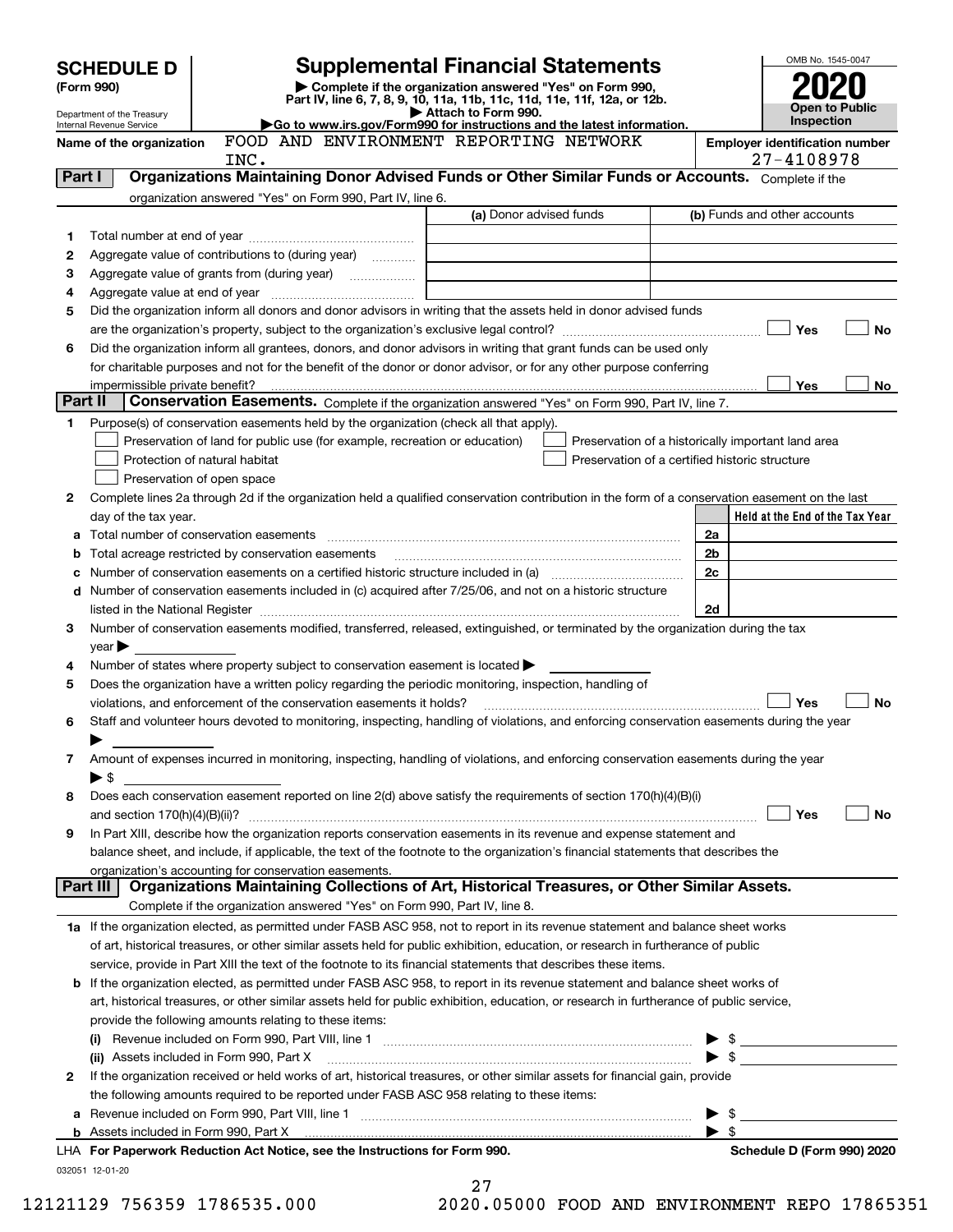|               |                                                                                                                                                                                                                                | FOOD AND ENVIRONMENT REPORTING NETWORK |   |                |                                                                                                                                                                                                                               |                 |                            |                     |     |           |
|---------------|--------------------------------------------------------------------------------------------------------------------------------------------------------------------------------------------------------------------------------|----------------------------------------|---|----------------|-------------------------------------------------------------------------------------------------------------------------------------------------------------------------------------------------------------------------------|-----------------|----------------------------|---------------------|-----|-----------|
|               | INC.<br>Schedule D (Form 990) 2020                                                                                                                                                                                             |                                        |   |                |                                                                                                                                                                                                                               |                 | $27 - 4108978$ Page 2      |                     |     |           |
|               | Organizations Maintaining Collections of Art, Historical Treasures, or Other Similar Assets (continued)<br>Part III                                                                                                            |                                        |   |                |                                                                                                                                                                                                                               |                 |                            |                     |     |           |
| з             | Using the organization's acquisition, accession, and other records, check any of the following that make significant use of its                                                                                                |                                        |   |                |                                                                                                                                                                                                                               |                 |                            |                     |     |           |
|               | collection items (check all that apply):                                                                                                                                                                                       |                                        |   |                |                                                                                                                                                                                                                               |                 |                            |                     |     |           |
| а             | Public exhibition                                                                                                                                                                                                              | d                                      |   |                | Loan or exchange program                                                                                                                                                                                                      |                 |                            |                     |     |           |
| b             | Scholarly research                                                                                                                                                                                                             |                                        | е |                | Other and the contract of the contract of the contract of the contract of the contract of the contract of the contract of the contract of the contract of the contract of the contract of the contract of the contract of the |                 |                            |                     |     |           |
| с             | Preservation for future generations                                                                                                                                                                                            |                                        |   |                |                                                                                                                                                                                                                               |                 |                            |                     |     |           |
| 4             | Provide a description of the organization's collections and explain how they further the organization's exempt purpose in Part XIII.                                                                                           |                                        |   |                |                                                                                                                                                                                                                               |                 |                            |                     |     |           |
| 5             | During the year, did the organization solicit or receive donations of art, historical treasures, or other similar assets                                                                                                       |                                        |   |                |                                                                                                                                                                                                                               |                 |                            |                     |     |           |
|               |                                                                                                                                                                                                                                |                                        |   |                |                                                                                                                                                                                                                               |                 |                            | Yes                 |     | No        |
|               | Escrow and Custodial Arrangements. Complete if the organization answered "Yes" on Form 990, Part IV, line 9, or<br>Part IV                                                                                                     |                                        |   |                |                                                                                                                                                                                                                               |                 |                            |                     |     |           |
|               | reported an amount on Form 990, Part X, line 21.                                                                                                                                                                               |                                        |   |                |                                                                                                                                                                                                                               |                 |                            |                     |     |           |
|               | 1a Is the organization an agent, trustee, custodian or other intermediary for contributions or other assets not included                                                                                                       |                                        |   |                |                                                                                                                                                                                                                               |                 |                            |                     |     |           |
|               |                                                                                                                                                                                                                                |                                        |   |                |                                                                                                                                                                                                                               |                 |                            | Yes                 |     | <b>No</b> |
|               | b If "Yes," explain the arrangement in Part XIII and complete the following table:                                                                                                                                             |                                        |   |                |                                                                                                                                                                                                                               |                 |                            |                     |     |           |
|               |                                                                                                                                                                                                                                |                                        |   |                |                                                                                                                                                                                                                               |                 |                            | Amount              |     |           |
| с             | Beginning balance                                                                                                                                                                                                              |                                        |   |                |                                                                                                                                                                                                                               | 1c              |                            |                     |     |           |
| d             | Additions during the year manufactured and an annual contract of the year manufactured and all the year manufactured and all the year manufactured and all the year manufactured and all the year manufactured and all the yea |                                        |   |                |                                                                                                                                                                                                                               | 1d              |                            |                     |     |           |
| е             | Distributions during the year manufactured and continuum control of the year manufactured and control of the year manufactured and control of the year manufactured and control of the year manufactured and control of the ye |                                        |   |                |                                                                                                                                                                                                                               | 1e              |                            |                     |     |           |
| f             |                                                                                                                                                                                                                                |                                        |   |                |                                                                                                                                                                                                                               | 1f              |                            |                     |     |           |
| 2a            | Did the organization include an amount on Form 990, Part X, line 21, for escrow or custodial account liability?                                                                                                                |                                        |   |                |                                                                                                                                                                                                                               |                 |                            | <b>Yes</b>          |     | No        |
|               | b If "Yes," explain the arrangement in Part XIII. Check here if the explanation has been provided on Part XIII                                                                                                                 |                                        |   |                |                                                                                                                                                                                                                               |                 |                            |                     |     |           |
| <b>Part V</b> | Endowment Funds. Complete if the organization answered "Yes" on Form 990, Part IV, line 10.                                                                                                                                    |                                        |   |                |                                                                                                                                                                                                                               |                 |                            |                     |     |           |
|               |                                                                                                                                                                                                                                | (a) Current year                       |   | (b) Prior year | (c) Two years back                                                                                                                                                                                                            |                 | (d) Three years back       | (e) Four years back |     |           |
| 1a            | Beginning of year balance                                                                                                                                                                                                      |                                        |   |                |                                                                                                                                                                                                                               |                 |                            |                     |     |           |
| b             |                                                                                                                                                                                                                                |                                        |   |                |                                                                                                                                                                                                                               |                 |                            |                     |     |           |
| с             | Net investment earnings, gains, and losses                                                                                                                                                                                     |                                        |   |                |                                                                                                                                                                                                                               |                 |                            |                     |     |           |
| d             |                                                                                                                                                                                                                                |                                        |   |                |                                                                                                                                                                                                                               |                 |                            |                     |     |           |
| е             | Other expenditures for facilities                                                                                                                                                                                              |                                        |   |                |                                                                                                                                                                                                                               |                 |                            |                     |     |           |
|               | and programs                                                                                                                                                                                                                   |                                        |   |                |                                                                                                                                                                                                                               |                 |                            |                     |     |           |
|               |                                                                                                                                                                                                                                |                                        |   |                |                                                                                                                                                                                                                               |                 |                            |                     |     |           |
| g             | End of year balance                                                                                                                                                                                                            |                                        |   |                |                                                                                                                                                                                                                               |                 |                            |                     |     |           |
| 2             | Provide the estimated percentage of the current year end balance (line 1g, column (a)) held as:                                                                                                                                |                                        |   |                |                                                                                                                                                                                                                               |                 |                            |                     |     |           |
| a             | Board designated or quasi-endowment > _______                                                                                                                                                                                  |                                        | % |                |                                                                                                                                                                                                                               |                 |                            |                     |     |           |
|               |                                                                                                                                                                                                                                | %                                      |   |                |                                                                                                                                                                                                                               |                 |                            |                     |     |           |
| b             |                                                                                                                                                                                                                                | %                                      |   |                |                                                                                                                                                                                                                               |                 |                            |                     |     |           |
| с             | Term endowment <b>Department</b>                                                                                                                                                                                               |                                        |   |                |                                                                                                                                                                                                                               |                 |                            |                     |     |           |
|               | The percentages on lines 2a, 2b, and 2c should equal 100%.                                                                                                                                                                     |                                        |   |                |                                                                                                                                                                                                                               |                 |                            |                     |     |           |
|               | 3a Are there endowment funds not in the possession of the organization that are held and administered for the organization                                                                                                     |                                        |   |                |                                                                                                                                                                                                                               |                 |                            |                     |     |           |
|               | by:                                                                                                                                                                                                                            |                                        |   |                |                                                                                                                                                                                                                               |                 |                            |                     | Yes | No        |
|               | (i)                                                                                                                                                                                                                            |                                        |   |                |                                                                                                                                                                                                                               |                 |                            | 3a(i)               |     |           |
|               |                                                                                                                                                                                                                                |                                        |   |                |                                                                                                                                                                                                                               |                 |                            | 3a(ii)              |     |           |
|               |                                                                                                                                                                                                                                |                                        |   |                |                                                                                                                                                                                                                               |                 |                            | 3b                  |     |           |
| 4             | Describe in Part XIII the intended uses of the organization's endowment funds.                                                                                                                                                 |                                        |   |                |                                                                                                                                                                                                                               |                 |                            |                     |     |           |
|               | Land, Buildings, and Equipment.<br><b>Part VI</b>                                                                                                                                                                              |                                        |   |                |                                                                                                                                                                                                                               |                 |                            |                     |     |           |
|               | Complete if the organization answered "Yes" on Form 990, Part IV, line 11a. See Form 990, Part X, line 10.                                                                                                                     |                                        |   |                |                                                                                                                                                                                                                               |                 |                            |                     |     |           |
|               | Description of property                                                                                                                                                                                                        | (a) Cost or other                      |   |                | (b) Cost or other                                                                                                                                                                                                             | (c) Accumulated |                            | (d) Book value      |     |           |
|               |                                                                                                                                                                                                                                | basis (investment)                     |   |                | basis (other)                                                                                                                                                                                                                 | depreciation    |                            |                     |     |           |
|               |                                                                                                                                                                                                                                |                                        |   |                |                                                                                                                                                                                                                               |                 |                            |                     |     |           |
| b             |                                                                                                                                                                                                                                |                                        |   |                |                                                                                                                                                                                                                               |                 |                            |                     |     |           |
| с             | Leasehold improvements                                                                                                                                                                                                         |                                        |   |                |                                                                                                                                                                                                                               |                 |                            |                     |     |           |
|               |                                                                                                                                                                                                                                |                                        |   |                |                                                                                                                                                                                                                               |                 |                            |                     |     |           |
| е             |                                                                                                                                                                                                                                |                                        |   |                |                                                                                                                                                                                                                               |                 |                            |                     |     |           |
|               |                                                                                                                                                                                                                                |                                        |   |                |                                                                                                                                                                                                                               |                 |                            |                     |     | 0.        |
|               |                                                                                                                                                                                                                                |                                        |   |                |                                                                                                                                                                                                                               |                 | Schedule D (Form 990) 2020 |                     |     |           |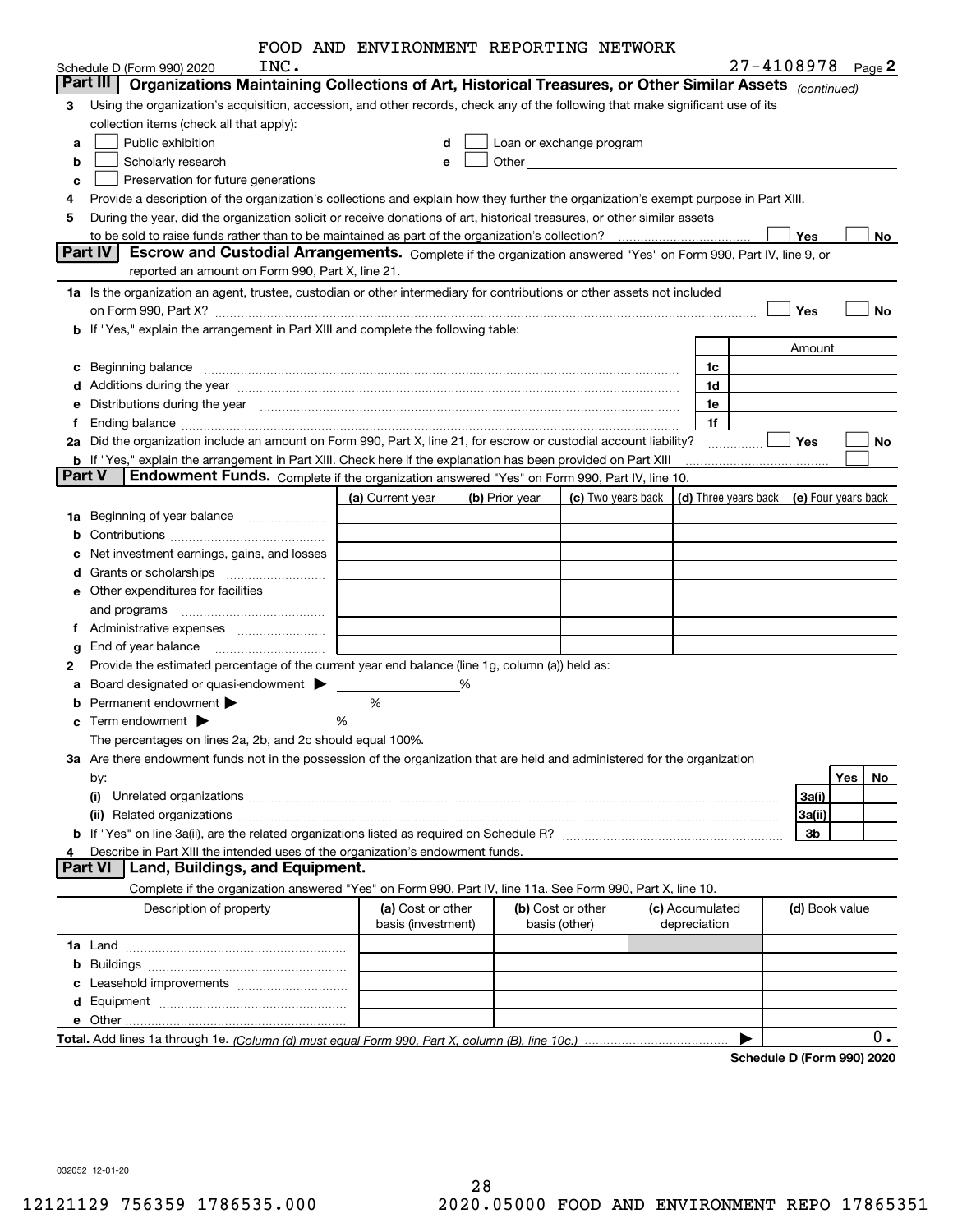| INC.<br>Schedule D (Form 990) 2020                                                                                |                 |                                                           | 27-4108978<br>Page $3$ |
|-------------------------------------------------------------------------------------------------------------------|-----------------|-----------------------------------------------------------|------------------------|
| <b>Investments - Other Securities.</b><br><b>Part VIII</b>                                                        |                 |                                                           |                        |
| Complete if the organization answered "Yes" on Form 990, Part IV, line 11b. See Form 990, Part X, line 12.        |                 |                                                           |                        |
| (a) Description of security or category (including name of security)                                              | (b) Book value  | (c) Method of valuation: Cost or end-of-year market value |                        |
|                                                                                                                   |                 |                                                           |                        |
|                                                                                                                   |                 |                                                           |                        |
| $(3)$ Other<br><u> 1980 - Andrea Andrew Maria (b. 19</u>                                                          |                 |                                                           |                        |
| (A)                                                                                                               |                 |                                                           |                        |
| (B)                                                                                                               |                 |                                                           |                        |
| (C)                                                                                                               |                 |                                                           |                        |
| (D)                                                                                                               |                 |                                                           |                        |
| (E)                                                                                                               |                 |                                                           |                        |
| (F)                                                                                                               |                 |                                                           |                        |
| (G)                                                                                                               |                 |                                                           |                        |
| (H)                                                                                                               |                 |                                                           |                        |
| Total. (Col. (b) must equal Form 990, Part X, col. (B) line 12.)                                                  |                 |                                                           |                        |
| Part VIII Investments - Program Related.                                                                          |                 |                                                           |                        |
| Complete if the organization answered "Yes" on Form 990, Part IV, line 11c. See Form 990, Part X, line 13.        |                 |                                                           |                        |
| (a) Description of investment                                                                                     | (b) Book value  | (c) Method of valuation: Cost or end-of-year market value |                        |
| (1)                                                                                                               |                 |                                                           |                        |
| (2)                                                                                                               |                 |                                                           |                        |
| (3)                                                                                                               |                 |                                                           |                        |
| (4)                                                                                                               |                 |                                                           |                        |
| (5)                                                                                                               |                 |                                                           |                        |
| (6)                                                                                                               |                 |                                                           |                        |
| (7)                                                                                                               |                 |                                                           |                        |
| (8)                                                                                                               |                 |                                                           |                        |
| (9)                                                                                                               |                 |                                                           |                        |
| Total. (Col. (b) must equal Form 990, Part X, col. (B) line 13.)<br><b>Other Assets.</b>                          |                 |                                                           |                        |
| Part IX                                                                                                           |                 |                                                           |                        |
| Complete if the organization answered "Yes" on Form 990, Part IV, line 11d. See Form 990, Part X, line 15.        | (a) Description |                                                           | (b) Book value         |
|                                                                                                                   |                 |                                                           |                        |
| (1)                                                                                                               |                 |                                                           |                        |
| (2)                                                                                                               |                 |                                                           |                        |
| (3)                                                                                                               |                 |                                                           |                        |
| (4)                                                                                                               |                 |                                                           |                        |
| (5)                                                                                                               |                 |                                                           |                        |
| (6)                                                                                                               |                 |                                                           |                        |
| (7)                                                                                                               |                 |                                                           |                        |
| (8)                                                                                                               |                 |                                                           |                        |
| (9)                                                                                                               |                 |                                                           |                        |
| Part <sub>X</sub><br><b>Other Liabilities.</b>                                                                    |                 |                                                           |                        |
| Complete if the organization answered "Yes" on Form 990, Part IV, line 11e or 11f. See Form 990, Part X, line 25. |                 |                                                           |                        |
| (a) Description of liability                                                                                      |                 |                                                           | (b) Book value         |
| 1.                                                                                                                |                 |                                                           |                        |
| (1)<br>Federal income taxes<br>PAYCHECK PROTECTION PROGRAM LOAN<br>(2)                                            |                 |                                                           |                        |
| PAYABLE<br>(3)                                                                                                    |                 |                                                           | 100,000.               |
|                                                                                                                   |                 |                                                           |                        |
| (4)                                                                                                               |                 |                                                           |                        |
| (5)                                                                                                               |                 |                                                           |                        |
| (6)                                                                                                               |                 |                                                           |                        |
| (7)                                                                                                               |                 |                                                           |                        |
| (8)                                                                                                               |                 |                                                           |                        |
| (9)                                                                                                               |                 |                                                           |                        |

**Total.**  *(Column (b) must equal Form 990, Part X, col. (B) line 25.)* …… ▶│ 100,000.

**2.** Liability for uncertain tax positions. In Part XIII, provide the text of the footnote to the organization's financial statements that reports the organization's liability for uncertain tax positions under FASB ASC 740. Check here if the text of the footnote has been provided in Part XIII  $\,$  ...  $\overline{\rm X}$ 

**Schedule D (Form 990) 2020**

032053 12-01-20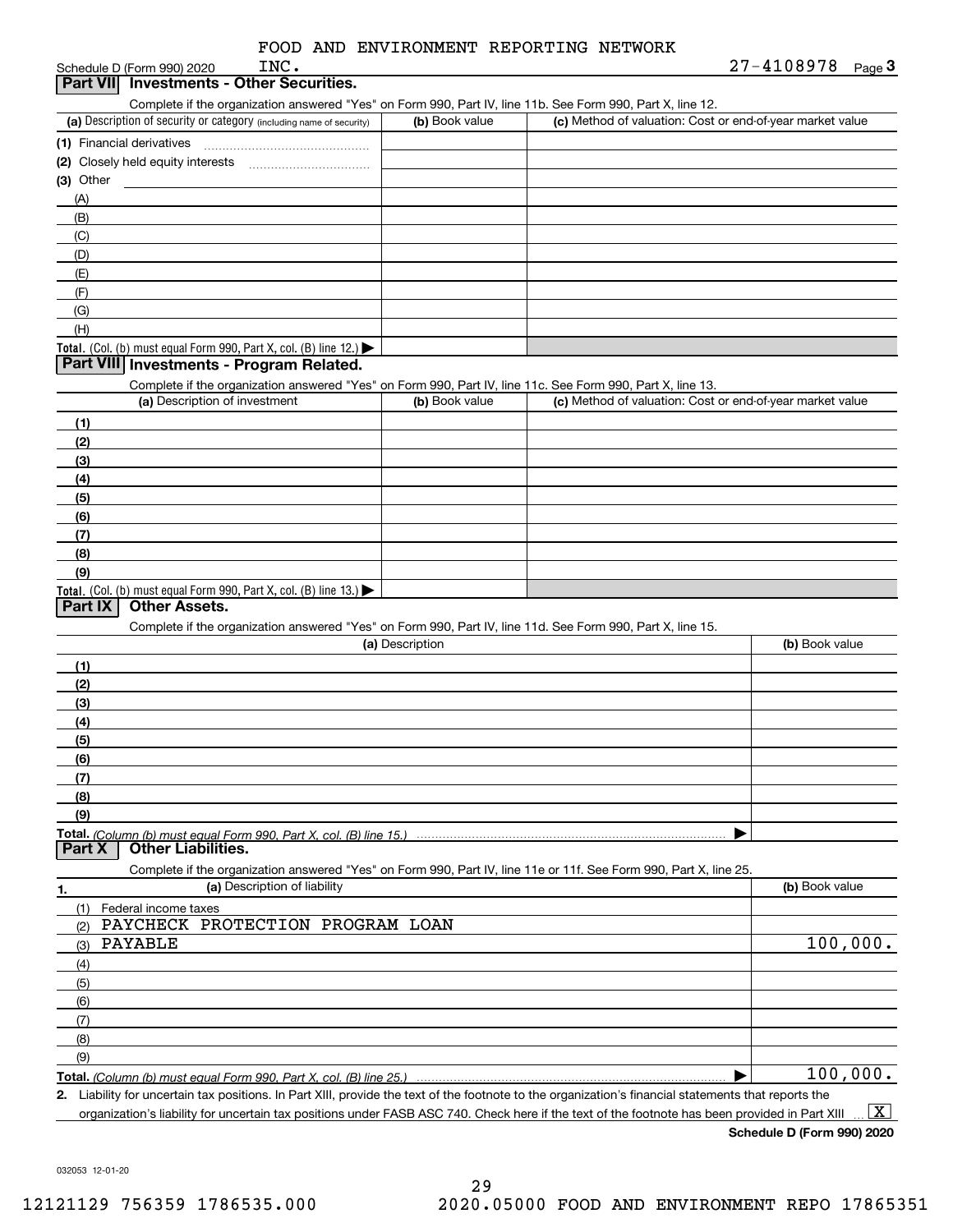|    | INC.<br>Schedule D (Form 990) 2020                                                                                                                                                                                                  |                |                | 27-4108978<br>Page $4$  |
|----|-------------------------------------------------------------------------------------------------------------------------------------------------------------------------------------------------------------------------------------|----------------|----------------|-------------------------|
|    | Reconciliation of Revenue per Audited Financial Statements With Revenue per Return.<br><b>Part XI</b>                                                                                                                               |                |                |                         |
|    | Complete if the organization answered "Yes" on Form 990, Part IV, line 12a.                                                                                                                                                         |                |                |                         |
| 1. | Total revenue, gains, and other support per audited financial statements                                                                                                                                                            |                | $\blacksquare$ | $\overline{1,051},083.$ |
| 2  | Amounts included on line 1 but not on Form 990, Part VIII, line 12:                                                                                                                                                                 |                |                |                         |
| a  | Net unrealized gains (losses) on investments [11] matter contracts and the unrealized gains (losses) on investments                                                                                                                 | 2a             |                |                         |
| b  |                                                                                                                                                                                                                                     | 2 <sub>b</sub> |                |                         |
| c  |                                                                                                                                                                                                                                     | 2 <sub>c</sub> |                |                         |
| d  |                                                                                                                                                                                                                                     | 2d             |                |                         |
| е  | Add lines 2a through 2d                                                                                                                                                                                                             |                | <b>2e</b>      | $0$ .                   |
| 3  |                                                                                                                                                                                                                                     |                | $\overline{3}$ | 1,051,083.              |
| 4  | Amounts included on Form 990, Part VIII, line 12, but not on line 1:                                                                                                                                                                |                |                |                         |
| a  | Investment expenses not included on Form 990, Part VIII, line 7b                                                                                                                                                                    | 4a             |                |                         |
| b  |                                                                                                                                                                                                                                     | 4 <sub>b</sub> |                |                         |
| C. | Add lines 4a and 4b                                                                                                                                                                                                                 |                | 4c             | 0.                      |
|    |                                                                                                                                                                                                                                     |                | 5              | 1,051,083.              |
| 5  |                                                                                                                                                                                                                                     |                |                |                         |
|    | Part XII   Reconciliation of Expenses per Audited Financial Statements With Expenses per Return.                                                                                                                                    |                |                |                         |
|    | Complete if the organization answered "Yes" on Form 990, Part IV, line 12a.                                                                                                                                                         |                |                |                         |
| 1. |                                                                                                                                                                                                                                     |                | $\blacksquare$ | 1,046,455.              |
| 2  | Amounts included on line 1 but not on Form 990, Part IX, line 25:                                                                                                                                                                   |                |                |                         |
| a  |                                                                                                                                                                                                                                     | 2a             |                |                         |
| b  | Prior year adjustments www.communication.com/www.communication.com/www.com/                                                                                                                                                         | 2b             |                |                         |
| C  |                                                                                                                                                                                                                                     | 2c             |                |                         |
|    |                                                                                                                                                                                                                                     | 2d             |                |                         |
| e  | Add lines 2a through 2d <b>must be a constructed as the constant of the S2a</b> through 2d must be a constructed as a construction of the set of the set of the set of the set of the set of the set of the set of the set of the s |                | <b>2e</b>      | 0.                      |
| 3  |                                                                                                                                                                                                                                     |                | 3              | 1,046,455.              |
| 4  | Amounts included on Form 990, Part IX, line 25, but not on line 1:                                                                                                                                                                  |                |                |                         |
| a  | Investment expenses not included on Form 990, Part VIII, line 7b [1000000000000000000000000000000000                                                                                                                                | 4a             |                |                         |
|    | Other (Describe in Part XIII.) <b>Construction Contract Construction</b> Chern Construction Construction Construction                                                                                                               | 4 <sub>b</sub> |                |                         |
|    | Add lines 4a and 4b                                                                                                                                                                                                                 |                | 4c             | 0.                      |
|    | Part XIII Supplemental Information.                                                                                                                                                                                                 |                | 5              | 1,046,455.              |

Provide the descriptions required for Part II, lines 3, 5, and 9; Part III, lines 1a and 4; Part IV, lines 1b and 2b; Part V, line 4; Part X, line 2; Part XI, lines 2d and 4b; and Part XII, lines 2d and 4b. Also complete this part to provide any additional information.

### PART X, LINE 2:

MANAGEMENT OF FERN HAS DETERMINED THAT THERE ARE NO MATERIAL UNCERTAIN TAX

POSITIONS THAT REQUIRE RECOGNITION OR DISCLOSURE IN THE FINANCIAL

STATEMENTS. FERN'S TAX RETURNS FOR ALL YEARS SINCE 2018 REMAIN OPEN TO

EXAMINATION BY THE APPLICABLE TAXING AUTHORITIES. THERE ARE CURRENTLY NO

30

# EXAMINATIONS IN PROGRESS.

032054 12-01-20

**Schedule D (Form 990) 2020**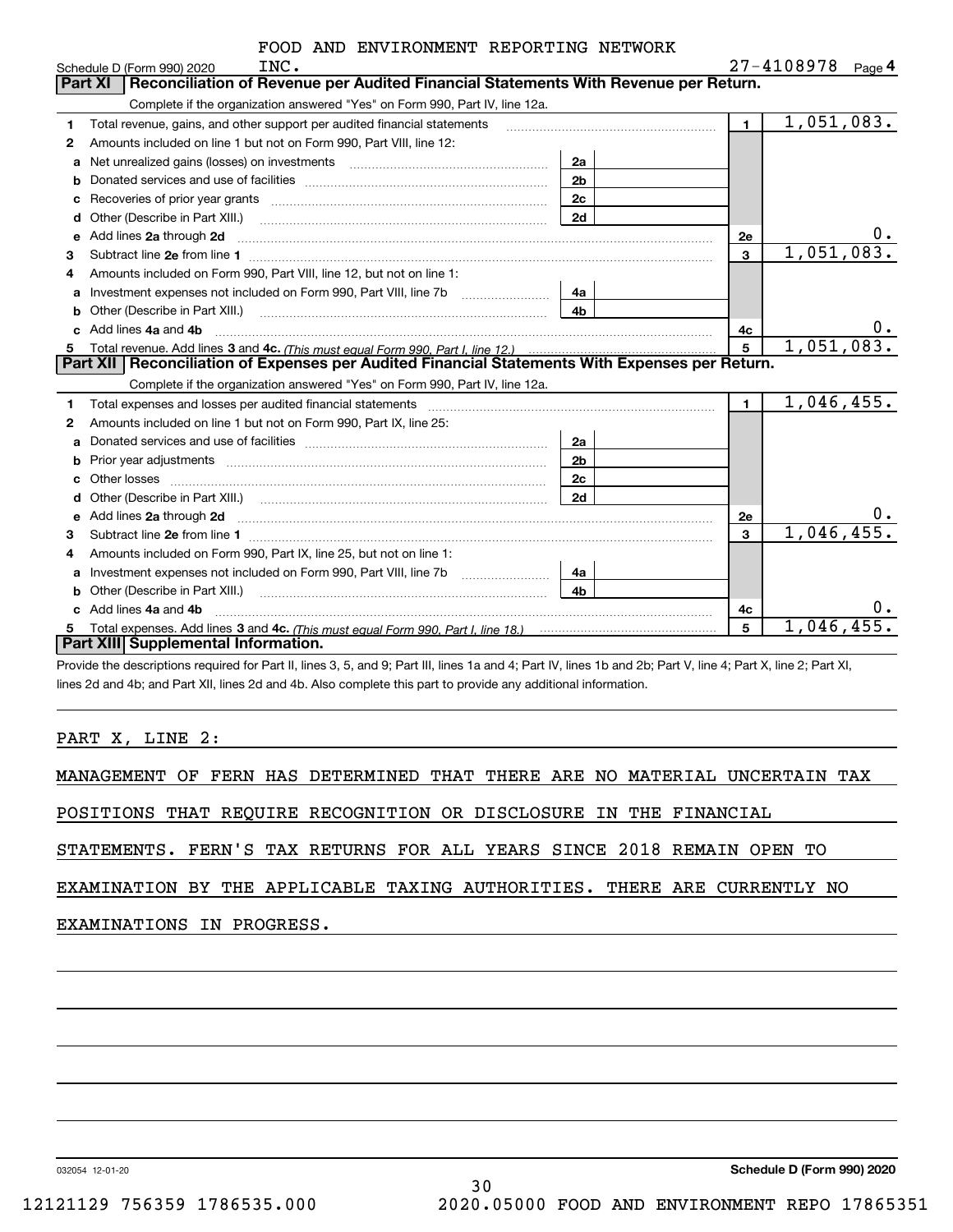Internal Revenue Service

Department of the Treasury **(Form 990 or 990-EZ)**

**SCHEDULE O Supplemental Information to Form 990 or 990-EZ**

**Complete to provide information for responses to specific questions on Form 990 or 990-EZ or to provide any additional information. | Attach to Form 990 or 990-EZ. | Go to www.irs.gov/Form990 for the latest information.**



OMB No. 1545-0047

Name of the organization FOOD AND ENVIRONMENT REPORTING NETWORK

INC. 27-4108978

FORM 990, PART I, LINE 1, DESCRIPTION OF ORGANIZATION MISSION:

LOCAL AND NATIONAL MEDIA OUTLETS.

FORM 990, PART III, LINE 1, DESCRIPTION OF ORGANIZATION MISSION:

LOCAL AND NATIONAL MEDIA OUTLETS.

FORM 990, PART III, LINE 4B, PROGRAM SERVICE ACCOMPLISHMENTS:

APPROXIMATELY 2,250 PEOPLE RECEIVE THE FREE NEWSLETTER VERSION EVERY

WEEKDAY.

FORM 990, PART VI, SECTION B, LINE 11B:

THE FORM 990 WAS PREPARED BY AN OUTSIDE ACCOUNTING FIRM, AND THEN REVIEWED BY MANAGEMENT. A COMPLETE COPY OF THE FORM 990 IS PROVIDED TO ALL MEMBERS OF THE BOARD OF DIRECTORS FOR THEIR REVIEW PRIOR TO FILING.

FORM 990, PART VI, SECTION B, LINE 12C:

032211 11-20-20 LHA For Paperwork Reduction Act Notice, see the Instructions for Form 990 or 990-EZ. Schedule O (Form 990 or 990-EZ) 2020 BOARD MEMBERS AND OFFICERS ARE REQUIRED TO DISCLOSE ANY ACTUAL OR POSSIBLE CONFLICTS OF INTEREST WITH THE GOVERNING BOARD. AFTER DISCLOSURE OF ALL THE MATERIAL FACTS, THE INDIVIDUAL MUST RECUSE THEMSELVES WHILE A DETERMINATION OF A CONFLICT OF INTEREST IS DISCUSSED AND VOTED UPON. AN INTERESTED PERSON MAY MAKE A PRESENTATION AT THE GOVERNING BOARD MEETING, BUT AFTER THE PRESENTATION HE/SHE SHALL LEAVE THE MEETING DURING THE DISCUSSION OF, AND VOTE ON THE TRANSACTION OR ARRANGEMENT INVOLVING THE POSSIBLE CONFLICT OF INTEREST. SUCH MATTERS INVOLVING THE EXISTENCE OF CONFLICTS OF INTEREST ARE TO BE DOCUMENTED IN THE MINUTES OF THE GOVERNING BOARD. ON AN ANNUAL BASIS, EACH BOARD MEMBER AND OFFICER IS REQUIRED TO

31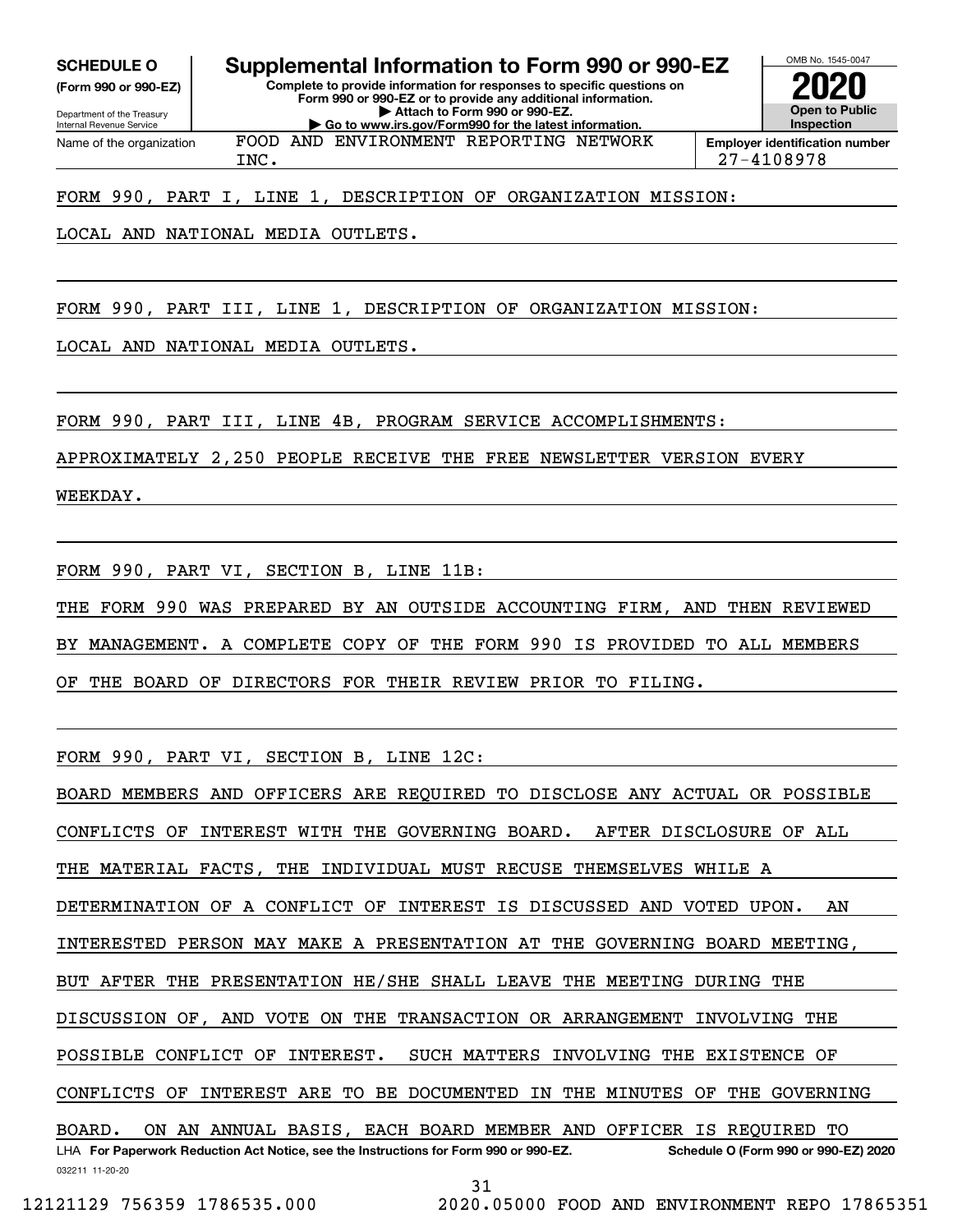| Name of the organization FOOD AND ENVIRONMENT REPORTING NETWORK | INC. |  | <b>Employer identification number</b><br>27-4108978 |
|-----------------------------------------------------------------|------|--|-----------------------------------------------------|
|                                                                 |      |  |                                                     |

SIGN A STATEMENT WHICH AFFIRMS THAT THEY RECEIVED A COPY OF THE CONFLICT OF

INTEREST POLICY, READ AND UNDERSTAND IT, AND AGREE TO COMPLY WITH IT.

FORM 990, PART VI, SECTION B, LINE 15:

TO DETERMINE COMPENSATION FOR THE EXECUTIVE DIRECTOR AND EDITOR-IN-CHIEF, THE BOARD UTILIZES COMPARABLE COMPENSATION DATA AT PEER ORGANIZATIONS. THE AMOUNT FOR EACH POSITION IS APPROVED BY THE BOARD AND RECORDED IN THE MINUTES OF THE MEETING. THE PROCESS LAST OCCURED IN 2020.

FORM 990, PART VI, SECTION C, LINE 19:

THE ORGANIZATION'S FORM 990 IS MADE AVAILABLE FOR PUBLIC INSPECTION AS REQUIRED UNDER SECTION 6104 OF THE INTERNAL REVENUE CODE. IT IS POSTED ON NEW YORK STATE ATTORNEY GENERAL WEBSITE, GUIDESTAR.ORG AND OTHER SIMILAR TYPES OF WEBSITES. IN ADDITION, THE FINANCIAL STATEMENTS, THE CONFLICT OF INTEREST POLICY, ARTICLES OF INCORPORATION AND BY-LAWS ARE ALSO AVAILABLE UPON WRITTEN REQUEST AT 576 FIFTH AVENUE, NEW YORK, NY 10036 OR BY CALLING THE ORGANIZATION DIRECTLY AT (646)248-6014.

032212 11-20-20 **Schedule O (Form 990 or 990-EZ) 2020** FORM 990, PART IX, LINE 11G, OTHER FEES: DESIGN/DEVELOPMENT: PROGRAM SERVICE EXPENSES 19, 126. MANAGEMENT AND GENERAL EXPENSES 6,047. FUNDRAISING EXPENSES  $\qquad \qquad \qquad 0.$ TOTAL EXPENSES 25,173. COMMUNICATIONS: PROGRAM SERVICE EXPENSES 3,411. MANAGEMENT AND GENERAL EXPENSES 0.